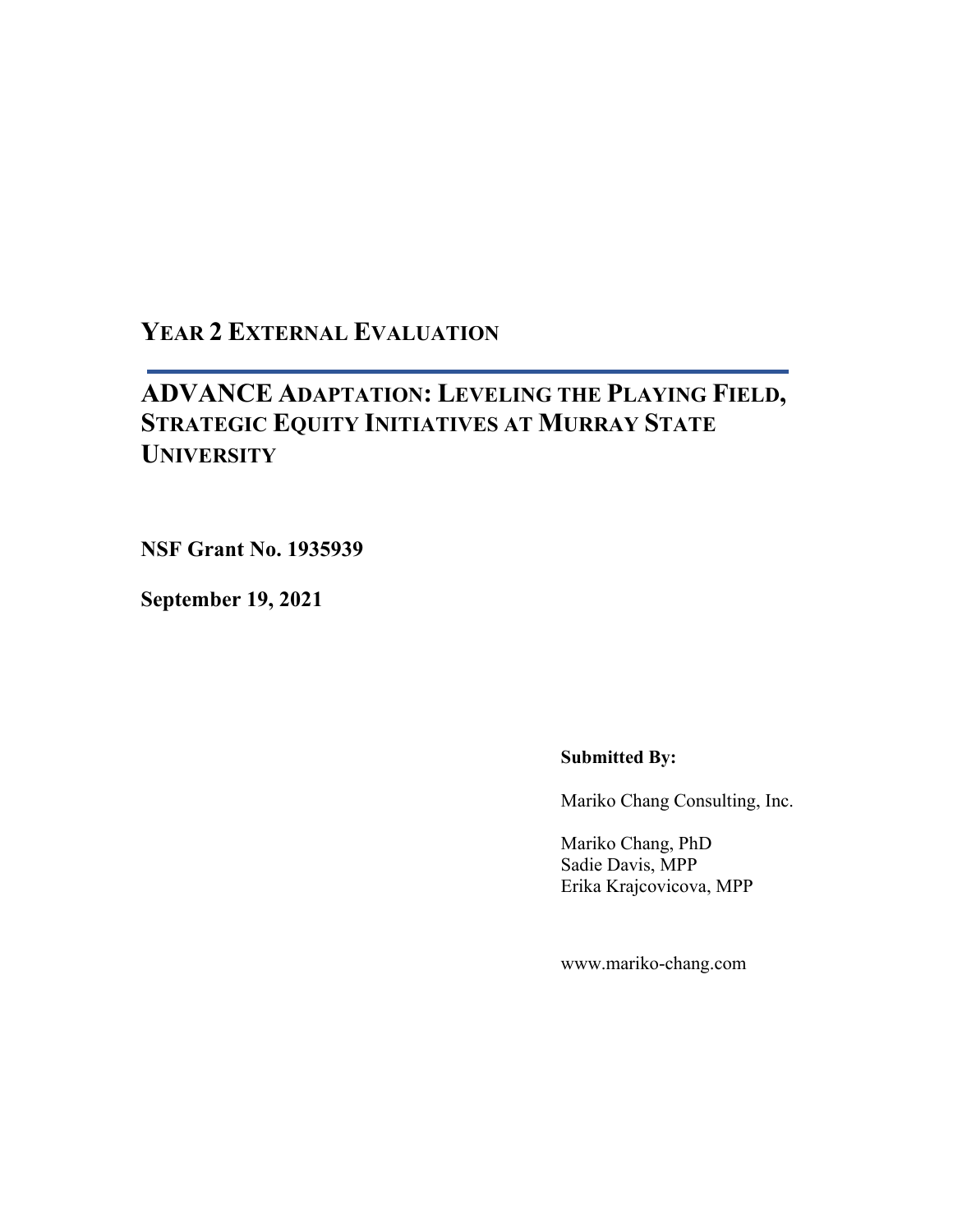# **TABLE OF CONTENTS**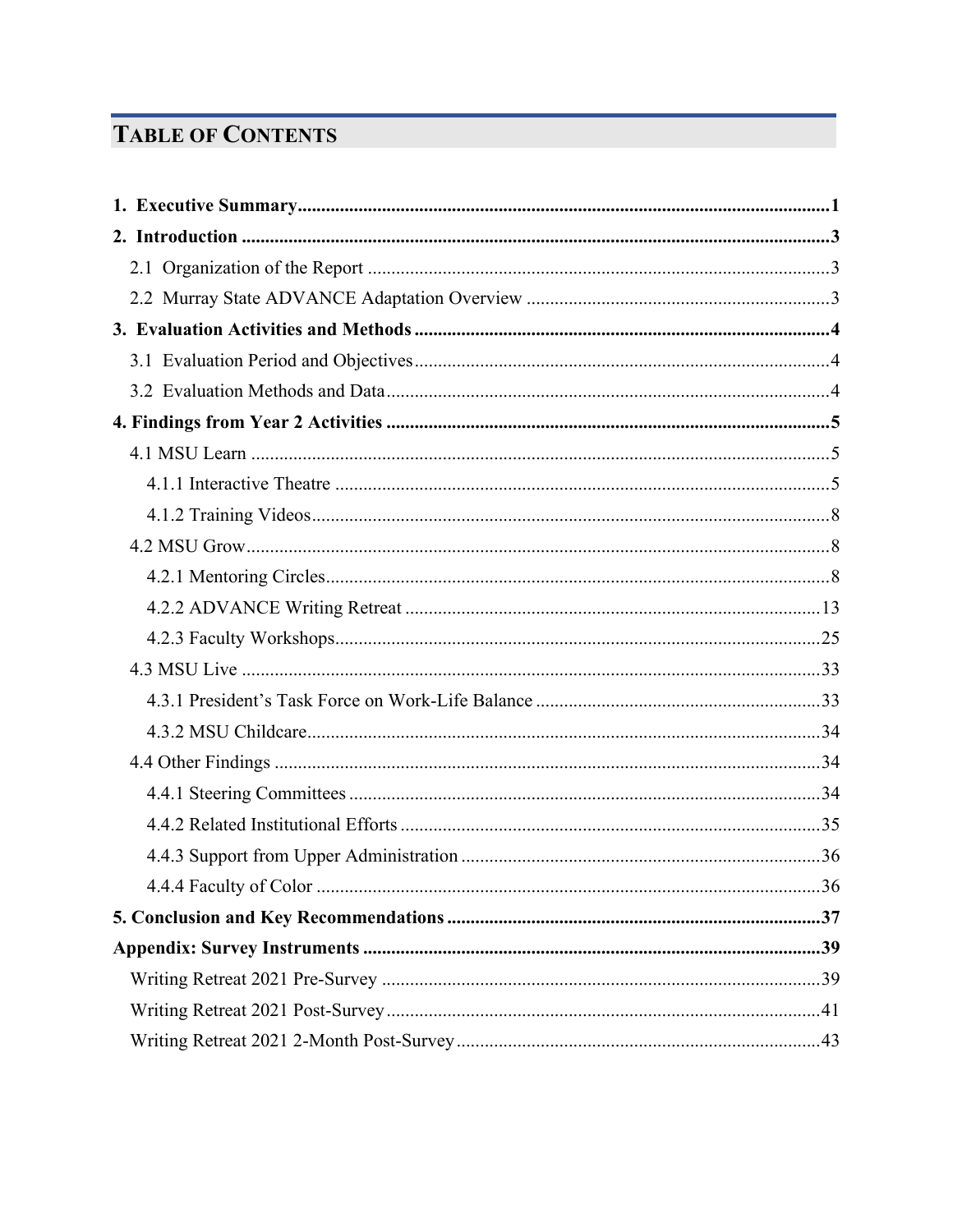# **1. EXECUTIVE SUMMARY**

Murray State University (MSU) is completing the second year of a 3-year NSF ADVANCE Adaptation grant: Leveling the Playing Field, Strategic Equity Initiatives at Murray State University. The project aims to build on successful MSU ADVANCE Catalyst activities and adapt programming to improve equity for faculty at MSU using an intersectional framework. The three central goals of the grant are to decrease implicit bias in search, tenure, and promotion; enhance retention and movement through ranks; and enhance work-life balance.

Significant impacts of the second year of the grant include:

## *Interactive Theatre*

• The Interactive Theatre pilot training was attended by 46 people, including faculty, staff, and administrators. According to participants' self-assessed knowledge, the workshop increased their awareness of unintended bias in the academic search process, knowledge of ways to intervene, and willingness to intervene.

## *Mentoring Circles*

- 92% of mentoring circle participants who responded to the post-circle evaluation survey indicated that their participation expanded their cross-disciplinary networks and 79% said they had benefited professionally from participating. In open comments, participants said they valued making connections with colleagues, especially with those outside their own disciplines.
- More than two-thirds of circle members agreed that the program taught them strategies to increase their productivity.
- 88% of Mentoring Circle survey respondents agreed that their involvement in a circle benefited them personally and said that their participation provided vital personal connections when they were working remotely and felt isolated.

## *Writing Retreat*

- 100% of post-retreat survey respondents agreed that the writing retreat supported their career development, helped expand their professional network, and supported their professional career development. Likewise, all agreed they accomplished the goals they had set for the retreat and would recommend the retreat to colleagues.
- There was a statistically significant increase in attendees' agreement with the statement "I have good writing habits" immediately after the retreat as well as two months later.
- After participating in the retreat, attendees reported a statistically significant reduction in the frequency with which they encountered writing challenges, an impact that was maintained two months later in the following areas: attending to other professional responsibilities, interruptions, not making writing a priority, getting easily distracted/lack of focus, perfectionism, lack of good writing habits, not setting objectives to help achieve broader goals, procrastination, and feeling isolated.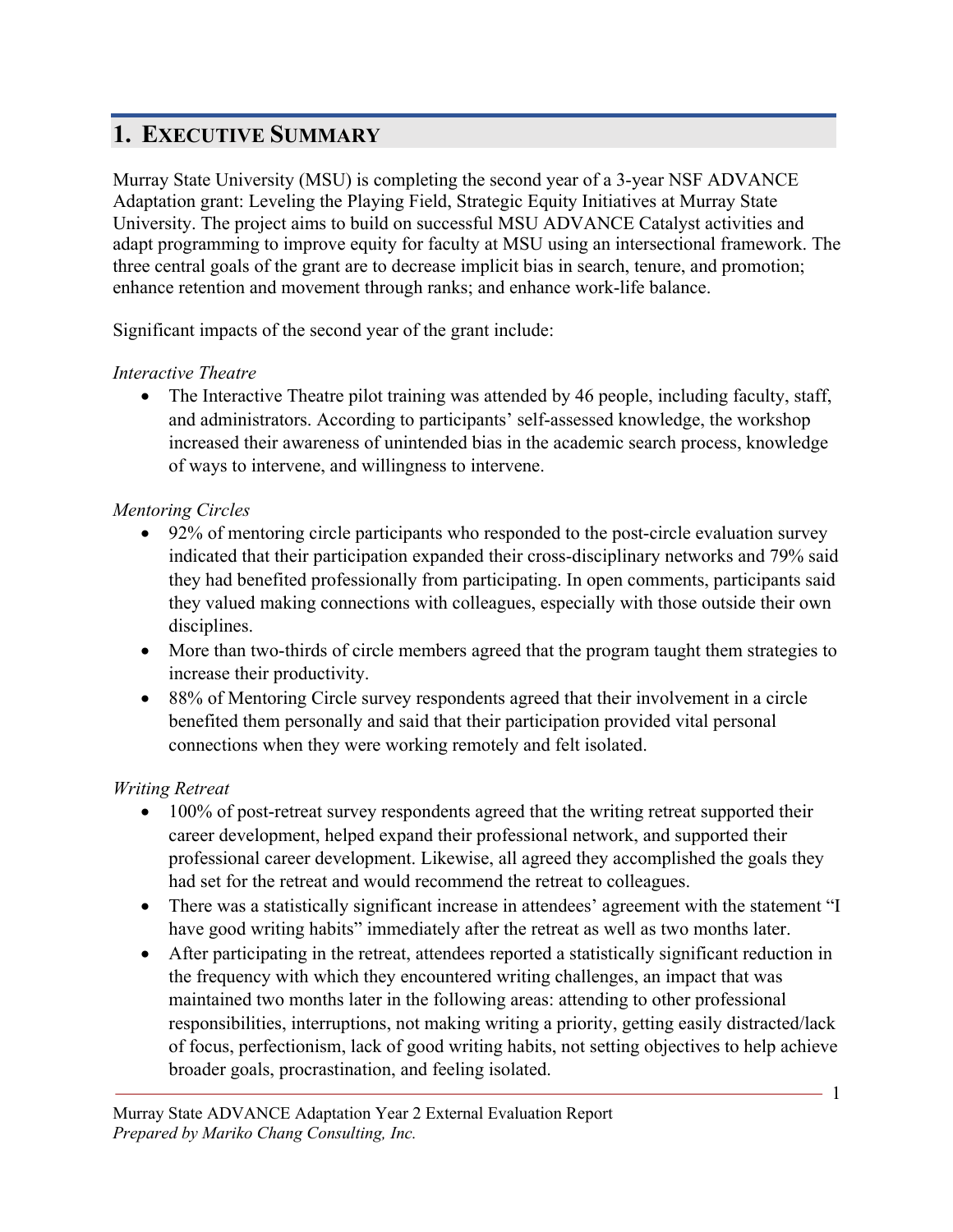## *Faculty Workshops*

• In all five workshops offered in Year 2, participants reported growth in the workshop's key learning objectives. In most workshops, participants intended to use the strategies presented and most would recommend the workshop to their colleagues.

## *Other Impacts*

• The membership of the MSU ADVANCE Internal Steering Committee and representation by ADVANCE leadership on the President's Task Force on Work-Life Balance has helped to disseminate information about ADVANCE, enhance opportunities for collaboration, and build support for ADVANCE objectives.

Key Recommendations:

- The virtual format of the interactive theatre pilot program created unique challenges for interactivity. As is possible, incorporate more opportunities for discussion in subsequent workshops.
- Continue to work with deans and department chairs to gain support for the interactive theatre program and ask them to encourage their faculty participate in the workshop.
- Going forward, consider offering at least one Mentoring Circle in a virtual format, which could provide flexibility to faculty who may not be able to attend in person.
- To help sustain the positive impacts of the writing retreat, consider facilitating ongoing interactions between participants or offering follow-up sessions during the academic year.
- Continue to pursue opportunities to collaborate with related institutional efforts; in particular, stakeholders feel that MSU ADVANCE should continue to expand its relationship with the Women's Faculty Caucus and IDEA. These connections could also help better engage with more racially and ethnically diverse faculty, which some see as an important area for development for the MSU ADVANCE team.
- Disseminate products, key findings, and best practices both within Murray State University and beyond.
- Continue to work with university leaders to plan for sustainability and institutionalization.

In Year 2, Murray State ADVANCE made impressive impacts on faculty members' professional achievements, knowledge and skills, and personal and professional networks through the theatre program, mentoring circles, writing retreat, and faculty workshops. The successful administration of these programs has helped make vital progress toward the grant goals.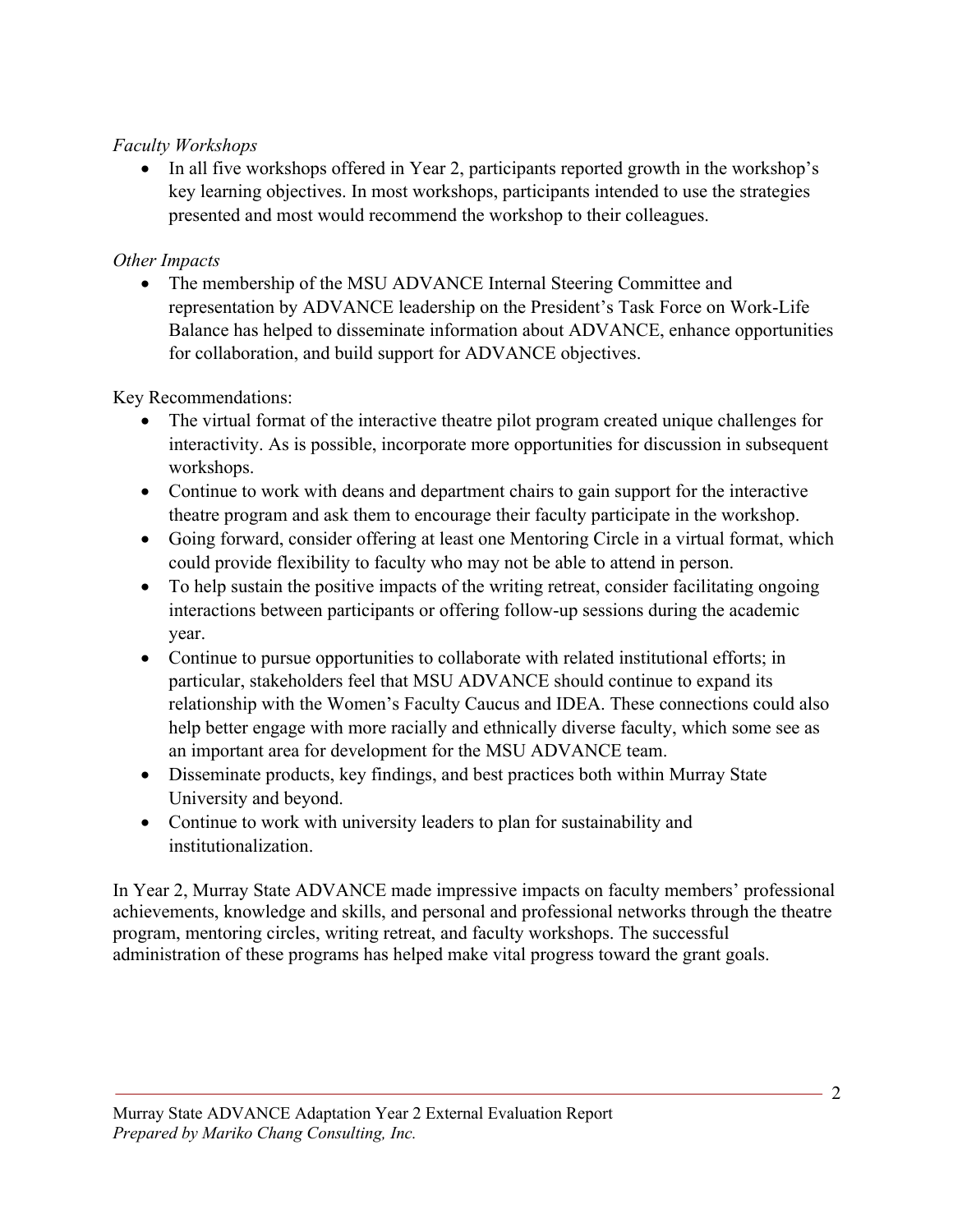## **2. INTRODUCTION**

## **2.1 Organization of the Report**

This report is divided into several key sections. Section 2.2 provides a brief overview of the Murray State ADVANCE Adaptation grant, followed by a description of the evaluation activities and methods in Section 3. Section 4 covers the findings from the external evaluation. The report ends with a conclusion and recommendations in Section 5.

## **2.2 Murray State ADVANCE Adaptation Overview**

Murray State University (MSU) is completing the second year of a 3-year NSF ADVANCE Adaptation grant: Leveling the Playing Field, Strategic Equity Initiatives at Murray State University. The project aims to build on successful MSU ADVANCE Catalyst activities and adapt programs from other universities to improve equity for faculty at MSU using an intersectional framework.

MSU ADVANCE activities are intended to improve practices and outcomes related to faculty recruitment, retention, and advancement and institutional climate, and are linked to three main programmatic thrusts: MSU Learn, MSU Grow, and MSU Live. Activities connected to each goal are listed below.

### **Goal 1. Decrease implicit bias in search, tenure, and promotion (MSU Learn)**

- In-house interactive theatre group
- Search committee training
- Tenure and promotion committee training

### **Goal 2. Enhance retention and movement through ranks (MSU Grow)**

- Writing Retreats
- Early career faculty workshops
- Mid-career faculty workshops
- Mentoring circles

### **Goal 3. Enhance work/life balance (MSU Live)**

- President's task force
- MSU Work+Life App
- On campus kid friendly events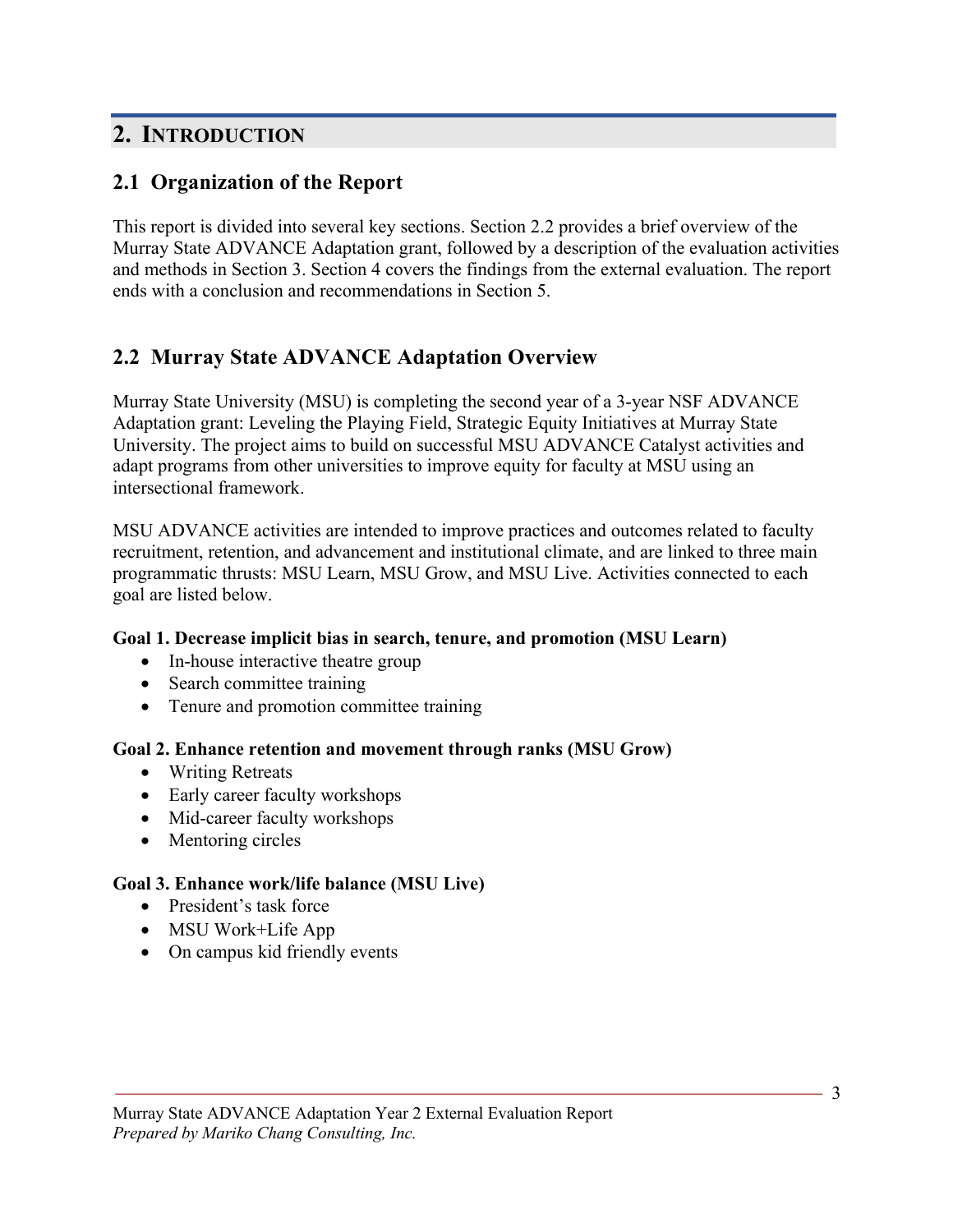# **3. EVALUATION ACTIVITIES AND METHODS**

## **3.1 Evaluation Period and Objectives**

This evaluation report covers the period between August 2020 and August 2021, corresponding to the grant's second year of funding.

Evaluation objectives for this annual report are primarily formative and include:

- Describing implementation activities, successes, and challenges
- Monitoring the status of implementation progress toward program goals
- Providing formative feedback to facilitate project refinements
- Documenting evidence of impacts to date

## **3.2 Evaluation Methods and Data**

This report incorporates quantitative and qualitative data, derived from the following sources:

*Stakeholder Interviews:* Dr. Mariko Chang and her Research Associate, Ms. Sadie Davis, conducted phone interviews with fourteen MSU stakeholders in July and August 2021, including the president, provost, deans, PI, Co-PIs, members of the Internal Steering Committee, project team, and MSU ADVANCE program participants.

*Mentoring Circle Evaluations:* The Murray State ADVANCE team administered surveys to faculty who participated in Mentoring Circles in the 2020-2021 academic year. Twenty-four of 42 faculty who participated in the circles completed evaluations (57% response rate).

*Writing Retreat Evaluations:* The external evaluator administered three online surveys to assess the impacts of the June 2021 writing retreat and to collect formative feedback. The evaluations included a pre survey conducted prior to the retreat, one post survey at the conclusion of the retreat, and another post survey two months later in August 2021. All nine retreat participants responded to each survey, though one participant completed only part of the post survey.

*Virtual Discussion with Writing Retreat Participants:* The external evaluator attended the final follow-up meeting held with retreat participants on August 12, 2021. During this meeting, participants shared their perspectives about the personal and professional benefits of the retreat and other general feedback about the retreat.

*Workshop Evaluations*: The MSU ADVANCE team shared with the external evaluator the postworkshop evaluation results for the interactive theatre training and the following five workshops: Flourishing in Academia: Positive Work-Life-Family Integration, Competence/Confidence Conundrum, Don't Sweat the Small Stuff: Setting Priorities, Stress Management, and Ethical Orientations for Collegiality, Mentoring, and Teaching.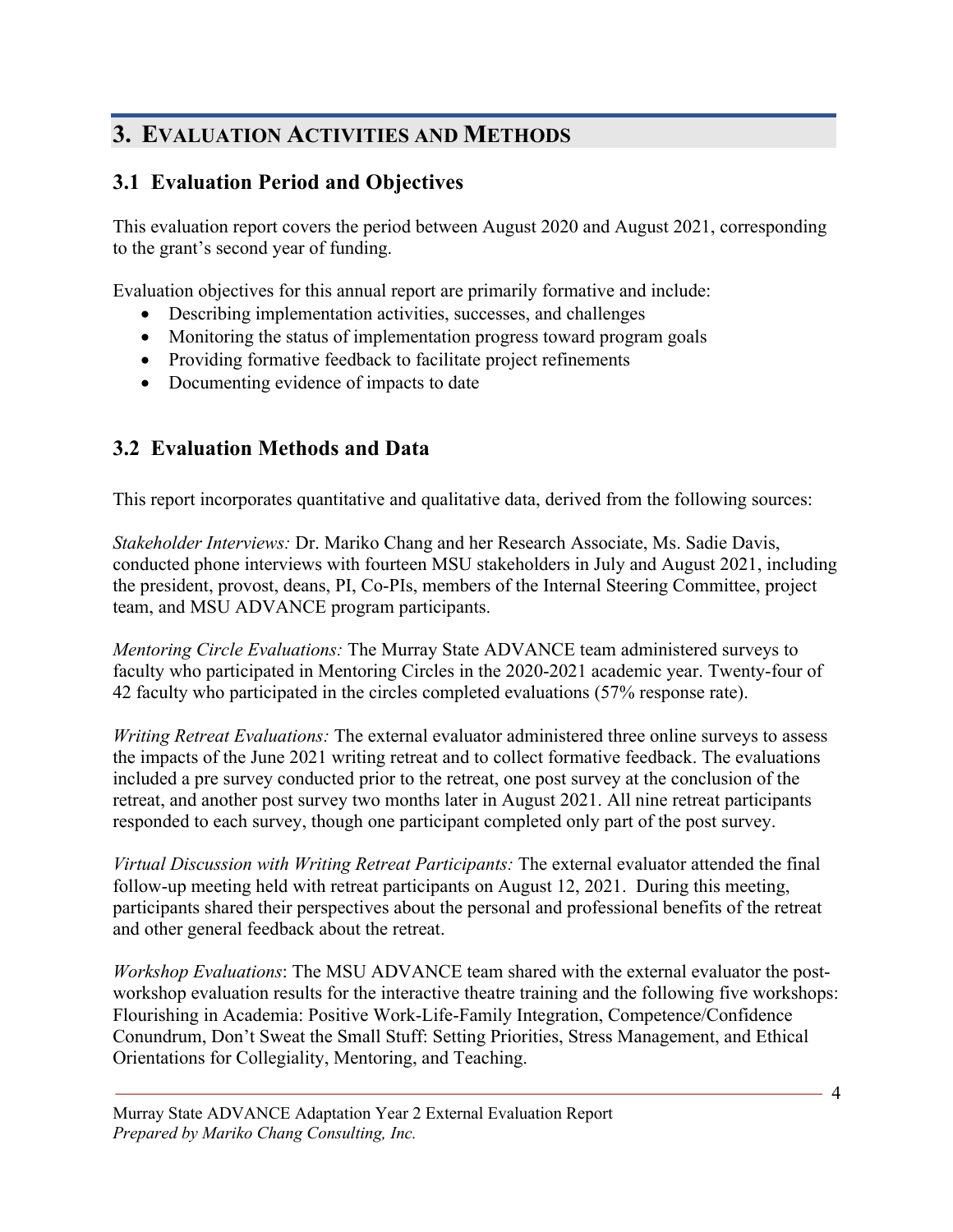## **4. FINDINGS FROM YEAR 2 ACTIVITIES**

Murray State ADVANCE activities in Year 2 focused on launching the interactive theatre pilot program, expanding faculty development workshop offerings, and continuing the Mentoring Circles and Writing Retreat.

## **4.1 MSU Learn**

The objective of MSU Learn is to decrease implicit bias in search, tenure, and promotion through the development of an interactive theatre program and training videos.

## **4.1.1 Interactive Theatre**

In the second year of the grant, members of the ADVANCE team, members of the campus community, and professional actors worked together to develop the curriculum for the interactive theatre program. In spring 2021, the team launched the pilot focused on unintended bias the search process. Forty-six participants took part in the session, which was held virtually due to the pandemic. This year the team also worked to develop a program related to the tenure and promotion process, which they intend to launch in fall 2021.

To evaluate the impacts of the interactive theatre workshop conducted in Year 2, participants were asked to complete a survey assessing their awareness of unintended bias, their knowledge of ways to intervene in situations of unintended bias, and willingness to do so, both before and after the program on a scale of 1=none to 4=strong. Of the 46 attendees, 26 took part in the evaluation (57% response rate). As shown in Figure 1, the workshop increased participants' understanding in each of the three areas measured, with all respondents rating their awareness, knowledge, and willingness to intervene as moderate to strong after the training.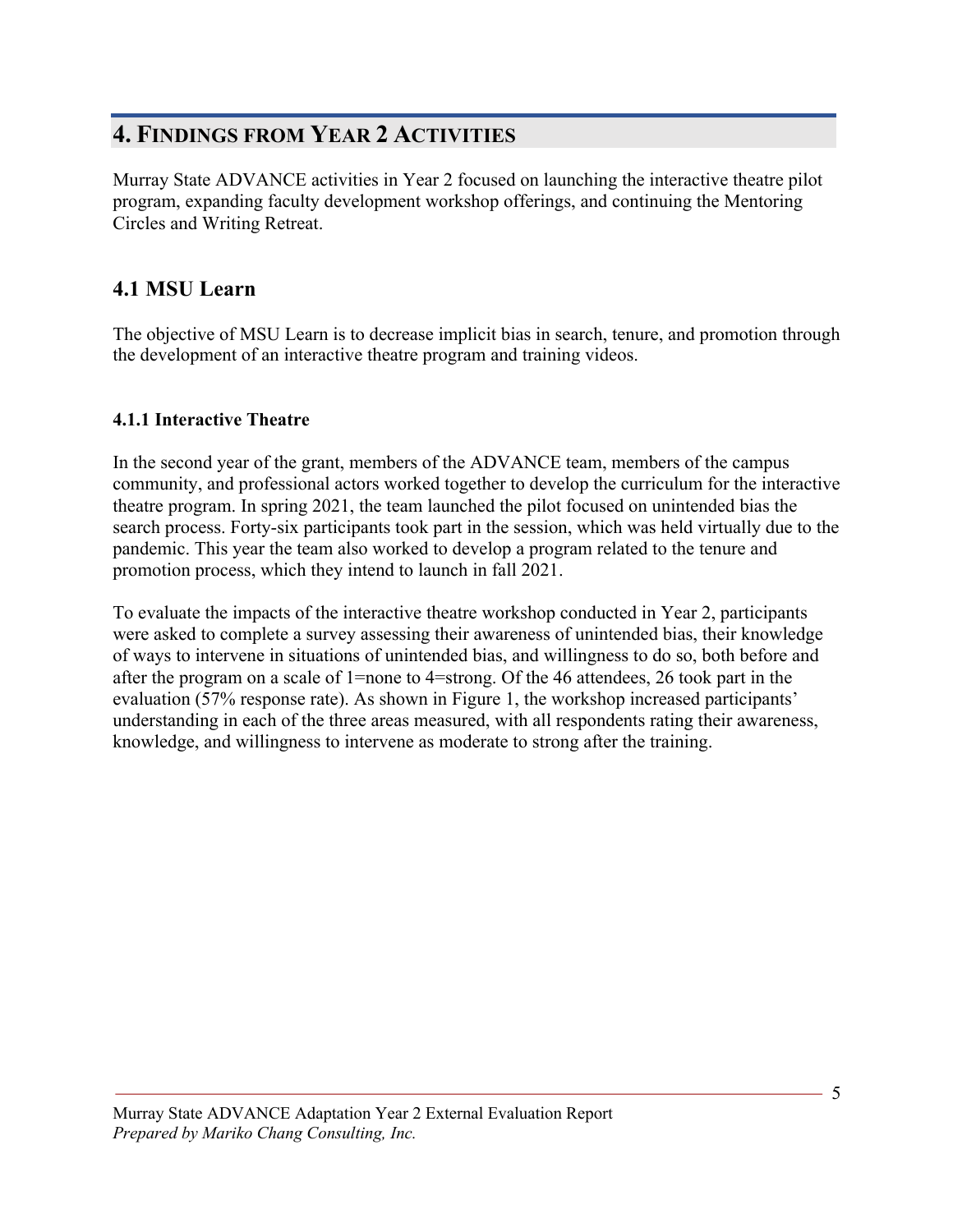

**Figure 1. Interactive Theatre Impacts on Participants**

*N=26; Scale: 1=None, 2=Limited, 3=Moderate, 4=Strong*

An open-ended question asked participants to comment on how well the interactive theatre workshop addressed a range of sources of potential bias and which were the most impactful. Respondents indicated that the session "did an excellent job of portraying various forms of bias" and "the actors did represent all contemporary forms of potential bias." Another person said that "it did a pretty good job of covering a variety of issues that do arise—it did all feel very familiar (I've been on 3 search committees)." In contrast, one participant questioned the plausibility of the scenarios, which they viewed as too overt, but acknowledged that their perception may be influenced by their own experiences on hiring committees:

"I thought that the actors and script were so blatant, that it was difficult to believe. However, perhaps that is because I've been on so many search committees and we really DO make such an effort to remove bias that our committee culture does not provide an opening for such blatant and unprofessional discussion (such as talking about colleagues!)."

The survey also asked participants to provide suggestions for improvement. Respondents mentioned that they hoped the technical issues resulting from Zoom would be resolved and recommended that the facilitators engage with participants multiple times during the workshop, allow more time for discussion, and call more attention to the instances of implicit bias and potential actions. The following are a sampling of these comments: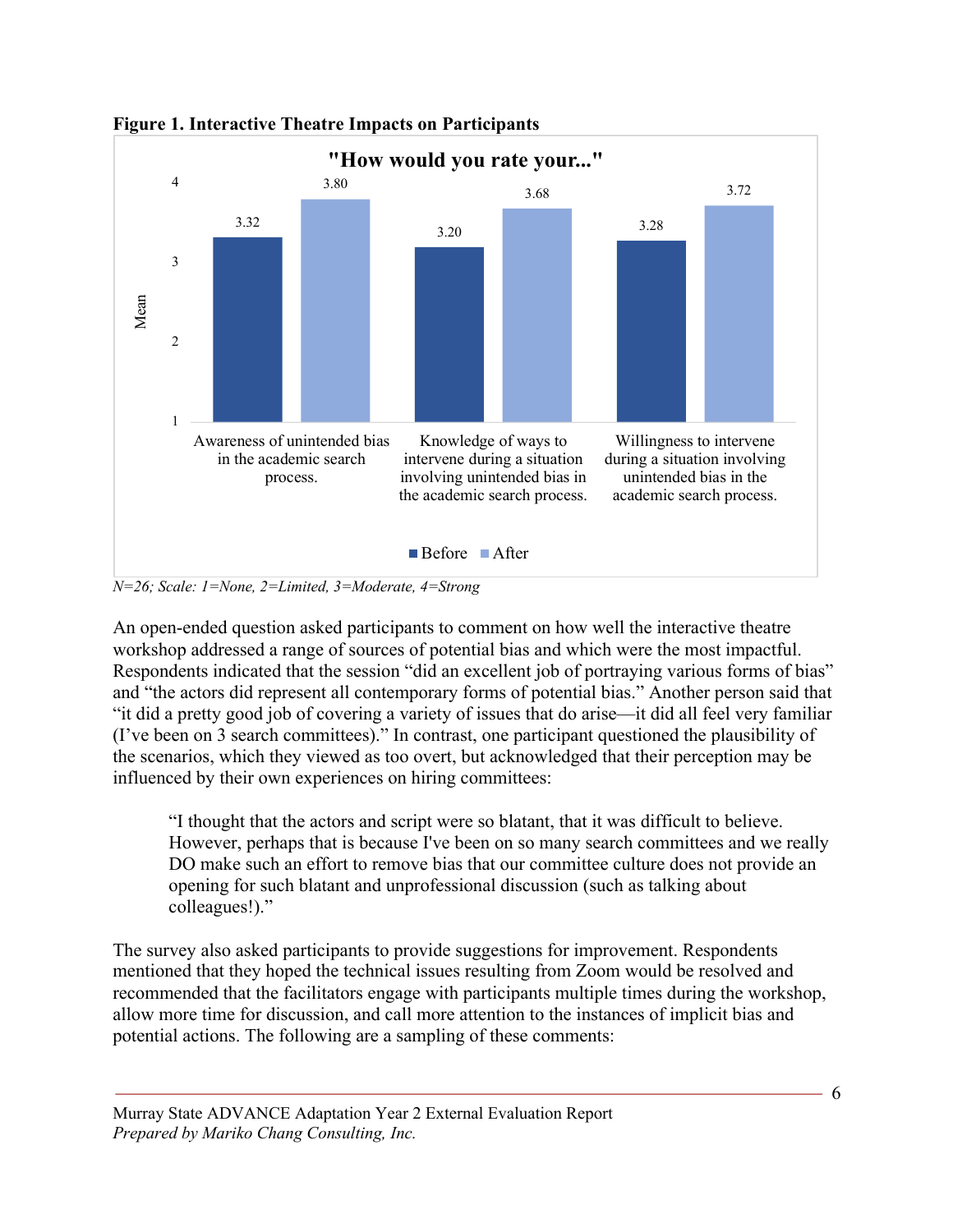"The video delay and stuttering were very distracting. This is a frequent problem with showing videos over Zoom so I guess it can't be avoided. If you plan to make these videos generally available then providing a direct YouTube link could avoid the problem."

"I suggest that you give more time for the audience to ask questions."

"I believe this would have been more effective if there was guided discussion interjected in the demonstration… The presentation was too long without feedback because we were all thinking things, wanting to try different things, but there was no opportunity until the end of a 20-30 min scenario. By then, there was too much to isolate specific situations."

"I think that it might have been good to clearly identify all the problematic things going on in the scenes at the end. Someone could watch the video and not necessarily know that some things were meant to be 'bad' things. Not everything got addressed or replayed after the video, so there could still be some questionable interactions that someone might not realize were actually meant to portray problematic interactions."

"The techniques for redirecting, etc., were not emphasized clearly enough, but I realize this was the first shot for the facilitators."

In interviews with the external evaluator, stakeholders indicated that the interactive theatre was well received by participants. Those who took part in the event felt that it was effective in raising awareness about implicit bias, as exemplified by these comments:

"Certainly, that was an eye opener for a lot of folks."

"I've served on a lot of hiring committees and it was a good experience to be able to see and witness some of that activity, that behavior, that oftentimes we don't pay much attention to and most of it is not overt, but the biases that are somewhat subtle still exist. So, that education was good, I think, for everybody that was able to see it."

Another participant appreciated the work that the team did to utilize examples in the workshop that were drawn from Murray State focus groups, which they said were "really reflective of my experience… That shows that they had really been thoughtful about how they put it together."

To encourage attendance at the theatre workshops, MSU ADVANCE sent emails promoting the event and reached out directly to university leaders such as deans, other administrators, and chairs, who then encouraged their faculty and staff to attend. One administrator said,

"I had all [of my] staff involved in the interactive theatre because I felt it was a very, very valuable thing for them to learn. In higher ed, we talk about inclusion and diversity and all of these things, but it has to be built in, not as an add on. And so we encouraged our staff, and certainly [people] did attend the things that we could."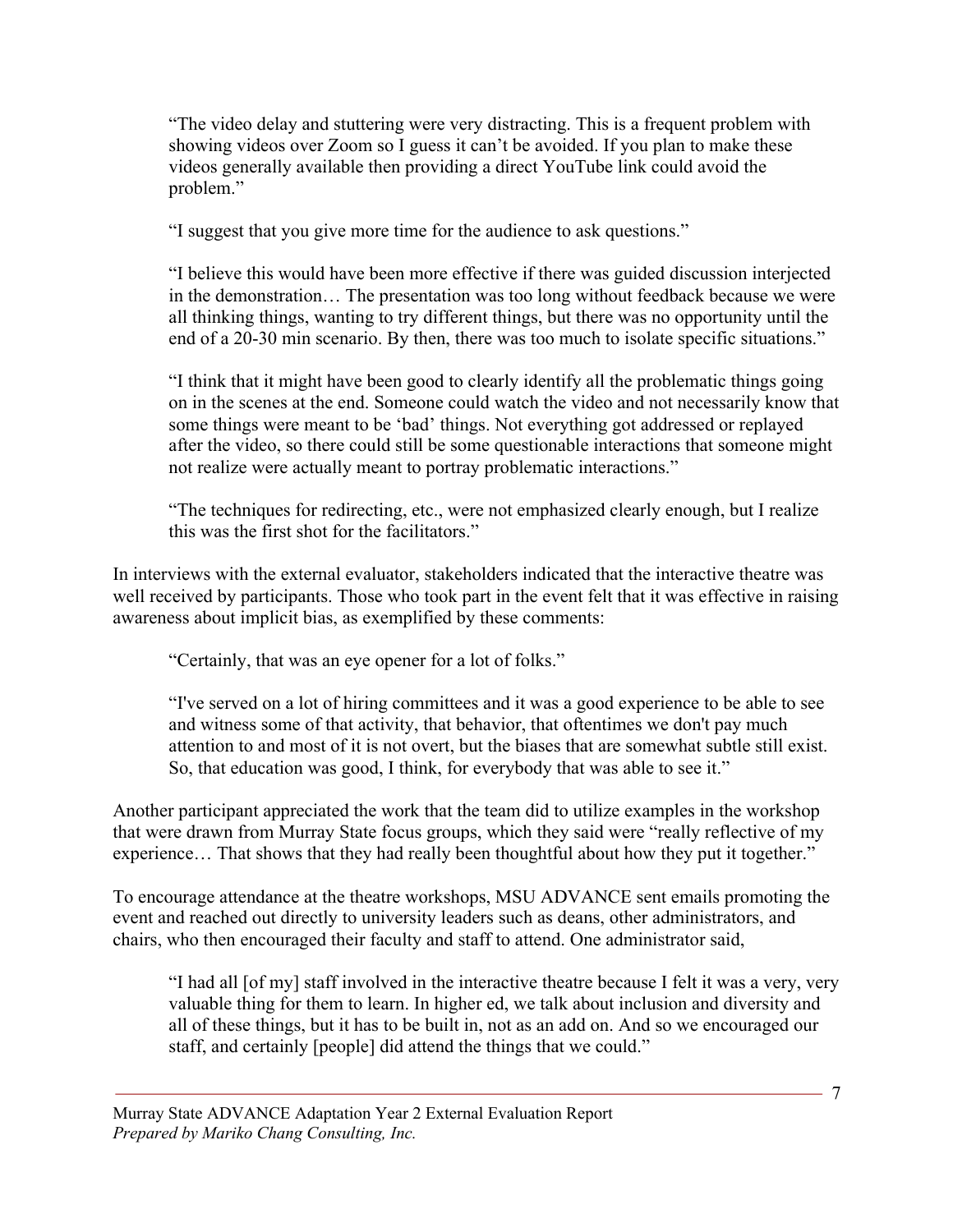However, given that attendance is not mandatory, it remains challenging for the team to reach those who could most benefit from the workshop. An interviewee described the difficulty:

"I think still there's the issue of the people that really need that sort of thing are not going to be the most likely to attend, so there's a selective audience of people that are already thinking about those sorts of issues are going to be more likely to be there… Is this really reaching the audience that it needs to?"

Administrators told the external evaluator that they feel the interactive theatre program is an important component of the university's efforts to promote diversity, equity, and inclusion and would like to see it sustained beyond the grant period. MSU ADVANCE is engaging in sustainability discussions with the Theatre department, the Provost's Office, and other units that may be able to support the program into the future. One person interviewed by the external evaluator said that Human Resources has also considered adapting the theatre program to videos that that office could use for training purposes, but that option would eliminate the interactive element of the workshop which could impact the overall effectiveness of the program.

## **4.1.2 Training Videos**

In Year 2 MSU ADVANCE launched a series of animated video focused on each of its three grant goals. The videos address work-life balance for women in higher education (ADVANCE Live), the use of interactive theater to address implicit bias in search and tenure/promotion processes (ADVANCE Learn), and emotional labor in higher education (ADVANCE Grow). These videos are available on the MSU ADVANCE website and have been disseminated via social media and other relevant venues.

Interviewees said that the videos were useful educational tools and have been used to promote other ADVANCE events. The dissemination of the videos also helped to raise awareness about ADVANCE and the grant's objectives throughout the campus community, as noted by one interviewee who said, "I think that exposure is one of the most significant parts of the grant because it spreads out across the university landscape."

## **4.2 MSU Grow**

MSU Grow aims to enhance the retention and advancement of women STEM faculty through the expansion of mentoring opportunities and leadership development.

## **4.2.1 Mentoring Circles**

The goal of the Mentoring Circles program is to foster community and support among women faculty at Murray State University. Faculty participants are assigned to groups comprised of 6-8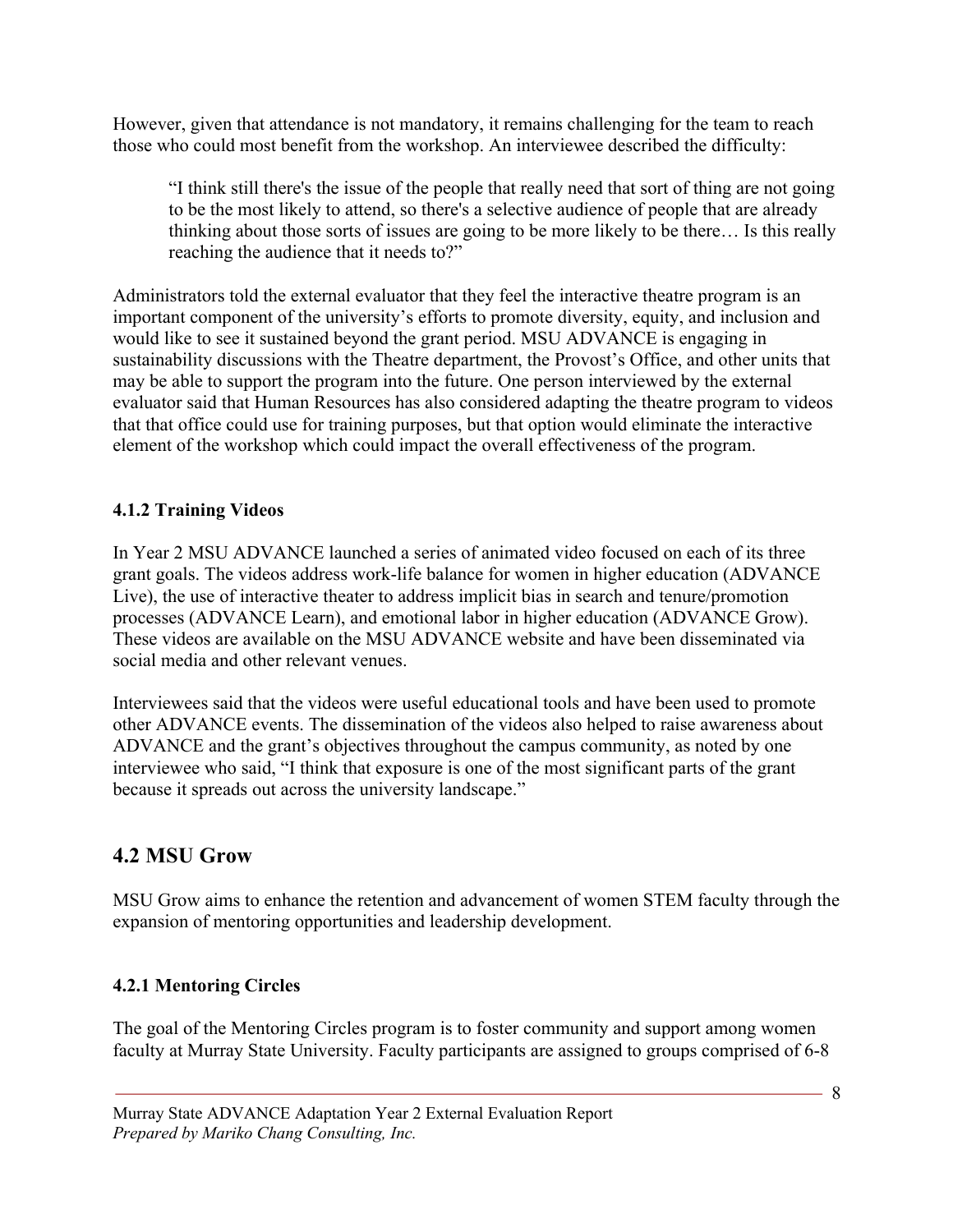women with one peer facilitator. As in past years, group met once or twice a month to discuss issues relevant to women in academia, chosen by the MSU ADVANCE team, group participants, or the facilitator.

The Murray State ADVANCE team conducted a survey of Mentoring Circle participants to assess impacts and satisfaction with the program. In spring 2021, 24 of 42 faculty who participated in the circles completed evaluations (57% response rate).

As shown in Figure 2, Mentoring Circles benefited participants both personally (88% strongly agreed or agreed) and professionally (79%). Other professional benefits identified by respondents include teaching them strategies to increase their productivity (71%) and expanding their cross-disciplinary networks (92%). About half of respondents indicated they were more likely to stay at Murray State because of their participation in the circles and those who were not tenured were especially likely to agree participating increased the likelihood they would remain at Murray State (results not shown)

This year's survey also asked circle participants to evaluate whether their participation impacted their ability to handle professional challenges brought on by the COVID pandemic. Of the 24 respondents, slightly more than half (57%) strongly agreed or agreed that the circles had aided them in that way.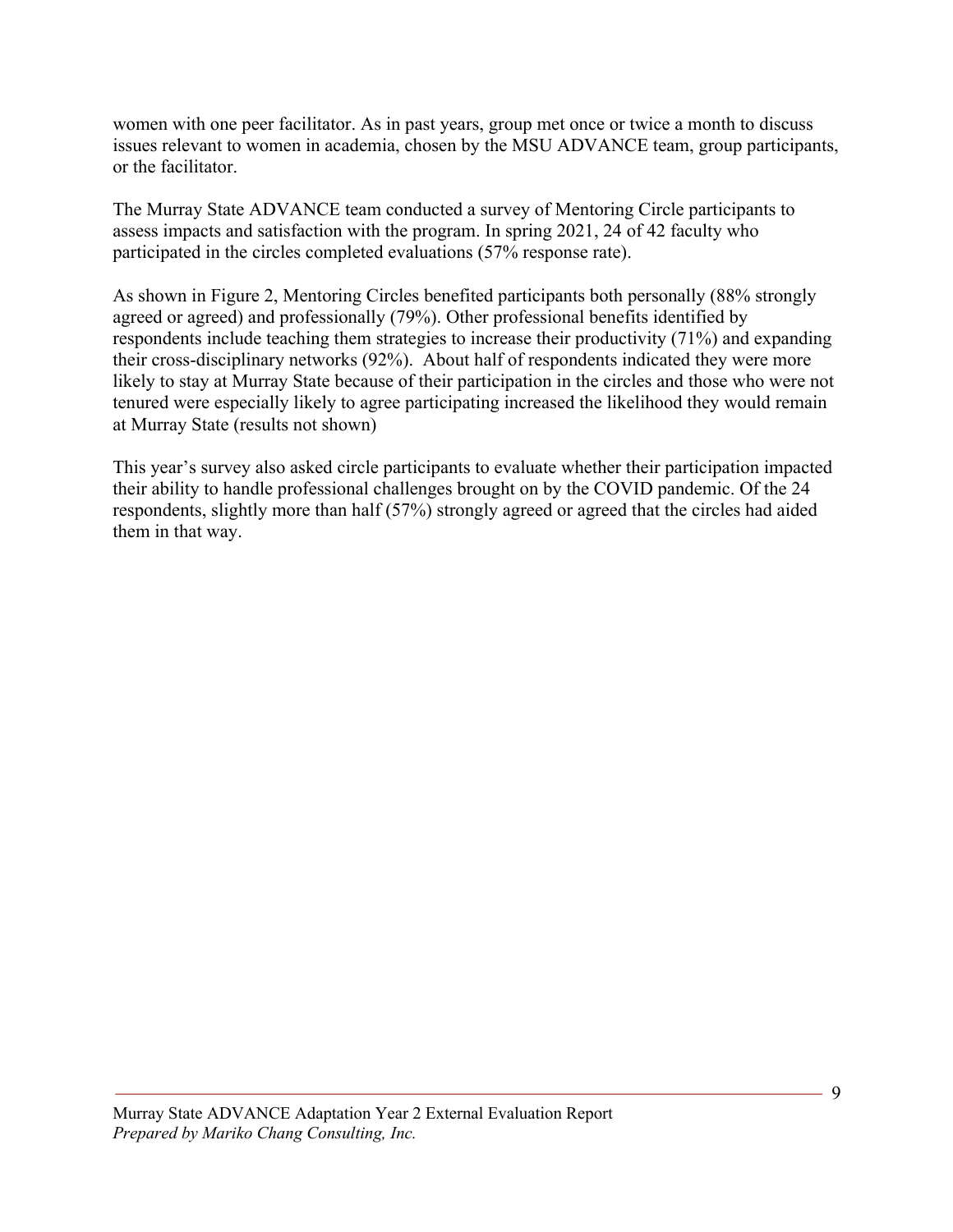



*N=24*

The circles were well received overall, as evidenced by the fact that more than two thirds of respondents (71%) expressed their willingness to participate in a circle again next year (Figure 3).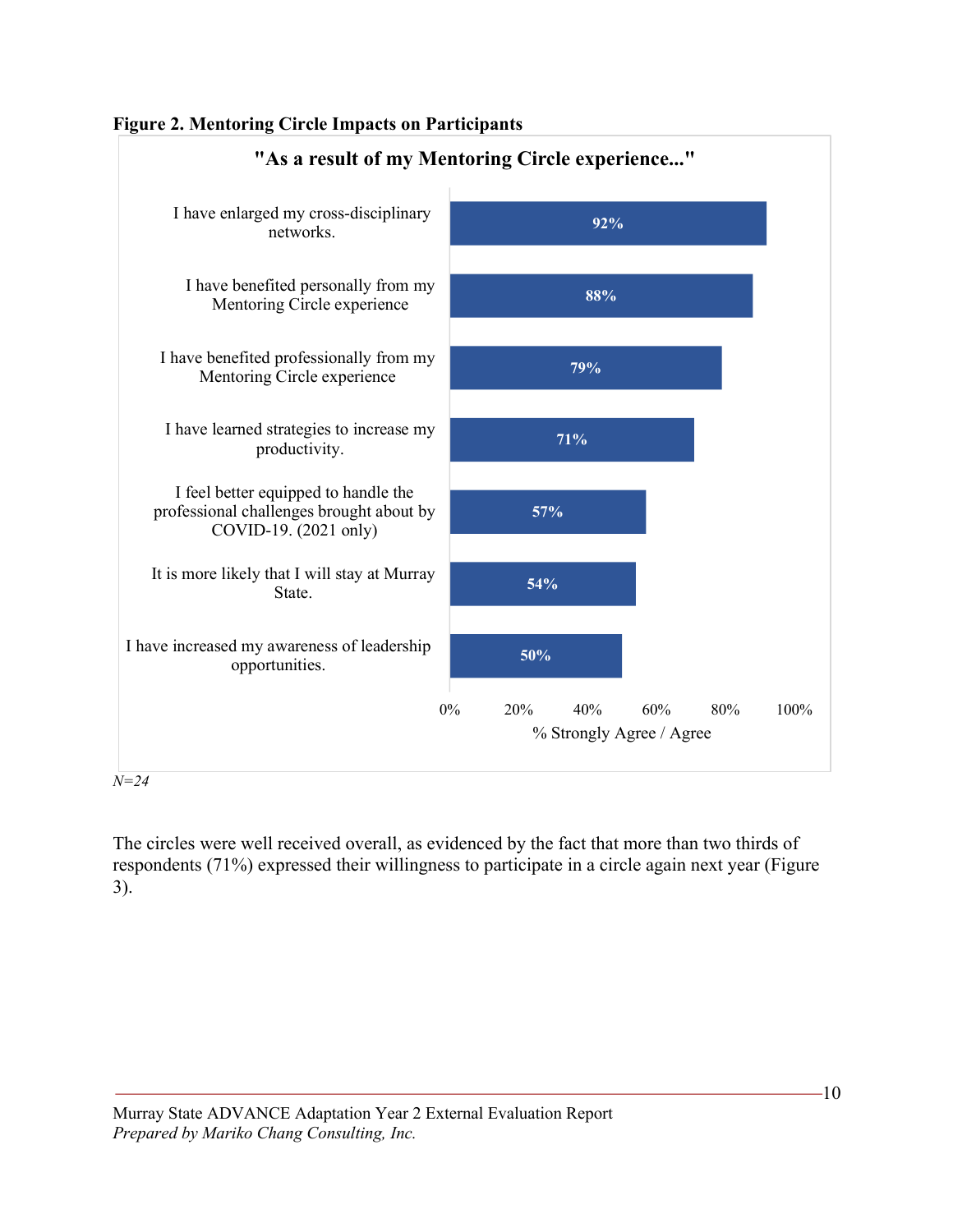



In response to open-ended questions, Mentoring Circle participants described key benefits of participation to be the ability to make connections with colleagues and the opportunity to share and engage in discussions. The circles also helped participants feel that they were "not alone" in the problems they faced.

In response to a question about the use of the Zoom virtual platform, most circle participants said that although they would have preferred to meet in person, "it was better than not meeting" at all and they looked forward to meeting in person in the future.

When asked for suggestions for future topics respondents mentioned the following:

"Continuing education: What are benefits and paths for those non-tenured."

"Prioritizing and organizing tasks; supporting other faculty."

"Information session on pregnancy policies, maternal & paternal leave."

"Campus resources."

"Imposter syndrome, work life balance and women taking leadership roles."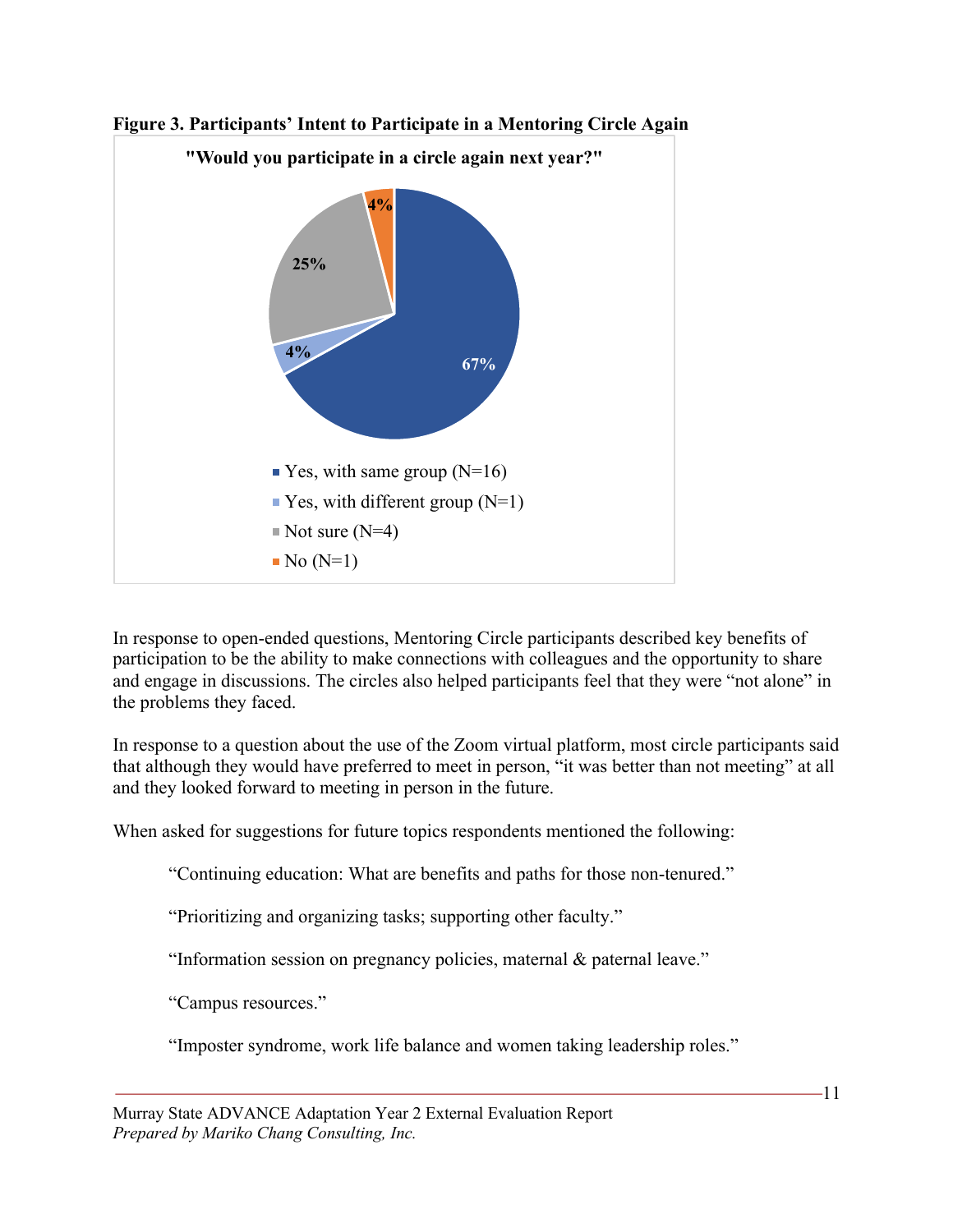"More on work-life balance. We are all struggling. Mental health issues, especially if we flip the switch to go back to full F2F in the fall and how to deal with our mental health and that of our students."

"How to navigate Murray State relationships with upper administration."

"Organizing for Change on Campus, Reporting Discrimination through Official Channels."

"Sabbaticals - how to get one, what to use it for, stuff like that. I have basically no information."

Finally, respondents suggested that the circles could be improved by allowing circle members to select topics, adding new topics, and by having more guided discussions.

In interviews with the external evaluator, interviewees described the key benefits of the Mentoring Circles as providing professional and personal connections and exposure to important issues impacting women faculty at Murray State. One interviewee said that the Mentoring Circles have helped empower women faculty and provided them with tools to address inequities and challenges:

"The Mentoring Circles, I do believe, have made a difference for the women who have participated in them. And if only that we can stand up to the kinds of oppressions that are inherent in academia and particularly in a region like ours. It is much needed."

In addition, circle participants and facilitators alike said that groups were important sources of connection during the pandemic, even though they were held virtually. One group member said, "I participated because I needed some extra support while I was working remotely. Just to see other faces and voices, because I felt very isolated at home." Moreover, a facilitator described the importance of talking with others who were experiencing the same challenges:

"We really strive to make it not just one more zoom meeting and instead make it an inclusive and safe and comfortable space. And a space where we could let down a little bit in what was a hellish year in many ways for many of us as we tried to navigate teaching and service and research in an almost chaotic environment for so much of it. There was one session in the fall that as we got to the end of it, I was apologizing to them because I felt like we hadn't been our cheery selves. And instead they were saying, 'No, this was so helpful in knowing that there were others who were going through very similar things to what they were going through."

When asked for recommendations for improvement, one person suggested that the virtual circles were so well received and impactful that the ADVANCE team may want to consider running a group virtually going forward, which could provide flexibility to faculty who may not be able to easily attend in person.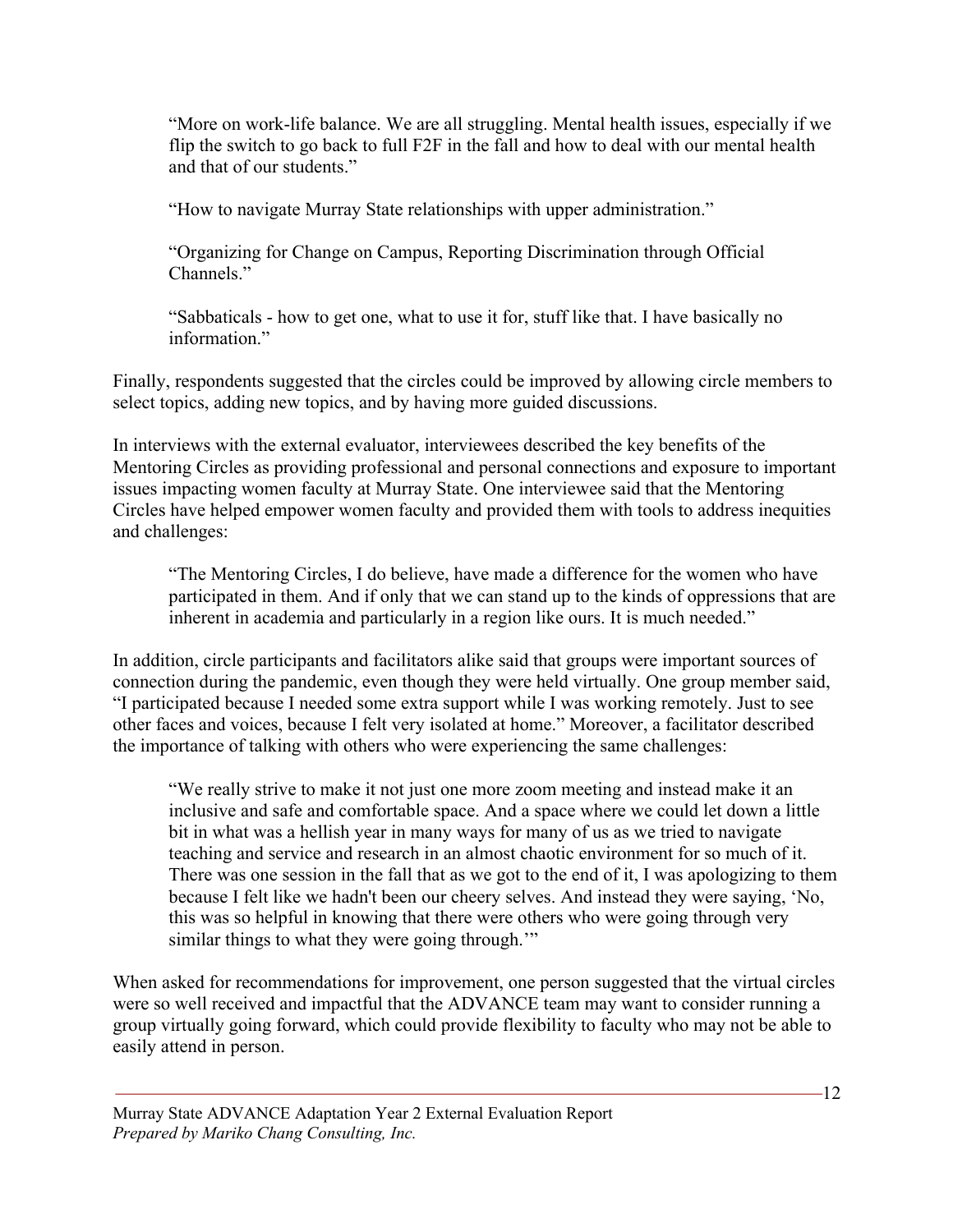Another interviewee said that their group could have benefited from more structured discussions, as the members occasionally veered in conversations that were off-topic and did not pertain equally to all group members, and that facilitators could play a larger role in managing the dialogues.

Regarding the long-term sustainability of the Mentoring Circles, the MSU ADVANCE team has been working with deans and the Faculty Development Center to establish ongoing support mechanisms.

## **4.2.2 ADVANCE Writing Retreat**

In Year 2, the ADVANCE Writing Retreat was held over the course of one week in June 2021 at a golf course near the university. The retreat provided nine participants with opportunities to meet with writing coaches, interact with other participants in small groups, and engage in focused writing time.

To measure the impacts of the retreat and gather feedback on how the event could be improved, three online surveys were administered to participants: a pre survey conducted prior to the retreat ("pre"), a post survey immediately at the conclusion of the retreat ("post"), and another post survey in August 2021 ("2-month post"). All nine retreat participants responded to the three surveys, but one person completed only part of the post survey. Paired *t-*tests were employed to assess whether any observed changes were statistically significant (*p*<.05) between the pre and post survey, post and 2-month post survey, and the pre and 2-month post survey. Given the small sample, findings should be interpreted cautiously and accordingly lack of statistical significance should not necessarily imply that changes were not meaningful.

### **Survey Results**

Of the nine faculty who attended the 2021 writing retreat, five indicated they were assistant professors, three associate professors, and one full professor. Participants represented a range of departments including political science, psychology, sociology, agriculture science, biological sciences, earth and environmental sciences, math and statistics, occupational safety and health, and science and agriculture.

In the pre survey, retreat participants were asked to explain in open comments how their planned writing project fits into their professional goals and what they hoped to gain by participating. Of the nine respondents, five indicated that their writing project would help their progress towards academic promotion and tenure. Others anticipated that their writing project would allow them to focus on their research objectives and move into a new research direction. Participants hoped that the retreat would provide an opportunity to engage with colleagues, develop skills to improve writing and enhance productivity, and learn from their peers. Similarly, when asked what they hoped to gain from the sessions with the writing coach, respondents said that they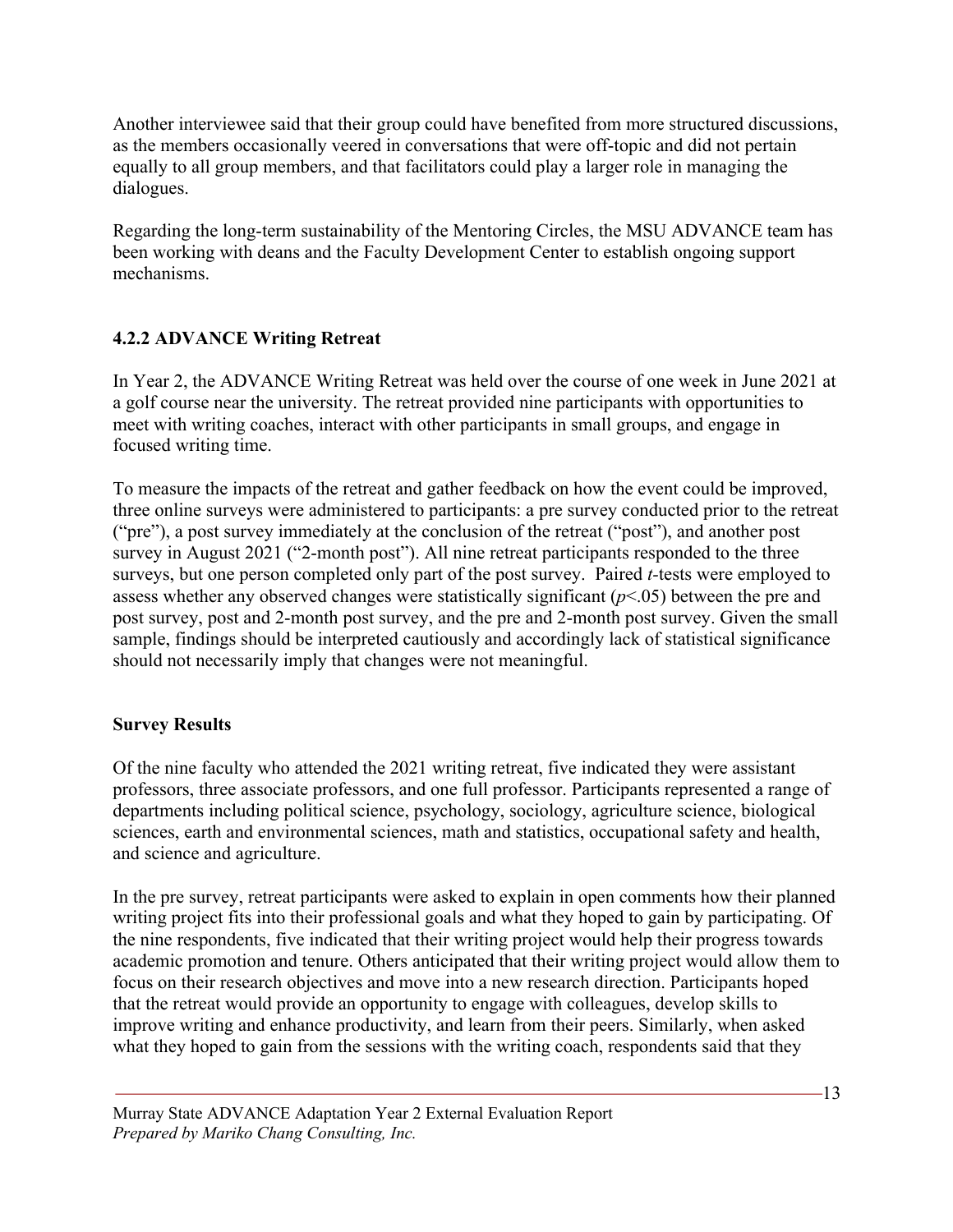looked forward to learning strategies for motivation and momentum, how to reduce distractions, and ways to increase productivity.

## *Challenges that Affect Achieving Writing Goals*

Before the retreat, participants reported that the challenges that most impacted their ability to accomplish their writing goals were attending to other professional and personal responsibilities, interruptions, not making writing a priority, and getting easily distracted or having a lack of focus (Figure 4). Other challenges identified in open responses included childcare, staying focused on one task or project, and confidence.

In the 2-month post survey, respondents said that other challenges they had experienced since the retreat included balancing work and family responsibilities, lack of flexibility, other work tasks that require their attention, readjusting after spending time away from their research, and distractions resulting from working from home with other family members present.

Pre-post assessment of the impact of the retreat found that participants experienced a statistically significant reduction in the frequency with which they encountered *all* writing challenges addressed in the survey, suggesting that the retreat was helpful to attendees in reducing barriers to accomplishing their writing goals (Table 1). The greatest decreases occurred in the following areas: attending to other professional responsibilities, not making writing a priority, and attending to other personal and/or family responsibilities.

Perhaps not surprisingly, the experience of these changes increased after participants left the environment of the retreat (post vs. 2-month post), but compared to before the retreat, participants indicated that they experienced challenges less frequently or were better able to address them after two months. There were statistically significant decreases between the pre and 2-month post surveys for the following items: attending to other professional responsibilities, interruptions, not making writing a priority, getting easily distracted/lack of focus, perfectionism, lack of good writing habits, not setting objectives to help achieve broader goals, procrastination, and feeling isolated.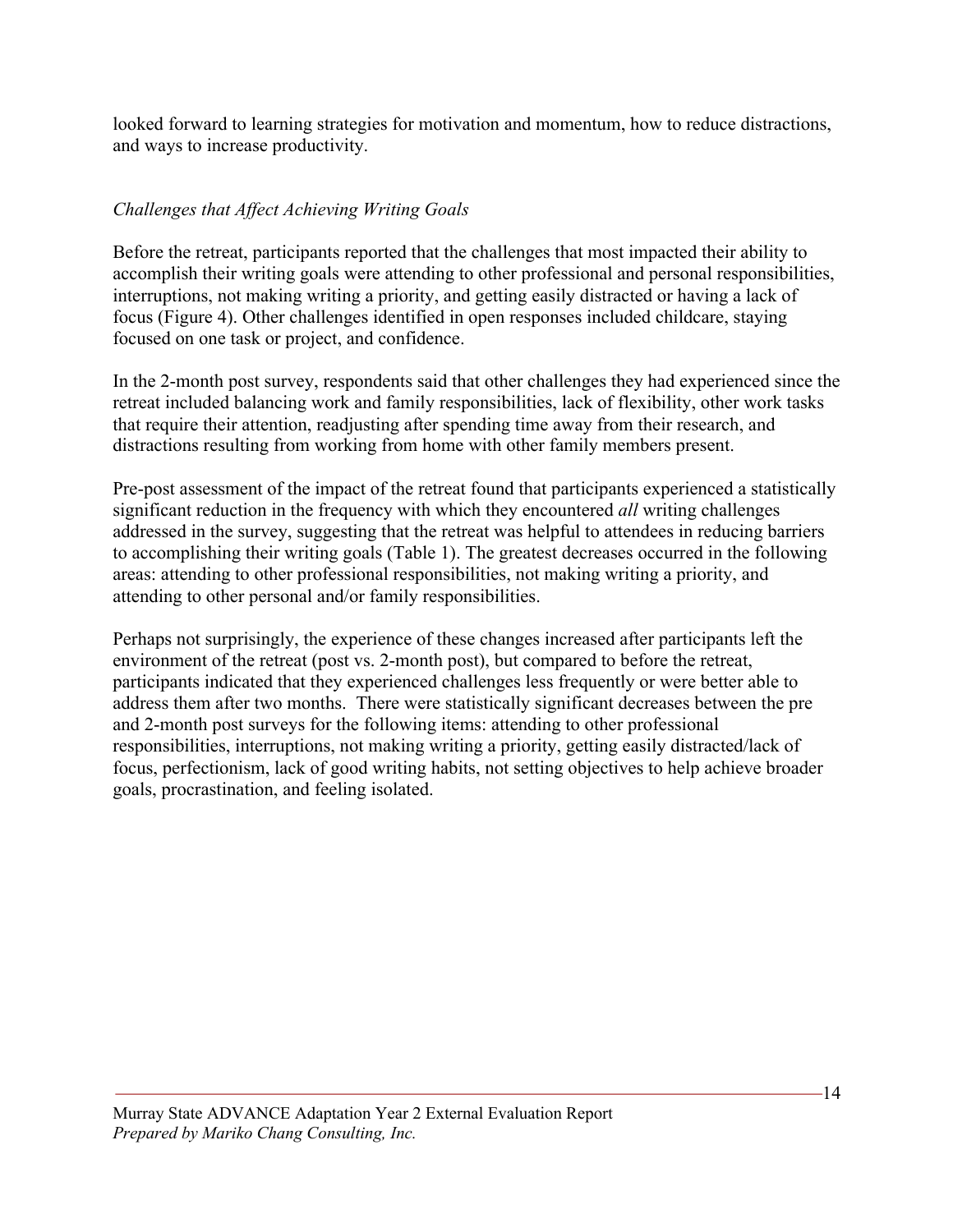#### **Figure 4. 2021 Challenges that Impact Attendees' Ability to Accomplish Writing Goals (Pre, Post, and 2-Month Post Retreat Means)**

**"How often do/did you experience the following challenges impacting** 



*N=9; Scale: 1=Never, 2=Occasionally, 3=Sometimes, 4=Often, 5=All the time*

Murray State ADVANCE Adaptation Year 2 External Evaluation Report *Prepared by Mariko Chang Consulting, Inc.*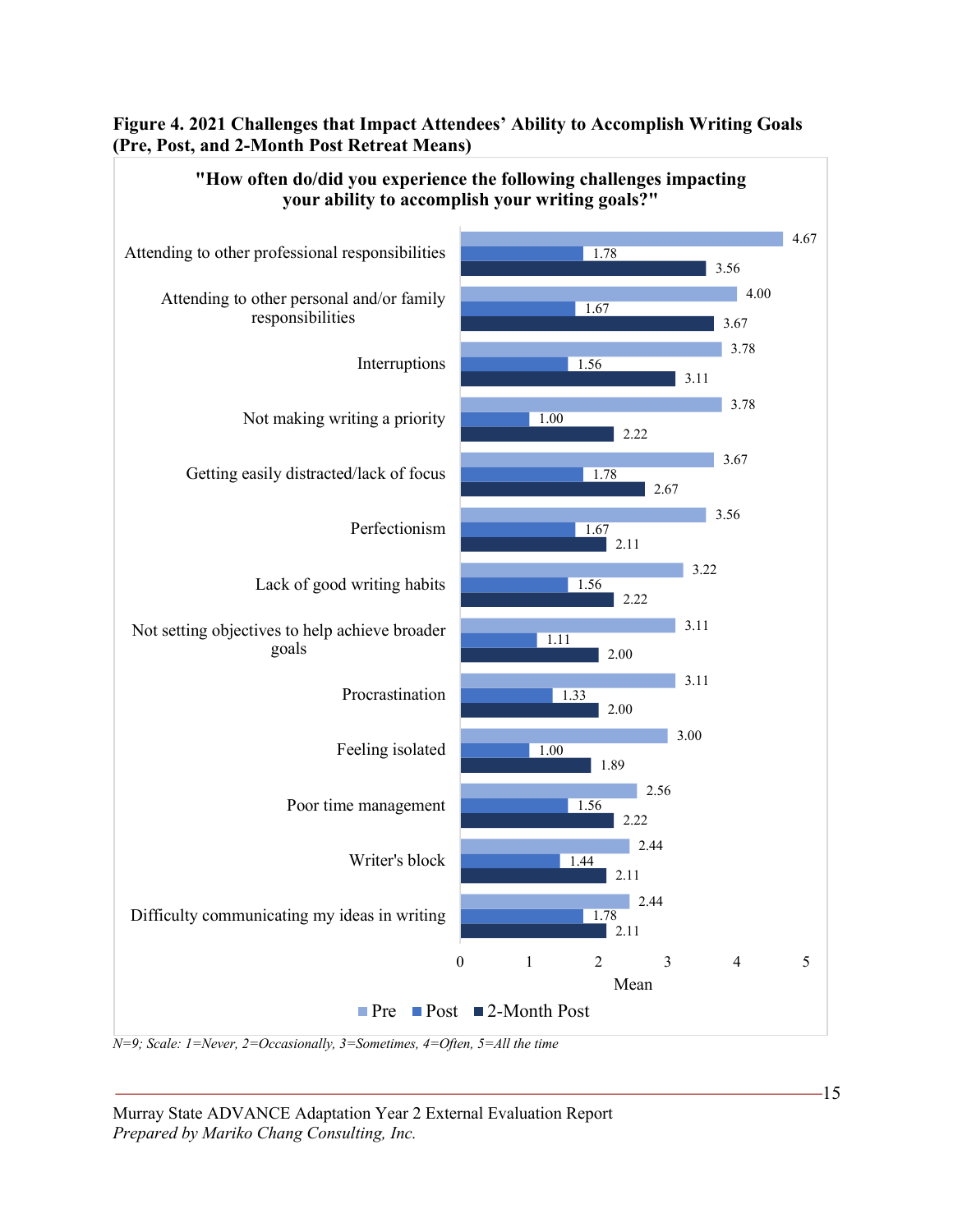| <b>Item</b>                                                   | <b>Pre vs Post</b><br><b>Change</b> | Post vs 2-<br>month Post<br><b>Change</b> | Pre vs 2-month<br><b>Post Change</b> |
|---------------------------------------------------------------|-------------------------------------|-------------------------------------------|--------------------------------------|
| Attending to other professional<br>responsibilities           | $\downarrow$ *                      | $\uparrow\star$                           | $\downarrow$ *                       |
| Attending to other personal and/or<br>family responsibilities | $\downarrow$ *                      | ↑∗                                        |                                      |
| Interruptions                                                 | $\downarrow$ *                      | ↑*                                        | $\downarrow$ *                       |
| Not making writing a priority                                 | $\downarrow$ *                      | ↑∗                                        | $\mathbf{r}$                         |
| Getting easily distracted/lack of focus                       | $\downarrow$ *                      |                                           | $\downarrow$ *                       |
| Perfectionism                                                 | $\downarrow$ *                      |                                           | $\downarrow$ *                       |
| Lack of good writing habits                                   | $\downarrow$ *                      |                                           | $\downarrow$ *                       |
| Not setting objectives to help achieve<br>broader goals       | $\downarrow$ *                      |                                           | $\downarrow$ *                       |
| Procrastination                                               | $\downarrow$ *                      | ↑∗                                        | $\downarrow$ *                       |
| Feeling isolated                                              | $\downarrow$ *                      | ↑∗                                        | $\downarrow$ *                       |
| Poor time management                                          | $\downarrow$ *                      | ↑*                                        |                                      |
| Writer's block                                                | $\downarrow$ *                      | ↑∗                                        |                                      |
| Difficulty communicating my ideas in<br>writing               | $\downarrow$ *                      |                                           |                                      |

#### **Table 1. 2021 Change in Attendees' Challenges (Pre to Post, Post to 2-month Post, and Pre to 2-month Post Retreat)**

*N=9 for all three surveys*

*\*p<.05; Increase,* ¯ *Decrease, -- no change*

### *Writing Habits*

Pre-post assessment of attendees' knowledge and positive writing habits found that immediately after the writing retreat there was an increase in all areas measured (Figure 5 and Table 2), but only the change in good writing habits was statistically significant.

While pre-post changes were mixed and not statistically significant, comparisons of pre and 2 month post changes found increases in several areas, with increases in agreement about having good writing habits reaching statistical significance.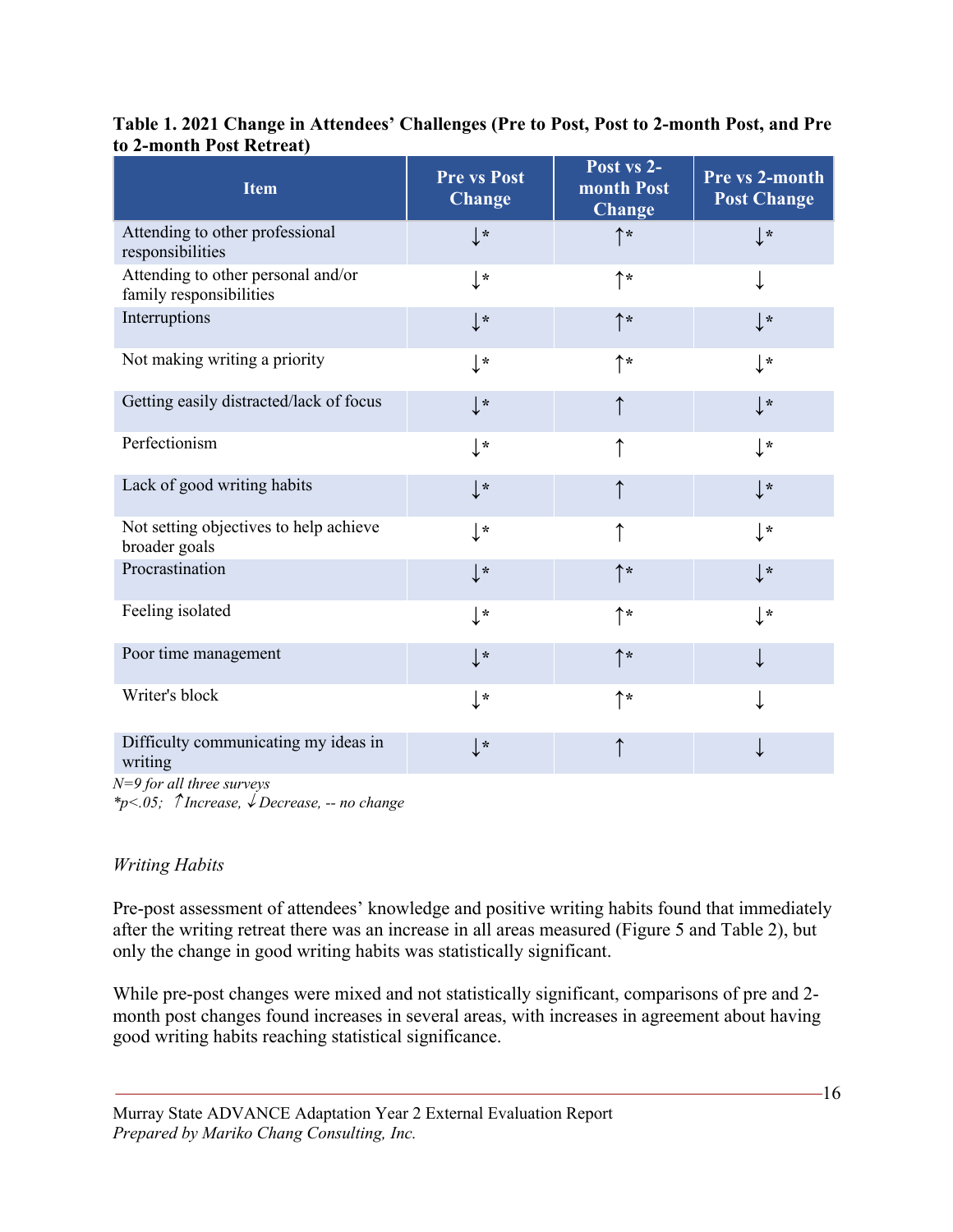#### **Figure 5. 2021 Retreat Attendees' Knowledge and Writing Habits (Pre, Post, and 2-Month Post Retreat Means)**



*N=9 for Pre and 2-Month Post, N=8 for Post; Scale: 1=Strongly disagree, 2= Disagree, 3=Neutral, 4=Agree, 5=Strongly Agree*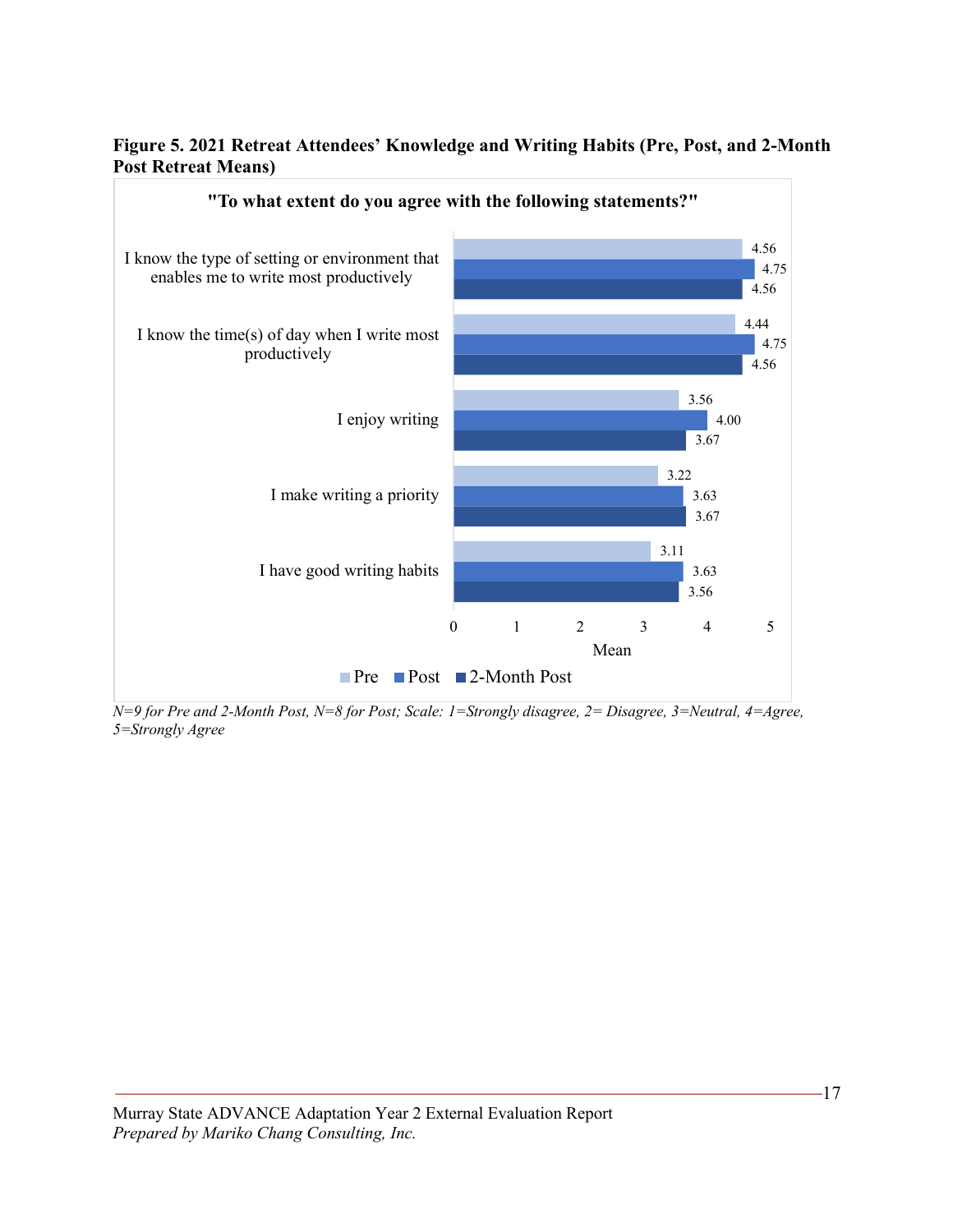| $\cdots$                                                                                   |                                     |                                       |                                             |  |  |
|--------------------------------------------------------------------------------------------|-------------------------------------|---------------------------------------|---------------------------------------------|--|--|
| <b>Item</b>                                                                                | <b>Pre vs Post</b><br><b>Change</b> | Post vs 2-month<br><b>Post Change</b> | <b>Pre vs 2-month</b><br><b>Post Change</b> |  |  |
| I know the type of setting or<br>environment that enables me to write<br>most productively |                                     |                                       |                                             |  |  |
| I know the time(s) of day when I write<br>most productively                                |                                     |                                       |                                             |  |  |
| I enjoy writing                                                                            |                                     |                                       |                                             |  |  |
| I make writing a priority                                                                  |                                     |                                       |                                             |  |  |
| I have good writing habits                                                                 | ኮ*                                  |                                       | ↑*                                          |  |  |

#### **Table 2. 2021 Changes in Attendees' Knowledge and Writing Habits (Pre to Post, Post to 2- Month Post, and Pre to 2-Month Post Retreat)**

*N=9 for Pre and 2-Month Post, N=8 for Post \*p<.05; Increase,* ¯ *Decrease, -- no change*

## *Confidence in Writing Skills and Habits*

Participants' confidence in their ability to establish writing goals and set aside regular blocks of time for writing increased following their participation in the retreat and increased further two months after the retreat (Figure 6 and Table 3). The retreat positively impacted attendees' confidence in their ability to maintain positivity, accomplish their writing goals, and address challenges, as evidenced by increases in confidence immediately after the writing retreat. Statistically significant increases were observed between the pre and post surveys for the ability to set aside regular blocks of time for writing and the ability to address the challenges that affect their ability to write productively.

As with other survey items, changes between the post and 2-month post retreat were mixed and lacked statistical significance. Yet when comparing pre and 2-month post responses, participant confidence in their ability to establish writing goals and set aside regular blocks of time for writing increased, although only the latter change was statistically significant. Interestingly, while participants did not report an increase in their confidence 2-months after the retreat in their ability to address the challenges that affect their ability to write productively, when asked about specific challenges (Figure 4), participants felt that they experienced each of them less frequently two months after the retreat compared to before, which may indicate an overall positive impact on reducing challenges.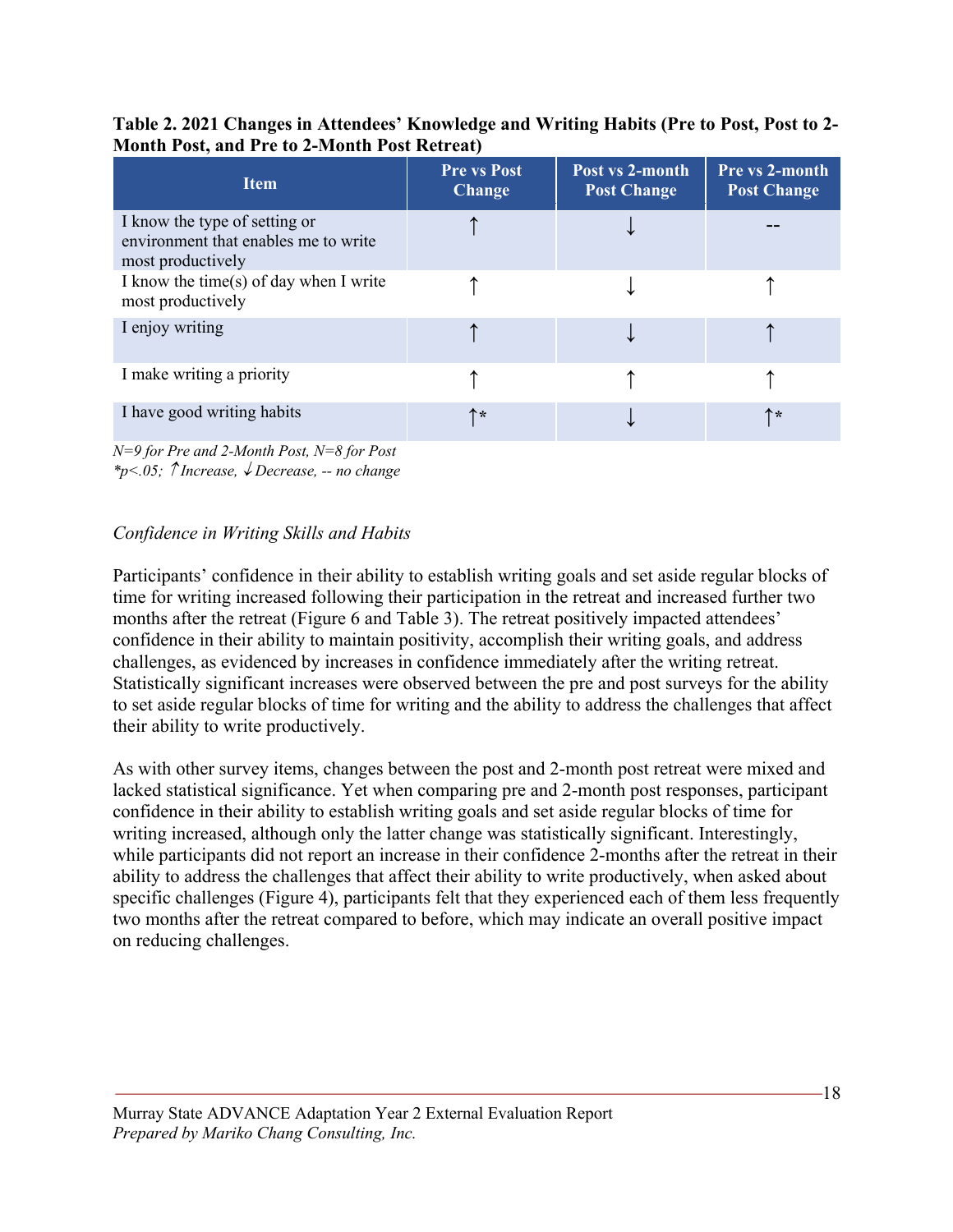



*N=9 for Pre and 2-Month Post, N=8 for Post; Scale:1=Not at all, 2=Not much, 3=Somewhat, 4=To a good extent, 5=To a great extent*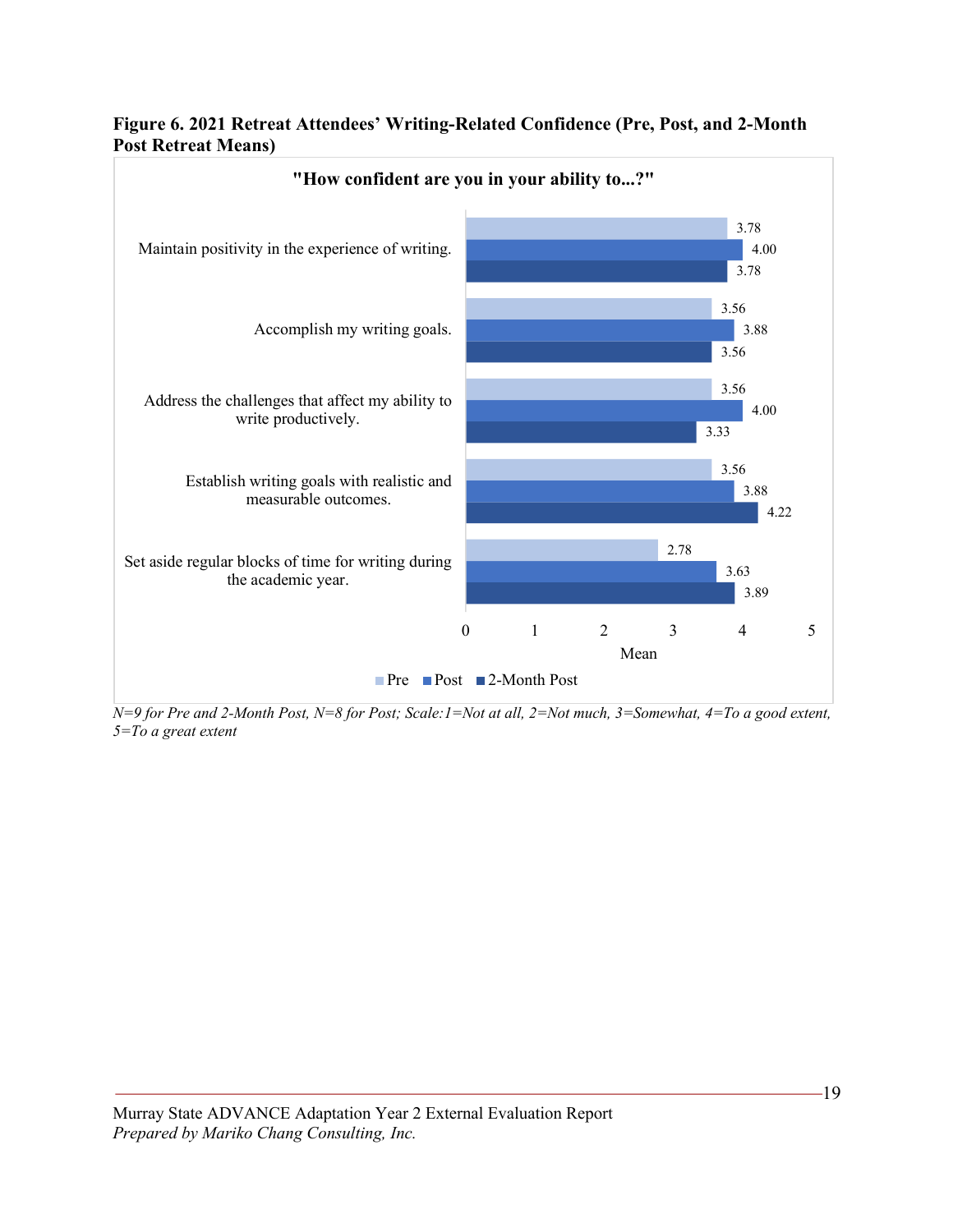#### **Table 3. 2021 Change in Attendees' Confidence (Pre to Post, Post to 2-Month Post, and Pre to 2-Month Post Retreat)**

| <b>Item</b>                                                                                                                              | <b>Pre vs Post</b><br><b>Change</b> | Post vs 2-month<br><b>Post Change</b> | Pre vs 2-month<br><b>Post Change</b> |
|------------------------------------------------------------------------------------------------------------------------------------------|-------------------------------------|---------------------------------------|--------------------------------------|
| Maintain positivity in the experience of<br>writing.                                                                                     |                                     |                                       |                                      |
| Accomplish my writing goals.                                                                                                             |                                     |                                       |                                      |
| Address the challenges that affect my<br>ability to write productively.                                                                  | ↑*                                  |                                       |                                      |
| Establish writing goals with realistic and<br>measurable outcomes.                                                                       |                                     |                                       |                                      |
| Set aside regular blocks of time for<br>writing during the academic year.<br>$\mathbf{u} \cdot \mathbf{v} = \mathbf{v} \cdot \mathbf{v}$ | ↑∗                                  |                                       | ↑∗                                   |

*N=9 for Pre and 2-Month Post, N=8 for Post*

*\*p*≤.05;  $\hat{\uparrow}$  *Increase* ↓ *Decrease* -- *no change* 

#### *Satisfaction and Retreat Impacts*

As shown in Figure 7, all 2021 writing retreat participants indicated in the post survey that they would recommend the retreat to their colleagues (100% strongly agreed or agreed), up slightly from 91% in 2020. The retreat also positively impacted participants by helping them expand their professional network, supporting their professional career development, and providing a sense of community to support their writing goals. Notably, 100% of this year's retreat attendees agreed that they accomplished the goals they set for the retreat and most (88%) learned new strategies for writing more productively. Fewer people agreed in 2021 than in 2020 that the materials on Canvas were useful to them, but there were increases in each of the other areas shown in Figure 7.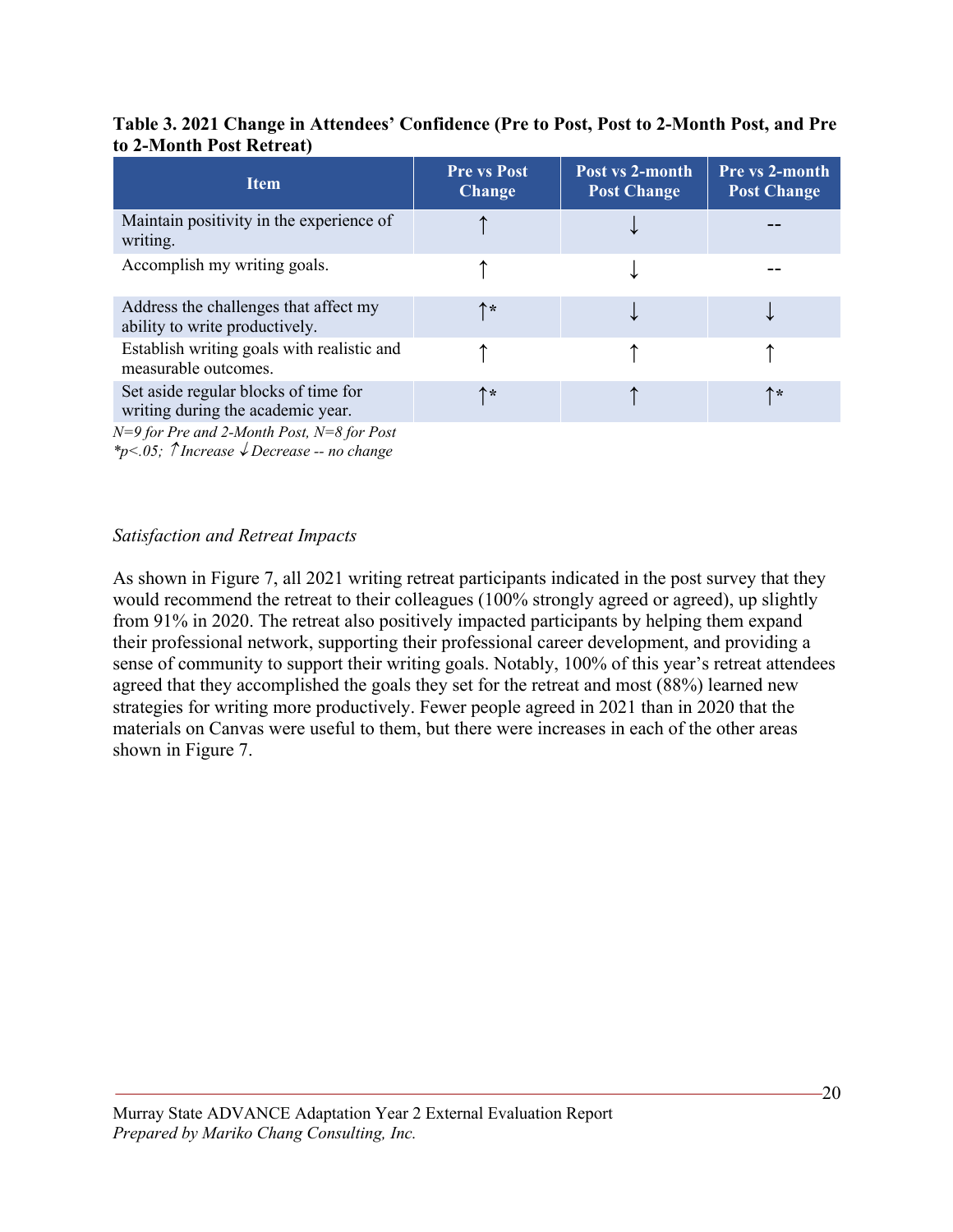

#### **Figure 7. Attendees' Satisfaction and Reported Impacts of the Retreat (2020 versus 2021)**

**"Please indicate the extent to which you agree or disagree with the** 

*2020 N=11, 2021 N=8 for all statements except "I found the materials on Canvas useful" where N=2; Scale: 1=Strongly disagree, 2=Disagree, 3=Neutral, 4=Agree, 5=Strongly agree*

Regarding satisfaction with particular retreat sessions, all participants indicated in the post survey that they found the "Write Goals Method" to be beneficial (100% strongly agreed or agreed) and most (83%) found the writing coach session beneficial (Figure 8).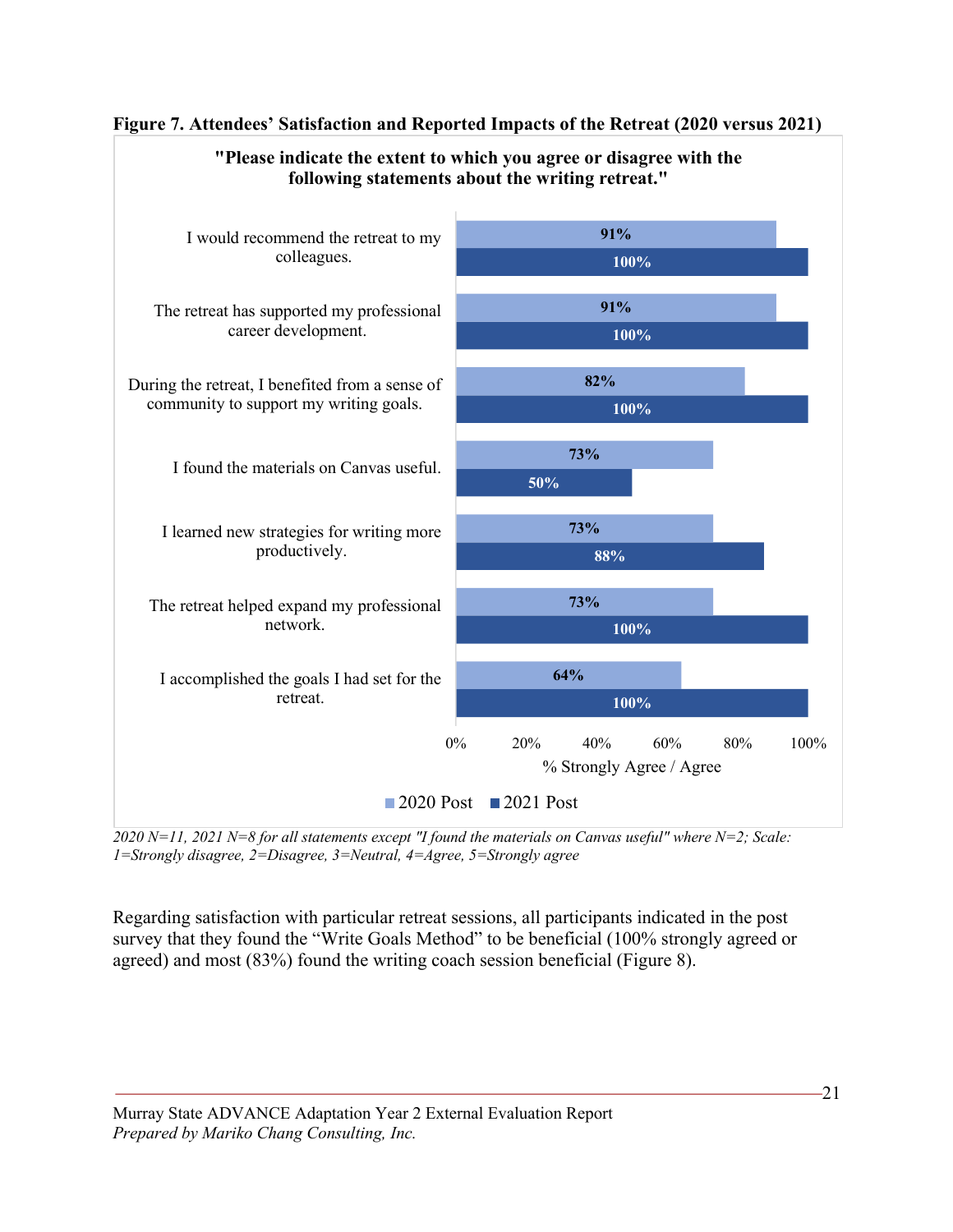#### **Figure 8. Usefulness of 2021 Retreat Sessions**



*Scale: 1=Strongly disagree, 2=Disagree, 3=Neutral, 4=Agree, 5=Strongly agree*

At the end of the retreat, attendees were asked in the post survey to describe their writing goals for the upcoming six months. Respondents said that they wanted to complete and submit papers, manuscripts, book chapters, and reports. For example:

"Finish the report I began."

"I would like to submit on average one paper per month until the end of the year."

"I have two more manuscripts I would like to complete in the next 6 months, aside from ones that students should be taking the lead on."

"Work on my third big project work on two side projects, submit them for publication."

"Finishing the book I started during the retreat and continue writing another manuscript to submit to [a] journal."

"1) Turn conference paper into a chapter 2) Finish revise and resubmit 3) Write two chapters that are already in the pipeline with abstracts accepted."

"Finish and submit a paper; start a second paper and write it up; finish grant."

The 2021 post and 2-month post surveys asked retreat attendees to describe, in open comments, what they gained from participating and what they learned. Several people said that they accomplished specific writing goals, including manuscripts and book chapters, while others benefited from personal and professional connections, accountability and support resulting from the group setting of the retreat, and increased confidence in themselves. Participants indicated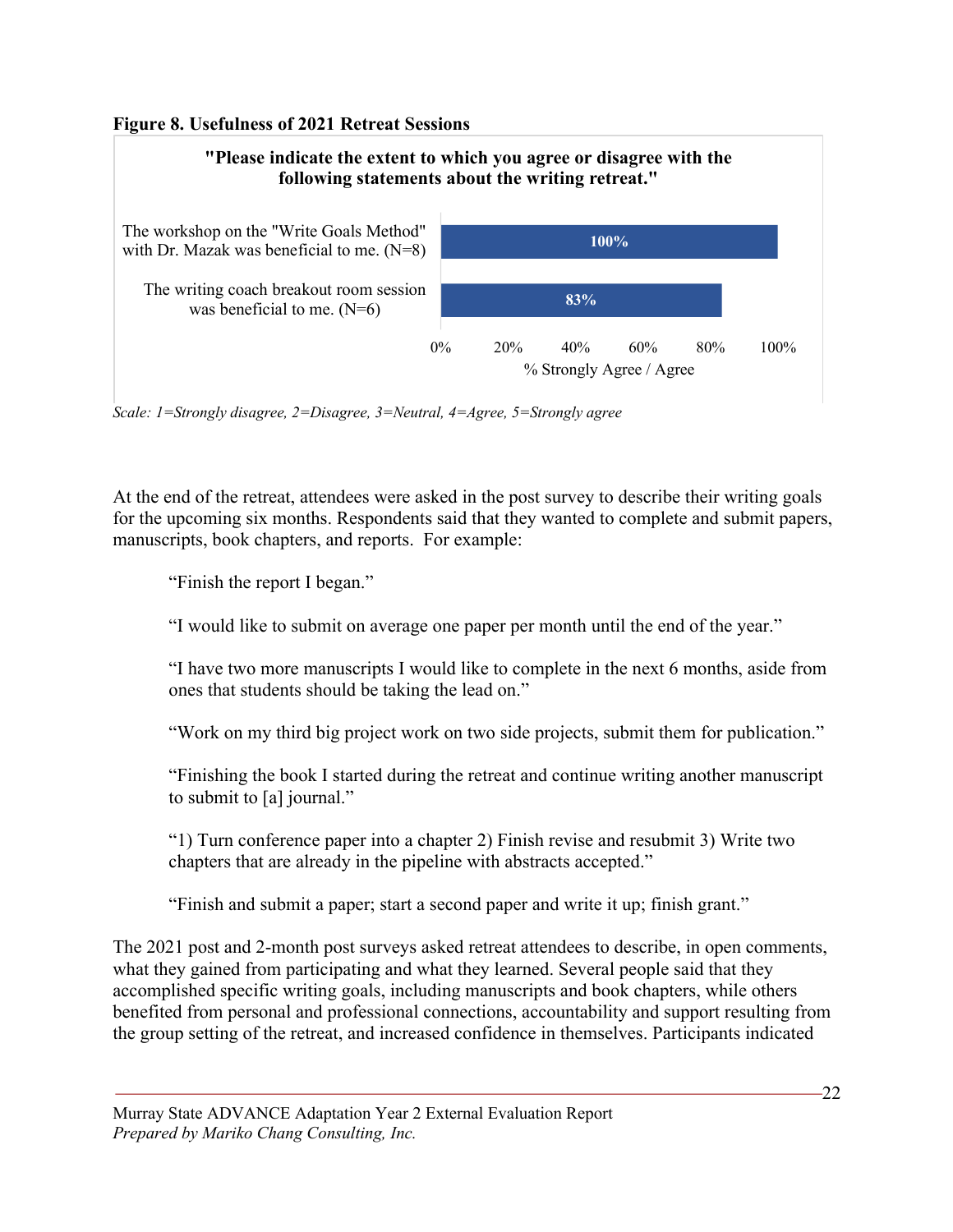that they intended to apply to their work a variety of things that they had learned from the retreat, for example:

"To write regardless of content."

"Breaking down tasks into smaller pieces and coming up with an objective for each piece."

"Writing in a community is helpful. I hope to have this continue."

"Planning is really important. I also need to stop letting other priorities slide into my writing time."

"Time-based + tasks = success!"

They also said that the retreat provided insight into how address writing challenges by prioritizing their writing, setting goals, and maintaining momentum.

In response open-ended questions asking for feedback about the retreat location and other recommendations, participants said that although they liked the location overall, they would have preferred to have more space to distance themselves from one another, as some found the close proximity to be distracting while others prefer movement and noise while working but did not want to disturb those around them. One person suggested that it would have been helpful "to establish some writing etiquette" regarding making noise or talking on the phone during the retreat.

As further evidence of the writing retreat's success and positive impact on participants, attendees used the "additional comments" section of the post and 2-month post surveys to provide the following feedback:

"This was honestly one of the best professional development events I have done…post-PhD. Thank you all for doing this and I hope this will be something that occurs in the future that we can take part in too."

"I am thankful for finding a sense of community with other women faculty. Sometimes, it can feel very lonely at MSU as a female faculty. Sometimes I felt like I must have been imagining the issues I felt, but hearing from other women that they too experienced similar issues made me realize that it wasn't just me. It was liberating to know that I am not alone. Honestly, it was a really positive experience for me overall. My writing improved and so did my overall just approach to everything. I cannot express enough how wonderful I found the experience."

"I like this retreat very much. I feel more productive and creative as well as making new friendship[s]."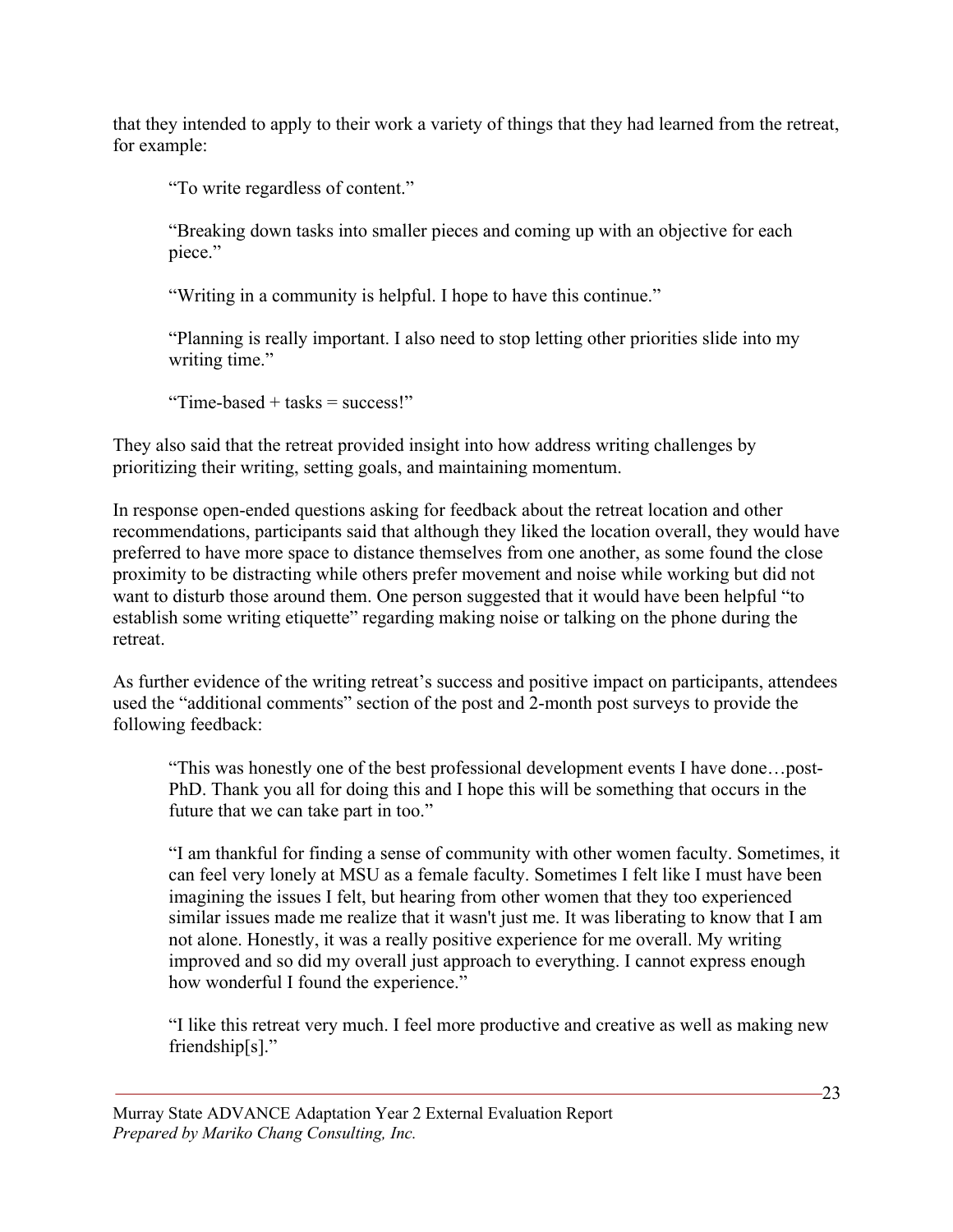"Thank you, thank you, thank you! I appreciated this and was able to accomplish a lot. Thanks…for making me feel cared for. Sometimes I forget to take care of myself while working, and it was amazing to not have to worry about anything aside from writing."

#### **Interview and Virtual Discussion Feedback**

In external evaluation interviews and within the virtual discussion at the August follow-up meeting, writing retreat attendees articulated numerous impacts of the retreat. Some identified significant products to result from their participation, for example:

"It helped me submit my manuscripts and between the retreat and now, two have been accepted."

"One of the manuscripts I wrote was accepted with minor revisions."

"I made more headway on several projects in a few months than I have probably [made] in a whole year."

Participants identified several components of the retreat that were especially helpful to them, such as the structure and accountability provided by the retreat and the ability to learn personal strategies such as finding ways to reward their writing, as these comments illustrate:

"The writing retreat has helped me to be able to know what really works for me. Although I couldn't get much done after the retreat at least I was able to know what works for me. And I was able to write down my goals into realistic achievable things."

"For me, what definitely works is accountability and having some more structure."

"Something I learned during the retreat was what works for me. I learned to take breaks and just come back. When I take a break, I feel refreshed. And getting a reward at the end."

"Making sure I block time out for writing and having writing meetings with people and having accountability does help me."

Participants also valued the opportunity to connect with a supportive community, which helped broaden their professional connections and accomplish their writing goals. Retreat attendees told the external evaluator that it was useful to work with the writing coach and with other participants in small groups, which enabled them to offer each other feedback and provided motivation to accomplish their goals. An attendee explained:

"That individualized in group feedback was so tangible in helping me achieve my goals for the week, in a way that I don't think I could have done on my own…it's really challenging to get that done on my own. And I'm pretty good about working on my own,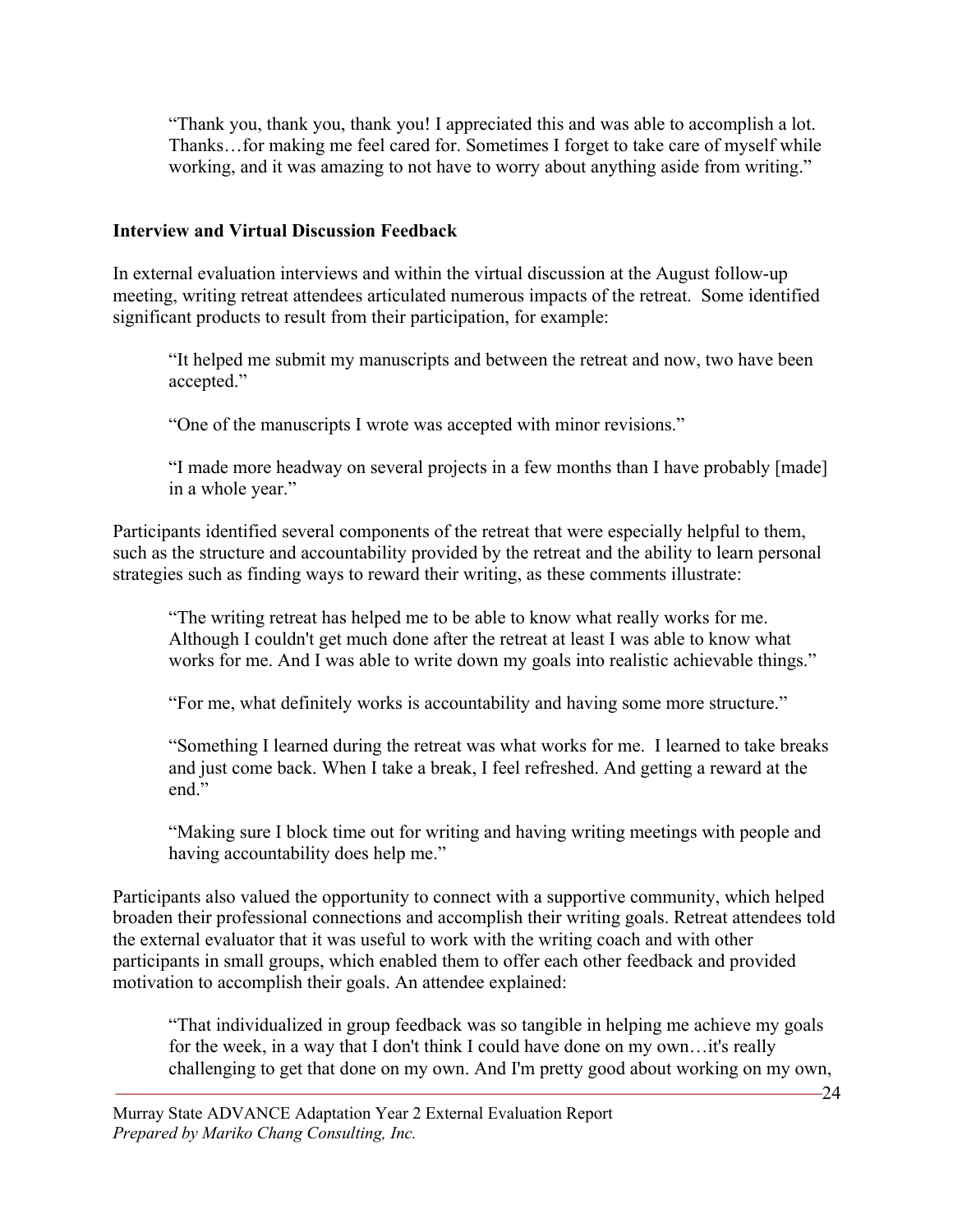but having that community was so encouraging and supportive. And I really appreciated having the space and the time to do that."

The success of the event inspired one group to continue to interact after the writing retreat to share knowledge and skills with one another, as described by this participant:

"We're planning to continue using each other as support to keep writing throughout next year. We're trying to organize a group to encourage each other to keep writing a lot of times, and also to help us grow in our own development. I got really weak in one particular area…so one of the people in the retreat volunteered, 'I'll teach you.' And then three other women sad, 'I need this too.' …So we're going to try to do an exchange throughout the next year. I don't think that would have happened if it wasn't for the space to meet and talk with each other."

Attendees also formed connections with participants in departments and units across the university. Interviewees valued this opportunity to expand their professional networks, as exemplified by this statement from a participant responding to a question about the most valuable aspect of the retreat:

"I think being able to connect women at our university across different colleges. We're physically separate, I'm in…one building, and even folks in my college who are in [a related field], they're in another building, but we just don't see each other, pandemic aside. And then those who are in chemistry or biology or agriculture, we just aren't connected in any particular way… [Through] the writing retreat, I've been able to forge some sort of connection or relationship."

Overall, retreat participants interviewed by the external evaluator said that the support they received from other attendees was vital in helping them accomplish their writing goals, as noted by one participant who said, "I think it would have been a real challenge if I was just doing it on my own. I was able to complete that [writing goal] within the week that we were there."

Attendees expressed concerns about the ability to continue their writing once the semester started and competing demands were amplified. Given those concerns, the MSU ADVANCE team might consider finding ways to encourage participants to implement specific strategies for maintaining writing during the semester, providing ways for participants to remain connected, and/or encouraging participants to continue to implement strategies they learned at the retreat.

## **4.2.3 Faculty Workshops**

In Year 2, MSU ADVANCE held workshops intended to help improve retention and advancement of women faculty at Murray State. Workshop topics in 2020-2021 included: professional confidence, setting priorities to increase efficiency, ethical orientations, flourishing in academia, and stress management. The events were promoted via the MSU ADVANCE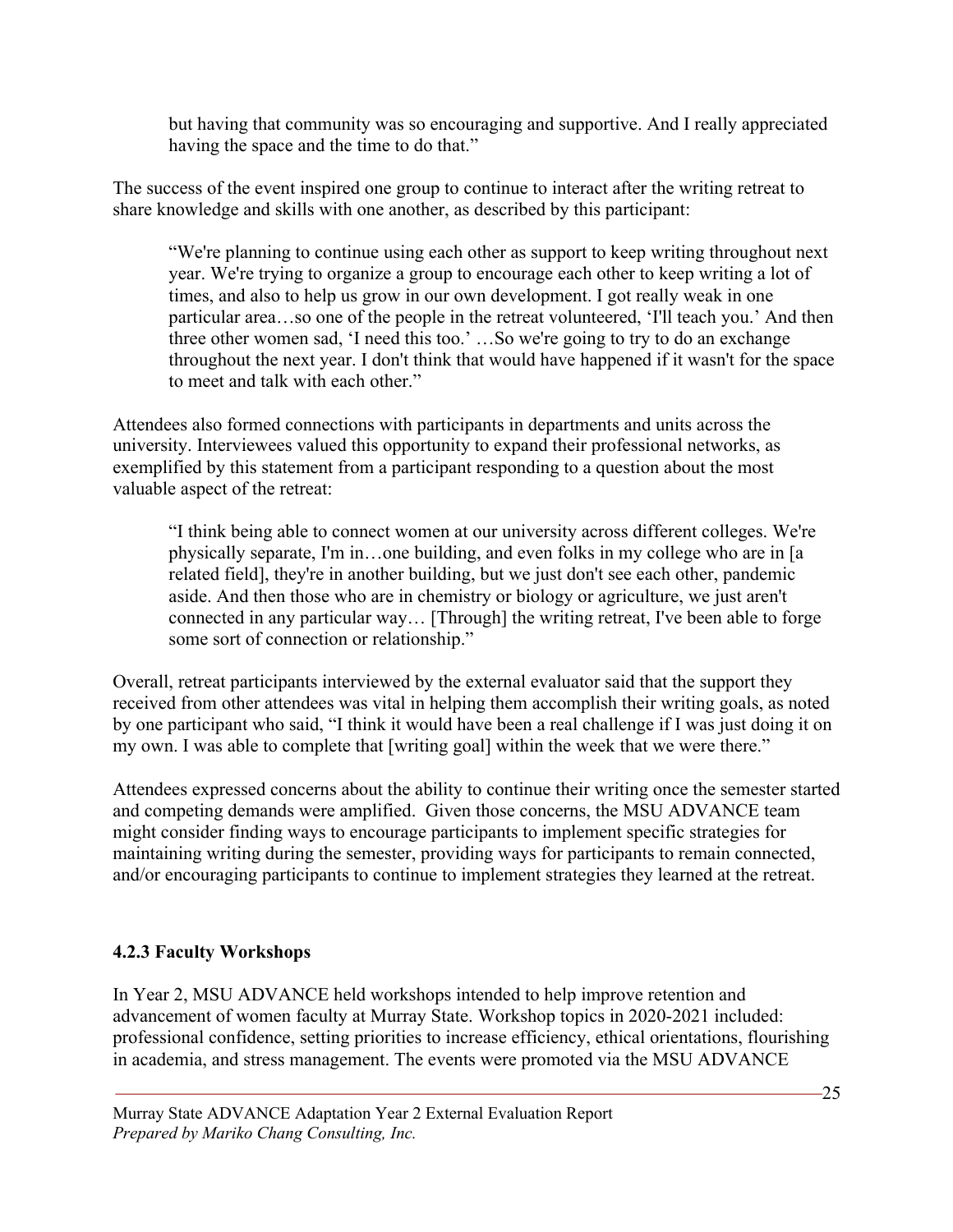website and email, and were open to all faculty, staff, and administrators. The ADVANCE team administered post-workshop evaluations to assess impacts on participants' knowledge in a range of areas and their intent to use strategies learned, the usefulness of the workshop content, and how likely participants are to recommend the workshop to their colleagues. The results from the workshop evaluations are discussed in more detail below.

### *Flourishing in Academia: Positive Work-Life-Family Integration* **Workshop**

MSU ADVANCE held a workshop in fall 2020 on the topic of work-life-family integration and positive well-being. There were 31 attendees, 16 of whom completed the post-workshop survey (52% response rate). Participants' self-assessed knowledge, on a scale of 1=none to 4=strong, increased in each of the four areas measured, with knowledge of the science of positive well being showing the largest increase (mean 2.56 before the workshop to 3.38 after; Figure 9).



**Figure 9.** *Flourishing in Academia* **Workshop Impacts**

*N=16; Scale: 1=None, 2=Limited, 3=Moderate, 4=Strong*

The evaluation asked respondents to describe, in open comments, the most useful aspects of the workshop, what they would do as a result of their participation, and suggestions for improvement. Attendees said that it was useful for them to interact with colleagues and learn practical ways to improve their work-life-family integration and intended to apply those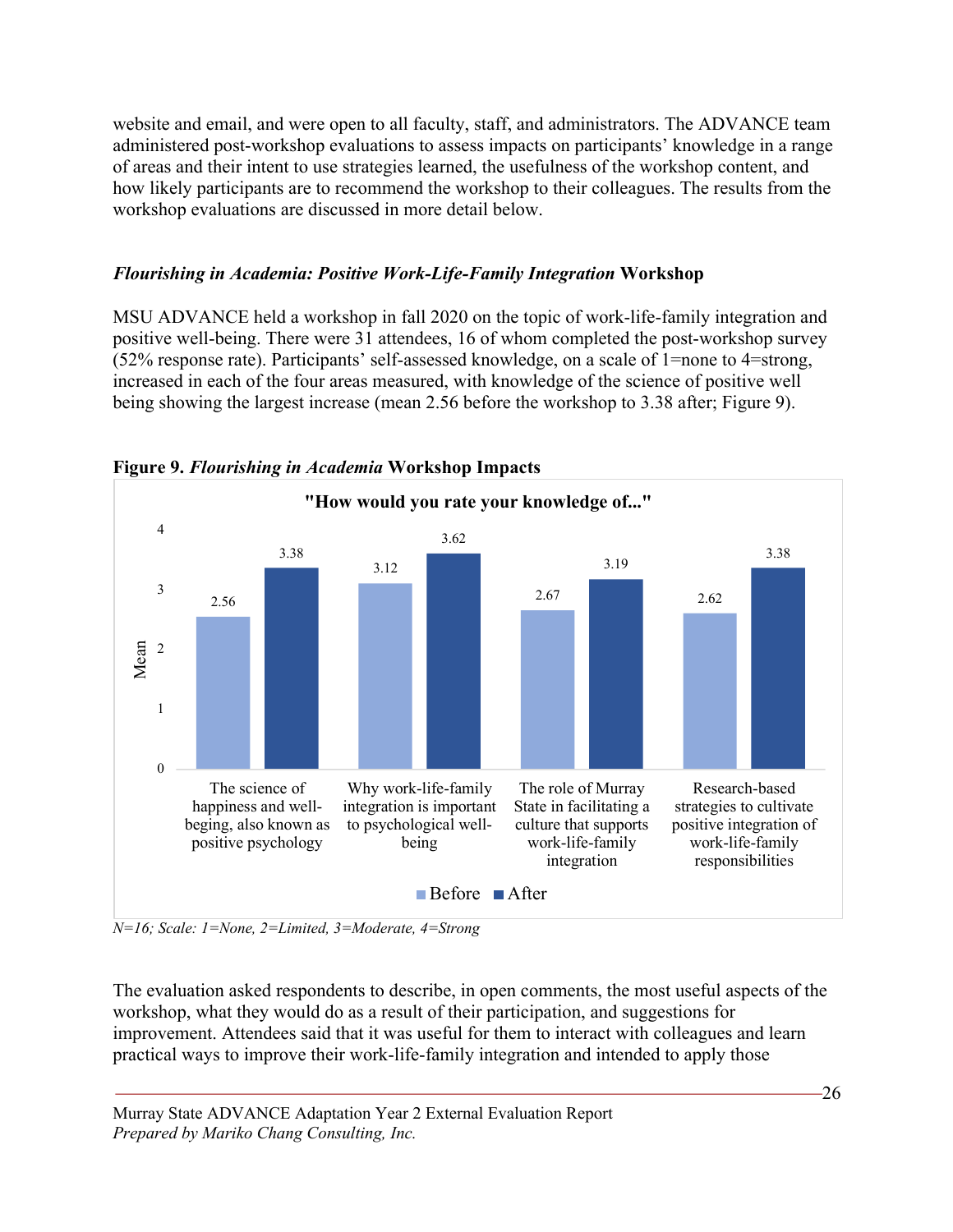strategies. Recommendations for improvement included better communication about any tasks they were meant to complete prior to the workshop, access to the presentation slides, and more time for breakout discussions. One person also said that they thought administrators could benefit from attending the workshop to enhance their perspectives on work-life integration for faculty.

#### *Competence/Confidence Conundrum* **Workshop**

The fall 2020 workshop on professional confidence presented information about gender differences in confidence levels, the impact of confidence on career advancement, and strategies that people can employ to highlight their professional skills and increase recognition. Eighteen people took part in the workshop, 10 of whom completed the post-workshop evaluation (56% response rate). As shown in Figure 10, participants rated their knowledge on a scale of 1=none to 4=strong in each of the aforementioned topic areas as stronger after the workshop than before, with the greatest increase in attendees' knowledge related to gender differences in confidence levels (3.40 before to 4.00 after).

In response to open-ended questions about which components of the workshop were most useful, participants mentioned the research presented in the workshop and the opportunity to interact with other attendees in the breakout sessions. When asked what they might do as a result of the information they learned in the workshop, respondents provided the following comments:

"The idea to ask colleagues to nominate me is out of my wheelhouse, but something I feel more comfortable with now."

"Find ways to promote my skills."

"Improve the language I use to talk about my research."

"Be more forthright in stating all need to lead."

"I plan to have some virtual coffee one on one meetings with colleagues in my department."

"Try to focus more on relationships with colleagues."

"Seek out male mentors."

"Reducing my expectations for politeness in business."

Workshop participants suggested that the event could have been improved by providing attendees with more specific examples about actions and additional time for breakout discussions. One person also mentioned that they would like to see data about "how MSU faculty feel towards this topic."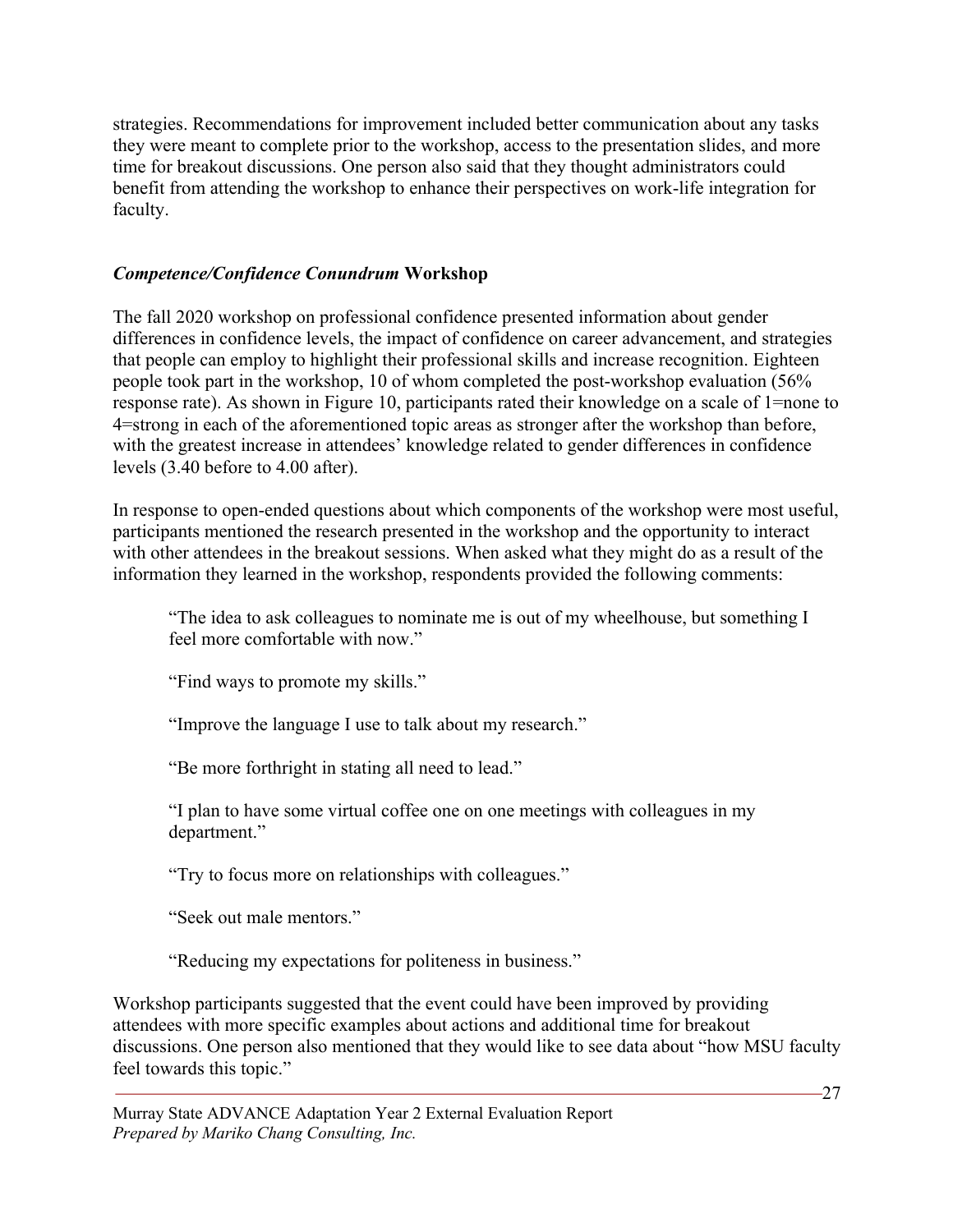

**Figure 10.** *Competence/Confidence Conundrum* **Workshop Impacts**

*N=10; Scale: 1=None, 2=Limited, 3=Moderate, 4=Strong*

### *Don't Sweat the Small Stuff: Setting Priorities* **Workshop**

In January 2021, MSU ADVANCE held a workshop about prioritization that was attended by 16 people. Of those participants, 10 responded to the post-workshop evaluation (62.5% response rate). Attendees' self-assessed knowledge increased in each of the three areas measured: ways to effectively set priorities, strategies to increase efficiency, and how to manage one's career by day, week, and semester (Figure 11). However, when asked about one specific element of the workshop, the priority matrix, few participants said that they intended to use the tool to organize their work activities (mean 2.2 on a scale from 1=strongly disagree to 5=strongly agree; Figure 14).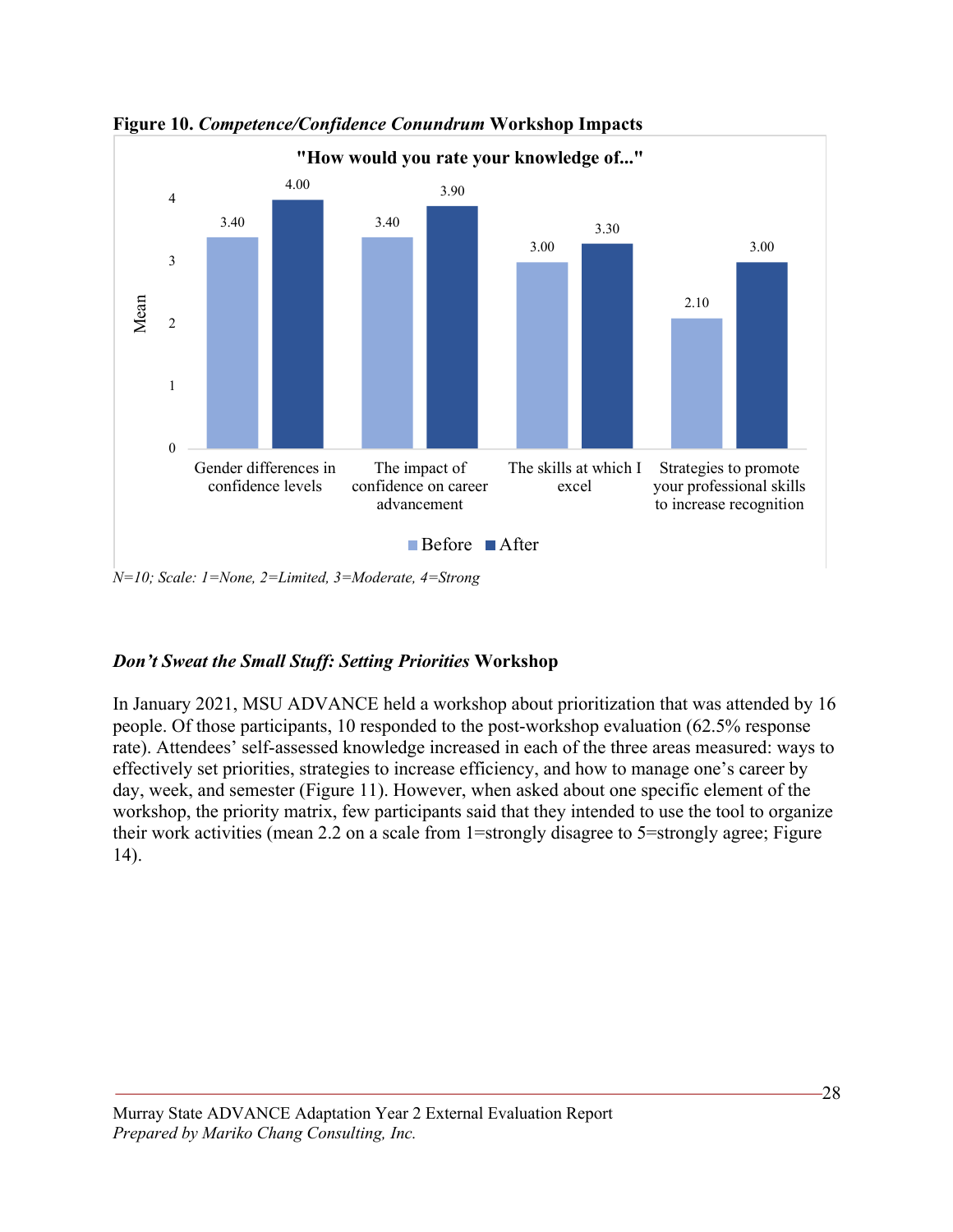

**Figure 11.** *Don't Sweat the Small Stuff: Setting Priorities* **Workshop Impacts**

*N=10; Scale: 1=None, 2=Limited, 3=Moderate, 4=Strong*

In response to open-ended questions, several participants said that the most useful aspect of the workshop was the ability to network and talk with their colleagues. Other areas mentioned include the following:

"The premise that we have choices is a good one to reinforce."

"Helpful to hear repeated that you can say no, asked to be removed from committees, review to cut non-urgent and non-important."

"Dr. Wayne is a knowledgeable and excellent resource and I really love that we continue to use her services. She is very helpful. I really liked the aspect of the presentation where Dr. Wayne said that she would consider the apps like G-Queues as I think that might be more helpful to me personally. The personal examples provided made me feel like Dr. Wayne really understood my struggles. I really like the idea of Displacement Activity. I really liked the idea of turning my email off to focus more on work."

"Gaining a clearer understanding of my work and career life goals and keeping those in mind as I prioritize tasks."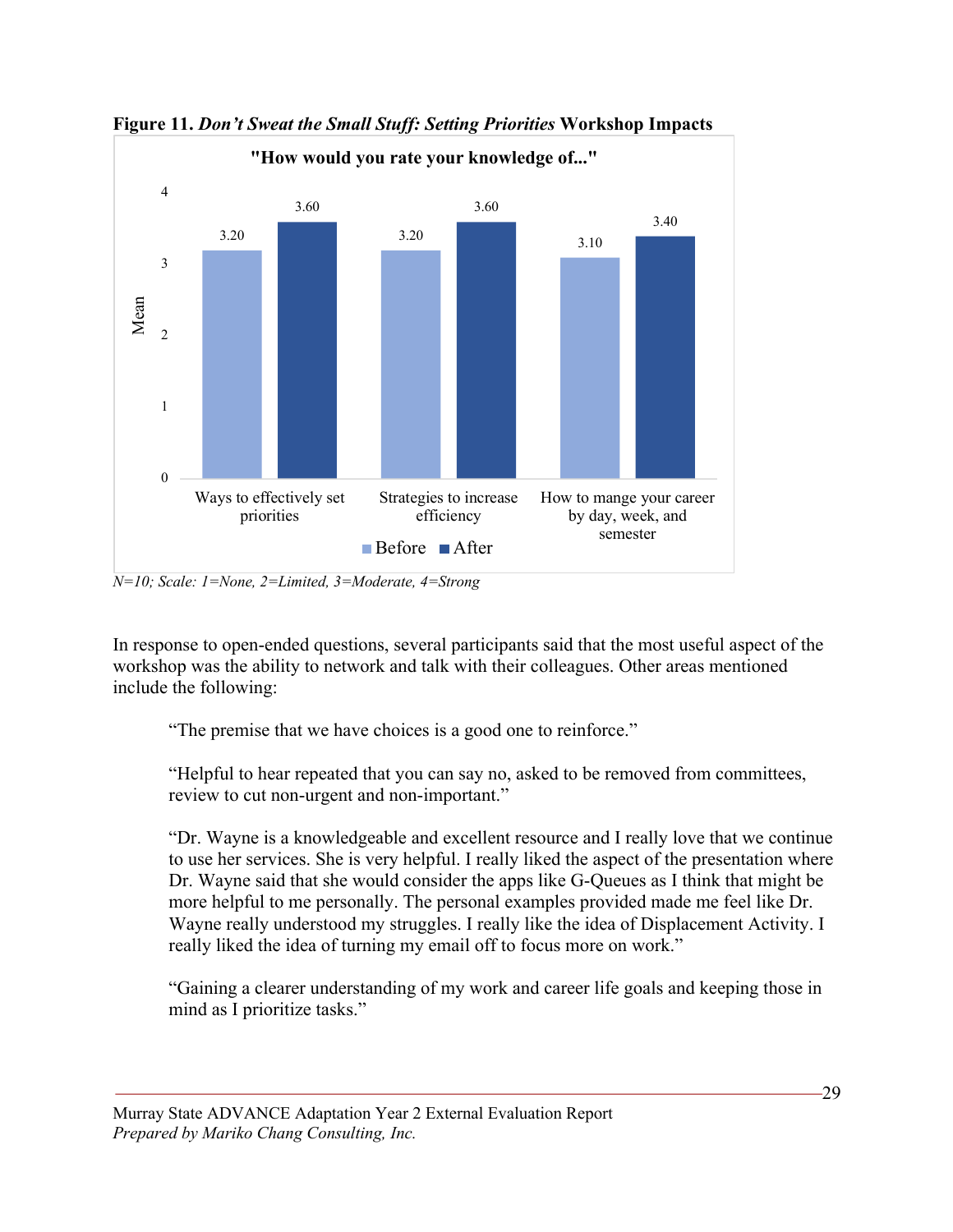Attendees said that after participating in the workshop, they intended to prioritize their tasks and delegate more. Suggestions for improvement included offering details about other project management tools and more clarity about how the prioritization strategy presented can help women faculty.

#### *Stress Management* **Workshop**

The stress management workshop conducted in February 2021 had the highest attendance of all workshops held by MSU ADVANCE in Year 2, 239 people. In interviews with the external evaluator, stakeholders attributed this large turnout to ADVANCE's collaboration with the MSU wellness center, which provides a credit to employees who attend health-focused events. Of the 239 attendees, 169 completed a post-workshop evaluation (69% response rate). As shown in Figure 12, participants said that their knowledge of self-care, relaxation techniques, time management, and the importance of positive thinking increased after the workshop.

Respondents said that the most useful components of the workshop were the information about mindfulness, meditation, breathing exercises, time management, and positive thinking, and that as a result of their participation they intended to utilize the techniques presented in those areas. Participants said that to improve the workshop, they would like more time to ask questions and engage in interactive activities and would like access to the presentation slides or a recording of the presentation later.



#### **Figure 12.** *Stress Management* **Workshop Impacts**

*N=169; Scale: 1=None, 2=Limited, 3=Moderate, 4=Strong*

Murray State ADVANCE Adaptation Year 2 External Evaluation Report *Prepared by Mariko Chang Consulting, Inc.*

30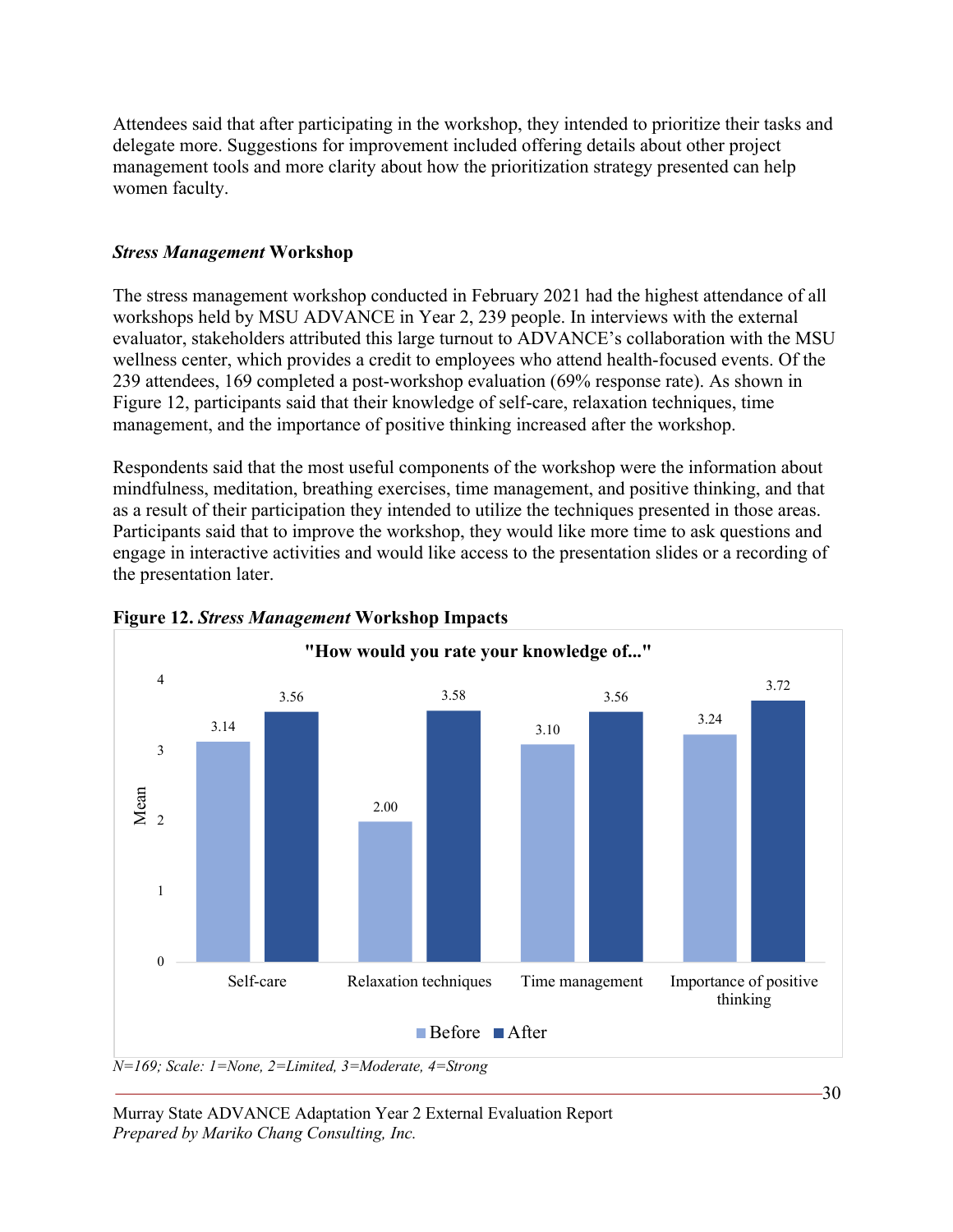## *Ethical Orientations for Collegiality, Mentoring, and Teaching* **Workshop**

The *Ethical Orientations for Collegiality, Mentoring, and Teaching* Workshop was conducted in March 2021 and was attended by 46 people. Of those, 30 responded to the post-workshop survey (65% response rate). Respondents rated their knowledge of ways to focus on unearned advantages to change their environment before the workshop as a mean of 2.20 on a scale of 1=none to 4=strong, but that rating increased to a mean of 3.57 after the workshop (Figure 13).

The workshop also positively impacted participants knowledge of how to operate ethically by holding themselves to objective standards (mean 2.90 before the workshop to 3.52 after), and most survey respondents agreed or strongly agreed that they would use the strategies presented in the workshop (Figure 14).





*N=30; Scale: 1=None, 2=Limited, 3=Moderate, 4=Strong*

When asked to describe what they found most useful from the workshop, respondents offered glowing reviews of the presentation. Among the many positive comments, the following stand out:

"This workshop was the most life-affirming and valuable talk I've attended since coming to Murray State. As a woman of color…as well as one of few first-generation born in the US among my colleagues, I felt heard and seen. I practice many of the orientations she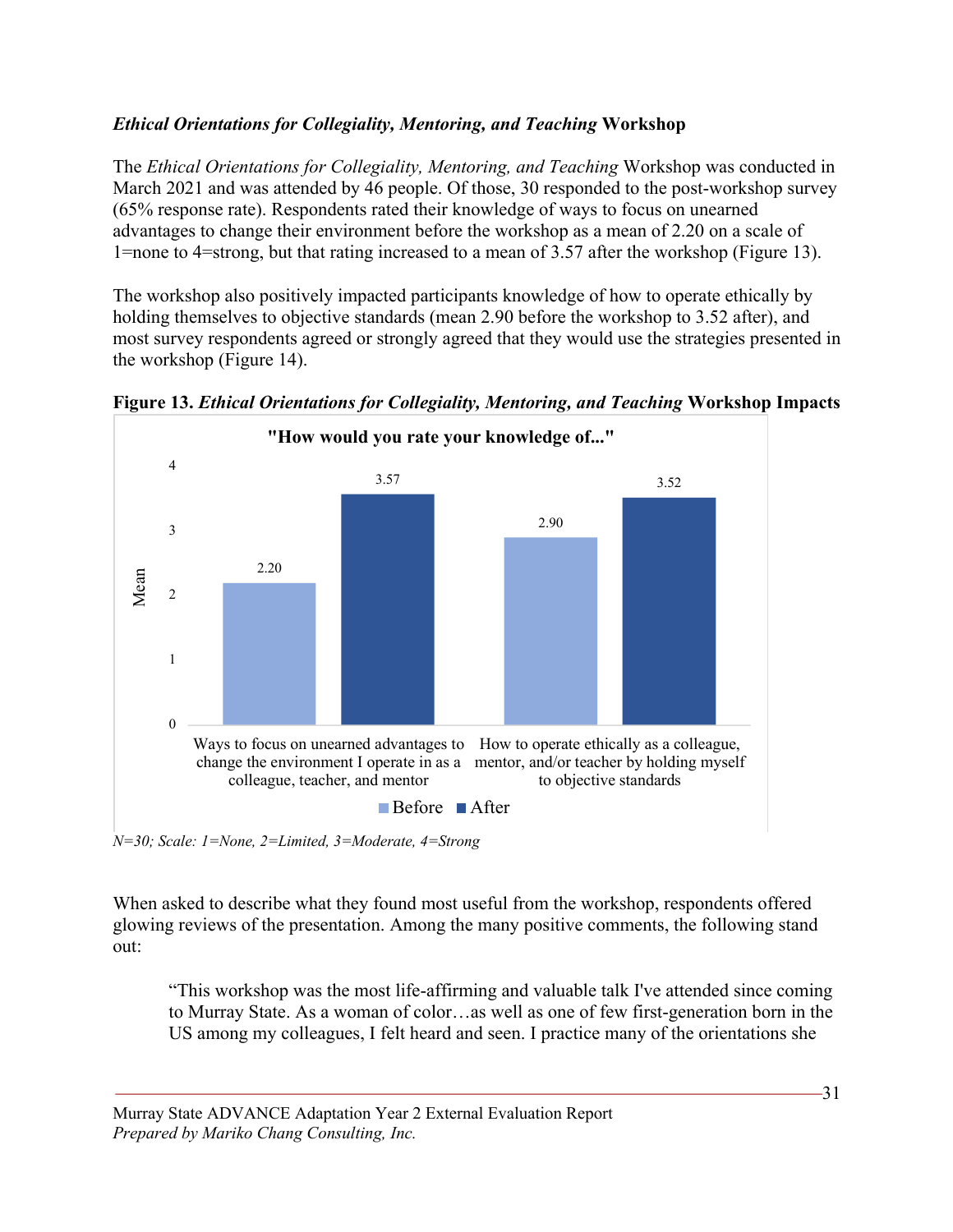offered, and have often been shut down in micro and macro ways. I am so grateful for [her] coming to speak."

"This was a specifically-spoken and deliberate presentation, which did not cloak itself in ambiguous 'inoffensive' terms. This is the kind of programming that has the power to change hearts and minds on a campus."

"All of it. The approaches are necessary. I only regret that others who need this training were not present."

Participants also said that they found the examples the speaker presented to be useful and valued that they were specific to the higher education context.

As a result of participating in the workshop, attendees said that they would reflect on their own privileges and advantages and would apply what they learned to their own teaching and committee work. Recommendations for improvement included more time for discussion and activities. Several participants also said that they hoped that there would be a follow-up event or another similar workshop.

In interviews, members of the MSU ADVANCE team said that they would like to host more workshops with speakers of color, which would provide important perspectives that may be missing from ADVANCE's current efforts and may also help increase attendance from MSU faculty and staff of color.

### **Comparison Across All Workshops**

Figure 14 compares evaluation responses across the five MSU ADVANCE workshops held in Year 2 for the two sets of questions common across all workshops. Attendees were most likely to agree that they would use the strategies learned in the Ethical Orientations workshop (mean 4.53 on a scale of 1=strongly disagree to 5=strongly agree) and least likely to agree that they would use the priority matrix presented in the workshop on setting priorities (mean 2.20). These two workshops were also the most and least likely to be recommended to colleagues, respectively (mean 4.67 compared to mean 3.70), although all workshops were favorably reviewed as a whole.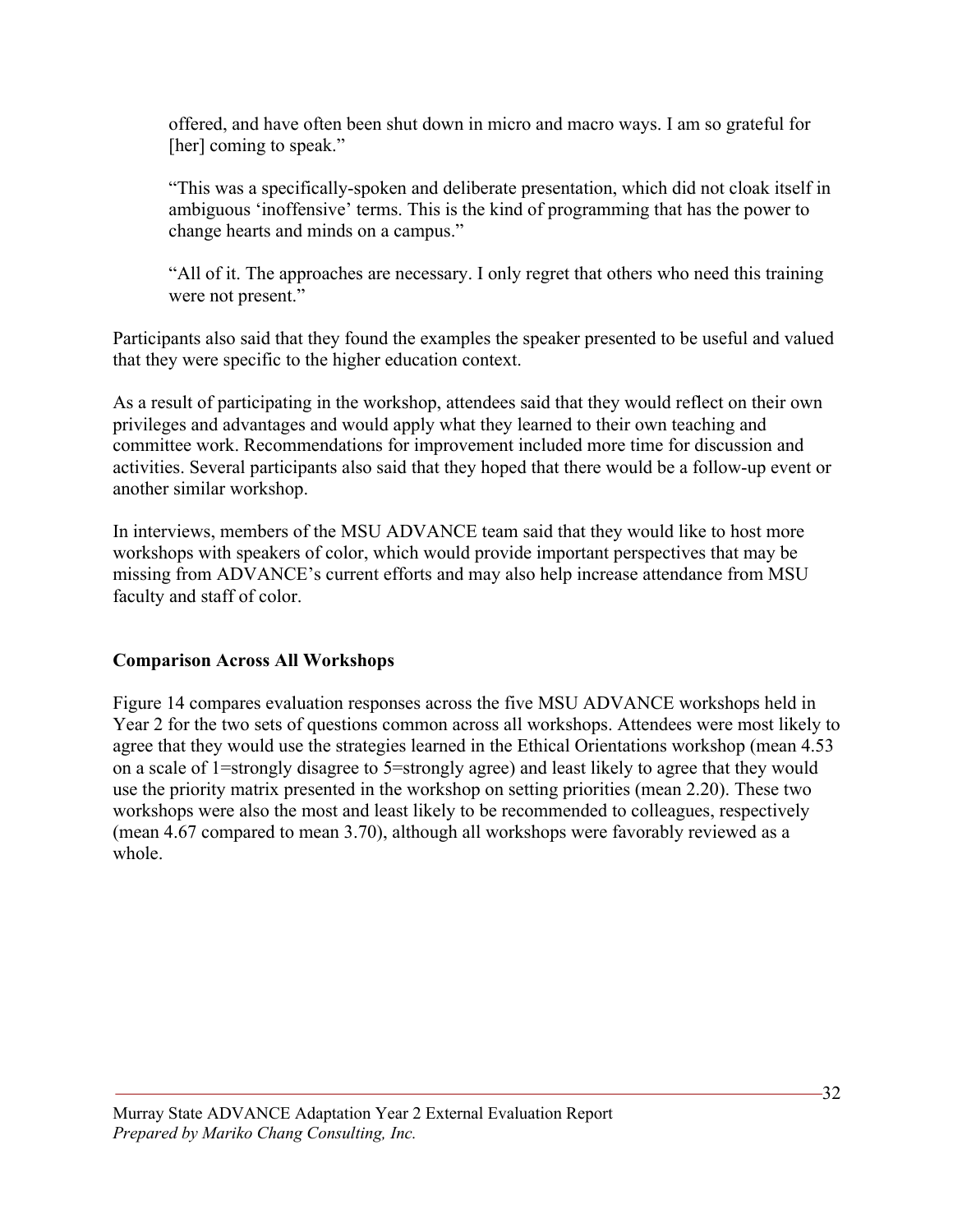

**Figure 14. Workshop Participants' Intent to use Strategies and Would Recommend to Colleagues**

*Scale: 1=Strongly disagree, 2=Disagree, 3=Neutral, 4=Agree, 5=Strongly agree*

## **4.3 MSU Live**

The objective of MSU Live is to enhance work-life balance for Murray State faculty by creating and improving policies around workplace flexibility, dual-career hiring, and childcare.

### **4.3.1 President's Task Force on Work-Life Balance**

The MSU president's work-life task force works to improve recruitment and retention of underrepresented faculty, staff, and students. The task force includes four subcommittees centered on childcare, flexible work arrangements, spousal accommodation, and family-friendly policies. Members of the MSU ADVANCE team serve on the university president's work-life task force, an overlap which provides a connection between the two initiatives and helps leverage the success of each.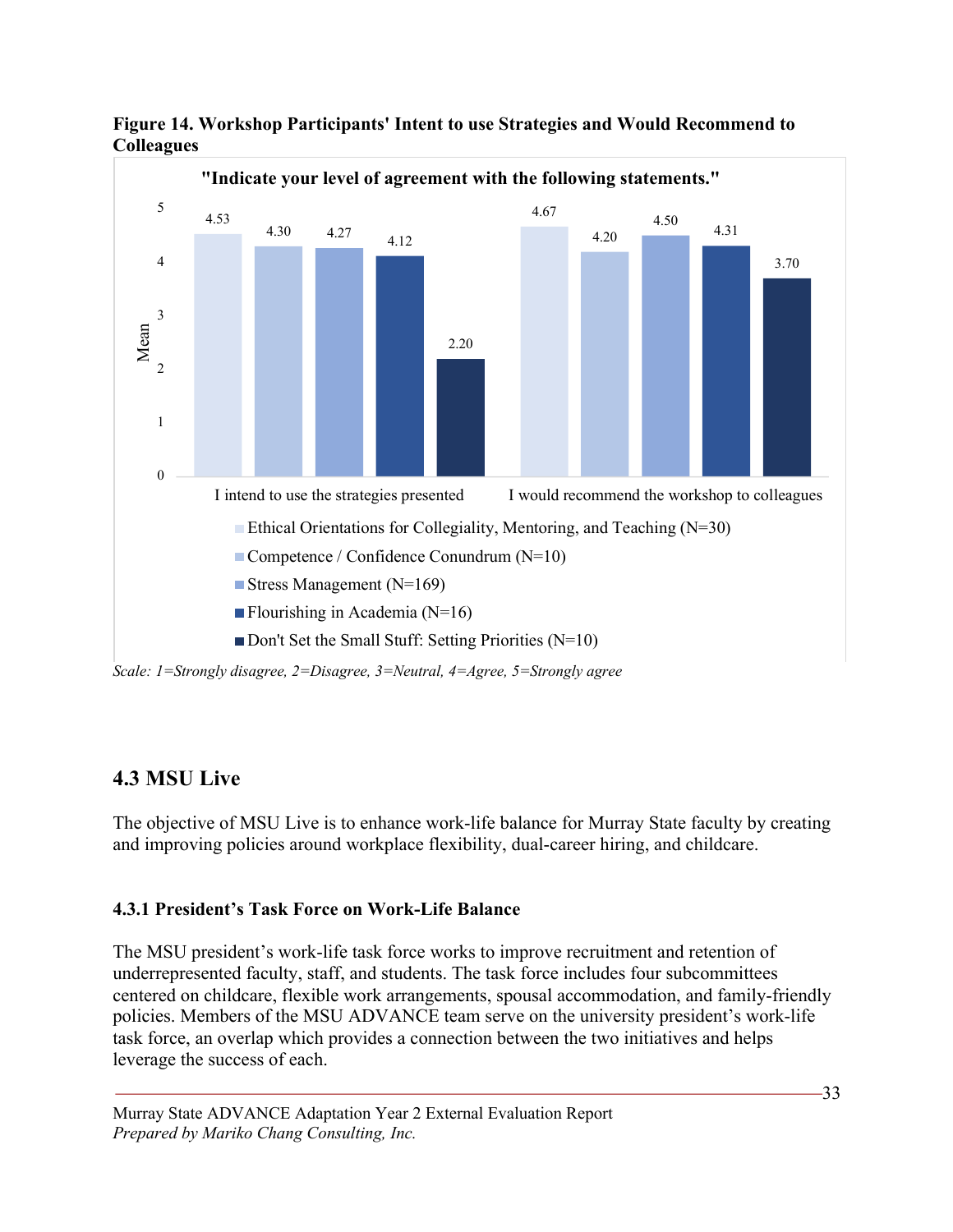The task force's key activities included researching options for creating an on-campus childcare facility or partnering with an existing childcare provider (discussed in more detail in section 4.3.2), considering of possible caregiver assistance during the COVID pandemic, and establishing university-wide family leave and spousal accommodation policies. At the time this report was written, members of the task force were in the process of developing final recommendations. One interviewee acquainted with the task force's work said that the spousal accommodation policy would likely address faculty accommodation, not staff, but that the creation of even a limited policy "is very helpful."

These developments have the potential to positively impact recruitment and retention at Murray State and should remain a priority for MSU ADVANCE in Year 3.

### **4.3.2 MSU Childcare**

Following the administration of a childcare needs study in Year 1, this year the president's task force subcommittee on childcare, the Office of Institutional Diversity, Equity and Access (IDEA), the Women's Faculty Caucus, and other partners sought to consider the feasibility of building a childcare facility on campus to provide care for the children of MSU employees.

Stakeholders generally reported that an on-campus childcare facility is unlikely to progress due to economic constraints, but the subcommittee is also considering partnering with an existing local facility to provide dedicated childcare for the children of MSU employees.

The subcommittee and other stakeholders also investigated ways to support caregivers during the COVID pandemic when many childcare facilities were closed, but interviewees suggested that childcare remains an area of challenge for many that is difficult to address given current constraints.

## **4.4 Other Findings**

## **4.4.1 Steering Committees**

The MSU ADVANCE Internal Steering Committee remains an important element of the grant's efforts to disseminate information, build support for its programs, and plan for sustainability. The committee is comprised of senior administrators including the president, provost, associate provost, deans from colleges across the university, and leaders and representatives from the Office of Institutional Diversity, Equity and Access (IDEA), Human Resources, the President's Commission on Diversity and Inclusion, and the Board of Regents.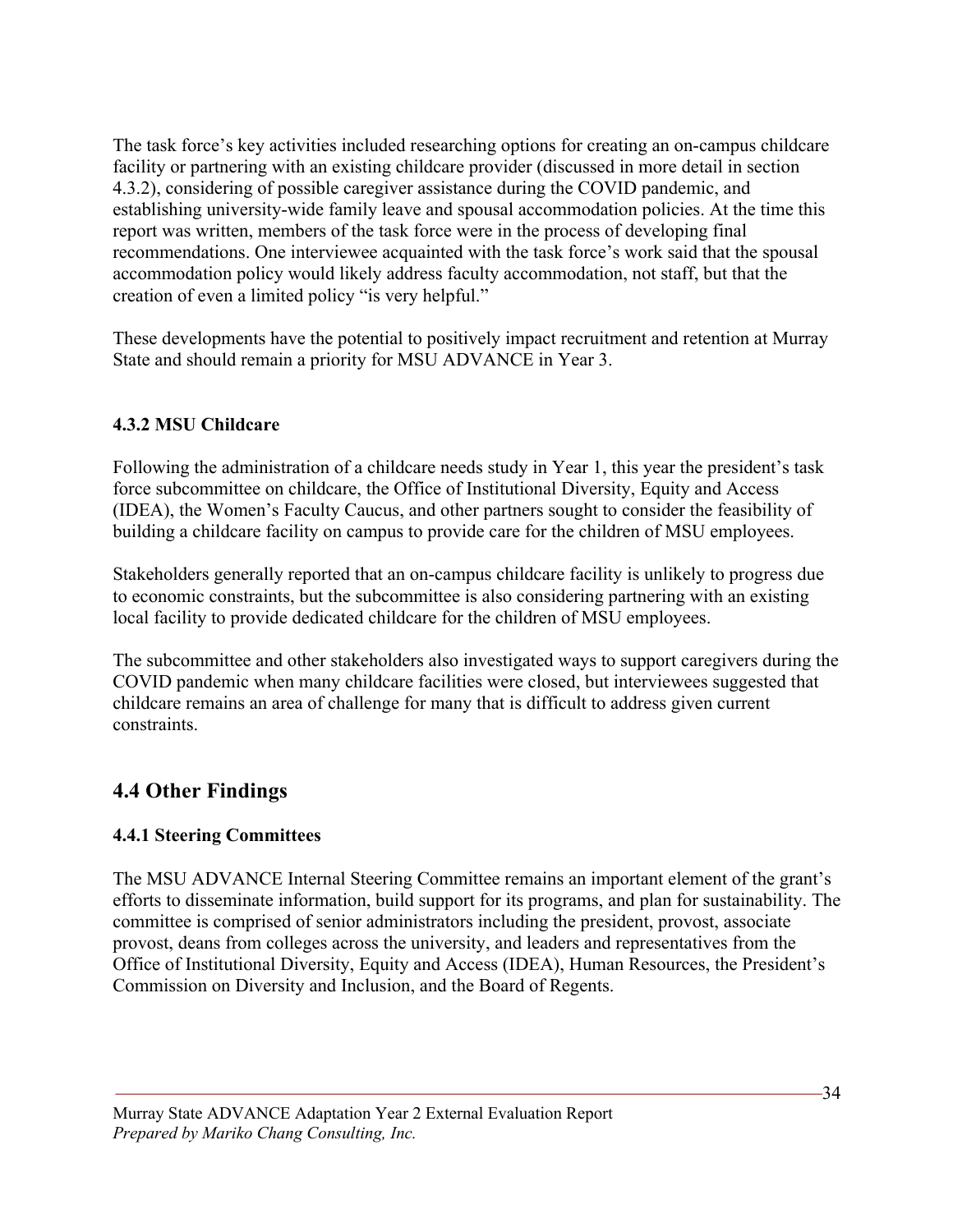When asked to describe ways in which the Internal Steering Committee had contributed to grant work, a member of the ADVANCE team said that the committee provided important input on strategic direction and programmatic activities:

"In the internal steering committee, we've gotten lots of advice on how to address different issues, especially like how to reach out to people and how to reach and get attendance up and the best ways to…meet the needs of the whole campus."

The broad representation included on the committee will also aid efforts to institutionalize key programs, as noted by this stakeholder:

"We have knowledge of what works best in the specific areas that our PIs are in, but maybe not across the whole campus. So, with our Internal Steering Committee, we get more inclusive of the entire campus. And because we want the ADVANCE initiatives to be institutionalized, we need them to be taken in by the whole campus, so it's important that we do take in their input."

Members of the Internal Steering Committee told the external evaluator that they felt that there was an open line of communication with the MSU ADVANCE leadership and that the committee members were welcome to offer suggestions. However, some involved with the committee meetings said that the ADVANCE team could better utilize the committee members by asking for their input more often. This feedback is likely to become even more important in the upcoming year as the grant team plans for sustainability.

Seven faculty from other universities make up the External Steering Committee, which is charged with providing guidance on grant activities and the team's plans for institutionalization. The committee met virtually in Year 2.

According to one interviewee, the External Steering Committee has offered useful feedback and recommendations on programs such as Mentoring Circles and Faculty Workshops. To allow more time for committee members to offer input, the MSU ADVANCE team intends to send out activity updates before the next meeting rather than taking time during the meeting to provide detailed updates. Stakeholders hope that change will allow the team to "ask questions and get opinions and advice for more of the meeting."

### **4.4.2 Related Institutional Efforts**

In the second year of the grant, MSU ADVANCE worked with key campus partners such as the President's Task Force on Work-Life Balance, the Office of Institutional Diversity, Equity and Access (IDEA), Human Resources, Faculty Senate, and the Women's Faculty Caucus in various capacities. For example, members of the MSU ADVANCE team served on the president's task force to consider ways to improve recruitment and retention underrepresented faculty, staff, and students at MSU, expanding childcare offerings, and developing a family leave policy. Similarly, a representative from the Women's Faculty Caucus serves on the MSU ADVANCE Internal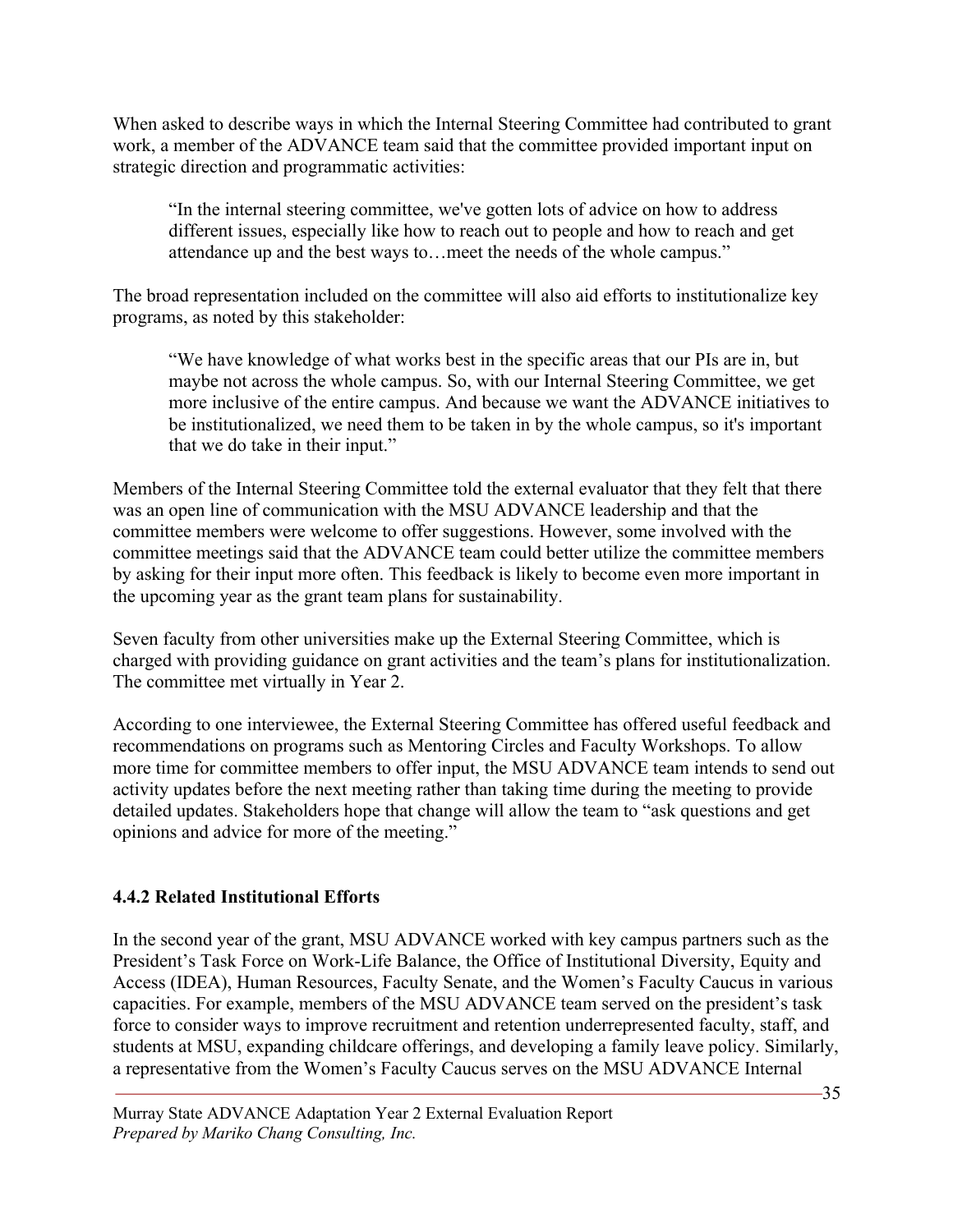Steering Committee. ADVANCE and Human Resources also worked together to evaluate available faculty data and conduct a retention analysis and the Faculty Senate passed an opt-in tenure clock extension policy and allowed faculty to decide whether to include student evaluations of teaching in performance evaluations.

In interviews with the external evaluator, most stakeholders felt that MSU ADVANCE had taken steps to strengthen collaboration with related institutional efforts this year, but that there was still room for growth. Several challenges may have impacted the grant team's ability to work with these partners, such as limited capacity for engagement due to the pandemic and differences in priorities between the groups. In general, however, interviewees felt that ADVANCE was making progress in this area and emphasized the importance of continued attention to these partnerships to support sustainability.

### **4.4.3 Support from Upper Administration**

Interviewees view the provost and president as supportive of MSU ADVANCE and pointed to the leaders' involvement in the Internal Steering Committee and participation in ADVANCE activities as evidence. A stakeholder said, "They [upper administration] have publicly expressed their support for the grant and I think that they are really on board with a lot of the goals of the grant." This perceived support lends additional legitimacy to ADVANCE efforts and increases awareness of grant activities. Regular engagement with administration is also crucial to planning for long-term sustainability and institutionalization.

### **4.4.4 Faculty of Color**

In external evaluation interviews, stakeholders said that they felt the Murray State ADVANCE team had been making progress in attempting to include faculty of color, the experiences of faculty of color, and people with intersectional identities and the topic of intersectionality in grant work. For example, the team featured diverse speakers in the Faculty Workshops and plans to conduct a focus group with faculty of color and a subsequent workshop on related issues in Year 3. However, some affirmed the importance of taking additional steps to include more diverse representation to inform all aspects of their work.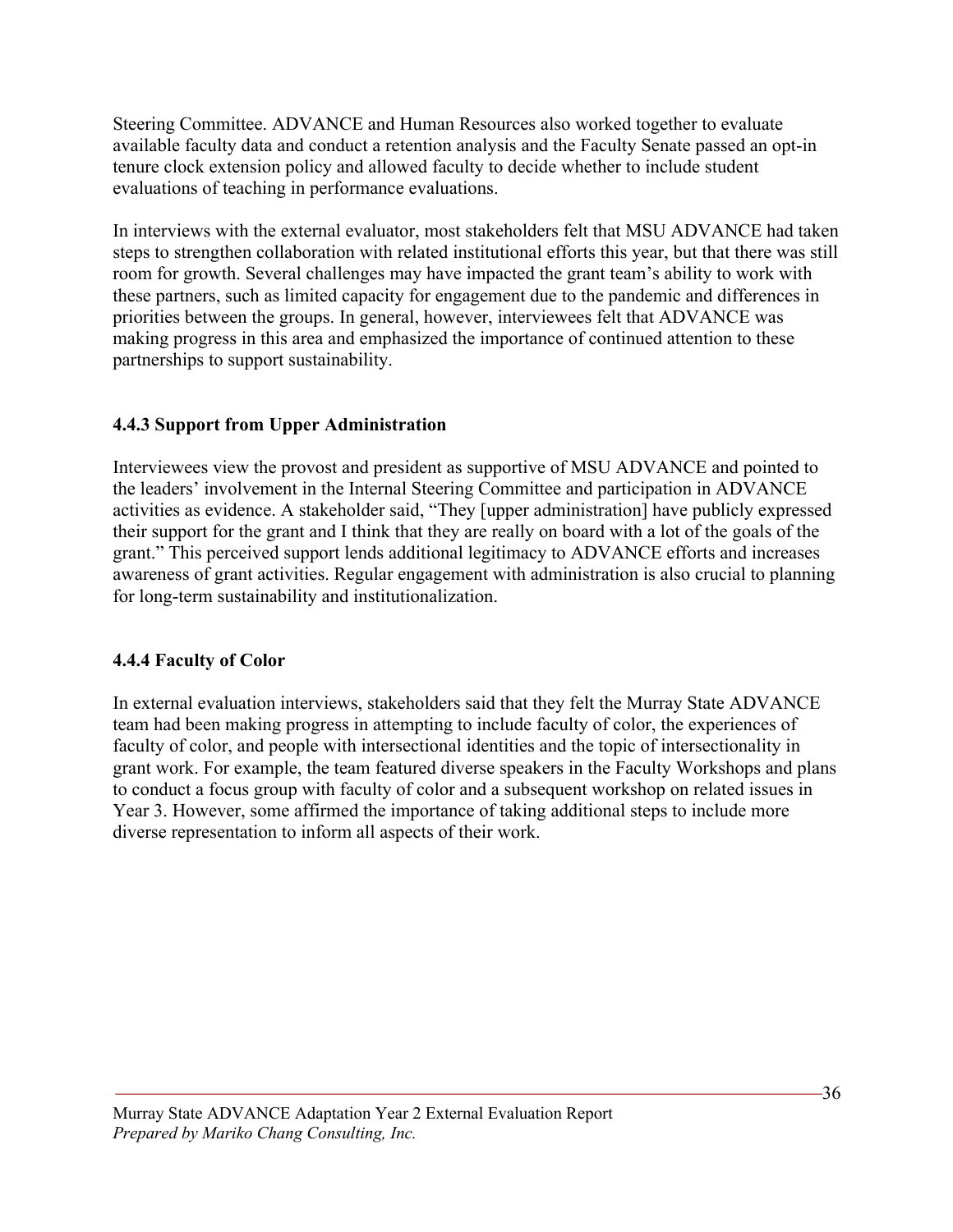# **5. CONCLUSION AND KEY RECOMMENDATIONS**

In Year 2, Murray State ADVANCE continued to pursue its goal of improving recruitment and retention of women faculty at the university. Activities included developing the interactive theatre program and launching the pilot workshop, leading the mentoring circles program, holding a second writing retreat, expanding faculty development workshop offerings, engaging with institutional partners, and continuing the consider possibilities for sustainability and institutionalization.

Significant strengths of the second year of the grant include:

- Interactive Theatre participants felt that the workshop provided realistic examples that effectively addressed a wide range of sources of potential bias and increased their awareness of unintended bias, knowledge of ways to intervene, and willingness to intervene.
- Ninety-two percent of Mentoring Circle participants indicated their participation expanded their cross-disciplinary networks, 88% reported benefitting personally, 79% benefited professionally, and 71% learned strategies to increase their productivity. More than two-thirds of Mentoring Circle participants (71%) indicated that they would participate in a circle again next, suggesting that participants find value in the program.
- The Writing Retreat was extremely well received by participants, who felt that it expanded their professional network, supported their career development, and provided a space for them to accomplish their writing goals. It also resulted in statistically significant decreases in the frequency that participants experienced writing challenges, decreases that remained in the two months following the retreat.
- Members of the MSU ADVANCE team serve on the university president's work-life task force, an overlap which provides a connection between the two initiatives and helps leverage the success of each.
- A majority of participants who attended the ADVANCE Grow workshops expressed increases in the key learning objectives in the respective sessions, most indicated they intended to use the strategies presented, and the majority would recommend the workshop to their colleagues.
- Members of the Internal and External Steering Committees are committed and engaged and have provided useful recommendations about grant programs and strategic direction.
- The MSU president and provost are supportive of MSU ADVANCE and interact with the grant team on a regular basis.

The primary challenges observed in Year 2 include:

• Some university stakeholders felt that MSU ADVANCE should increase its coordination and collaboration with related institutional efforts such as the Office of Institutional Diversity, Equity and Access (IDEA) and the Women's Faculty Caucus. Limited capacity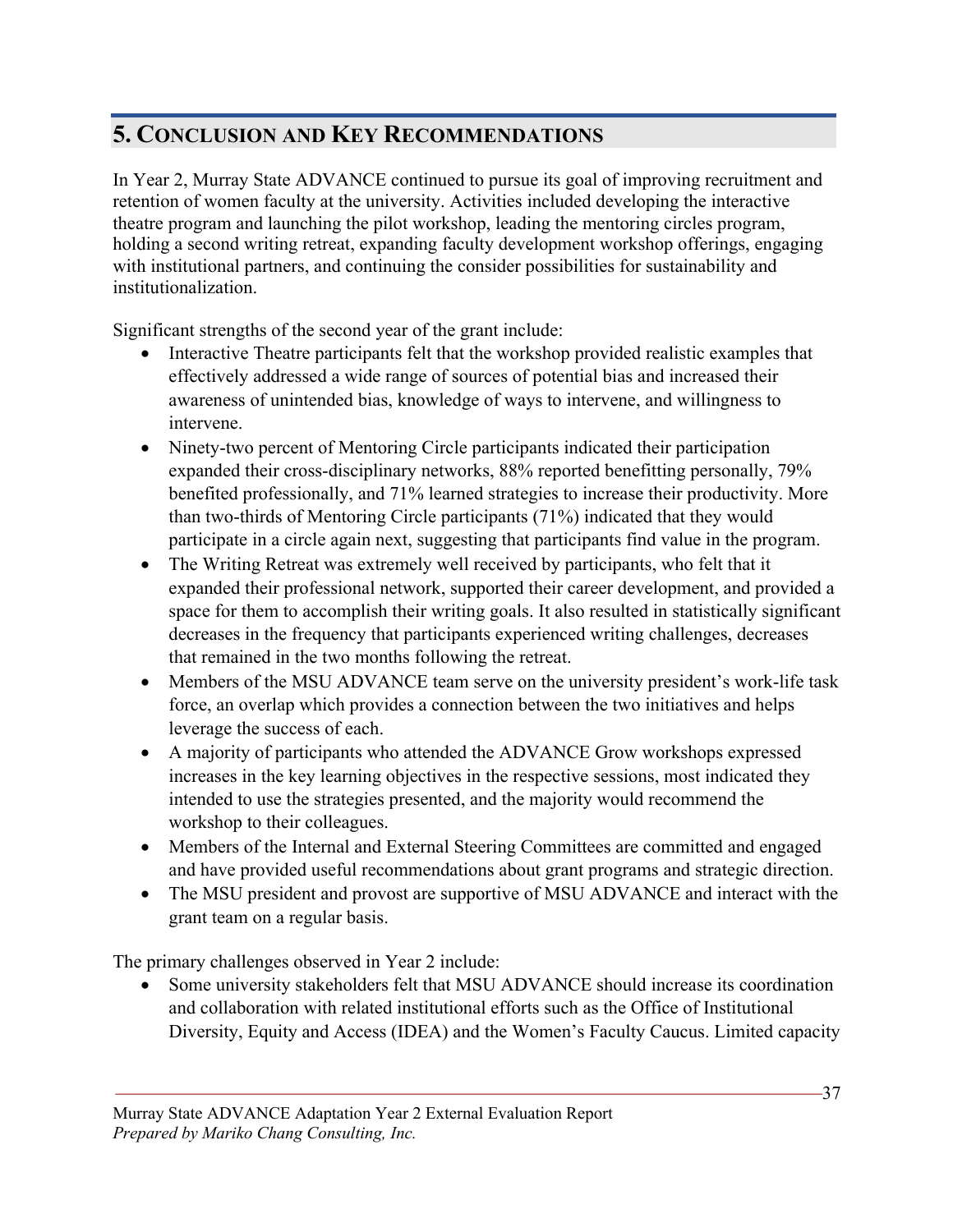for engagement and differences in priorities between the groups were seen by stakeholders as obstacles to expanding those relationships.

- Access to childcare remains a challenge due to limited availability in the geographic area near MSU and financial constraints.
- Interviewees felt that the ADVANCE team should continue to work to increase the representation of diverse faculty on its team and in its programming.
- Although the MSU ADVANCE team has been engaged in discussions about sustainability with upper administrators and institutional partners since Year 1, an uncertain financial outlook, exacerbated by the pandemic, has resulted in few firm commitments related to institutionalization so far.

The following recommendations are intended to build on the accomplishments in the second year of the grant, assist with the implementation of program initiatives, and establish effective metrics upon which to evaluate progress toward program goals.

Key recommendations include:

- The virtual format of the interactive theatre pilot program created unique challenges for interactivity. As is possible, incorporate more opportunities for discussion in subsequent workshops.
- Continue to work with deans and department chairs to gain support for the interactive theatre program and ask them to encourage their faculty participate in the workshop.
- Going forward, consider offering at least one Mentoring Circle in a virtual format, which could provide flexibility to faculty who may not be able to attend in person.
- To help sustain the positive impacts of the writing retreat, consider facilitating ongoing interactions between participants or offering follow-up sessions during the academic year.
- Continue to pursue opportunities to collaborate with related institutional efforts; in particular, stakeholders feel that MSU ADVANCE should continue to expand its relationship with the Women's Faculty Caucus and IDEA. These connections could also help better engage with more racially and ethnically diverse faculty, which some see as an important area for development for the MSU ADVANCE team.
- Disseminate products, key findings, and best practices both within Murray State University and beyond.
- Continue to work with university leaders to plan for sustainability and institutionalization.

To conclude, despite the constraints of the pandemic, Murray State ADVANCE successfully launched a new initiative, the interactive theatre program, and expanded existing programs in the grant's second year. The team engaged with university leadership and institutional partners to disseminate grant information, collaborate to achieve mutual objectives, and explore options for sustainability. In Year 3, the team should shift its focus to documenting impacts and planning for institutionalization of its most successful initiatives.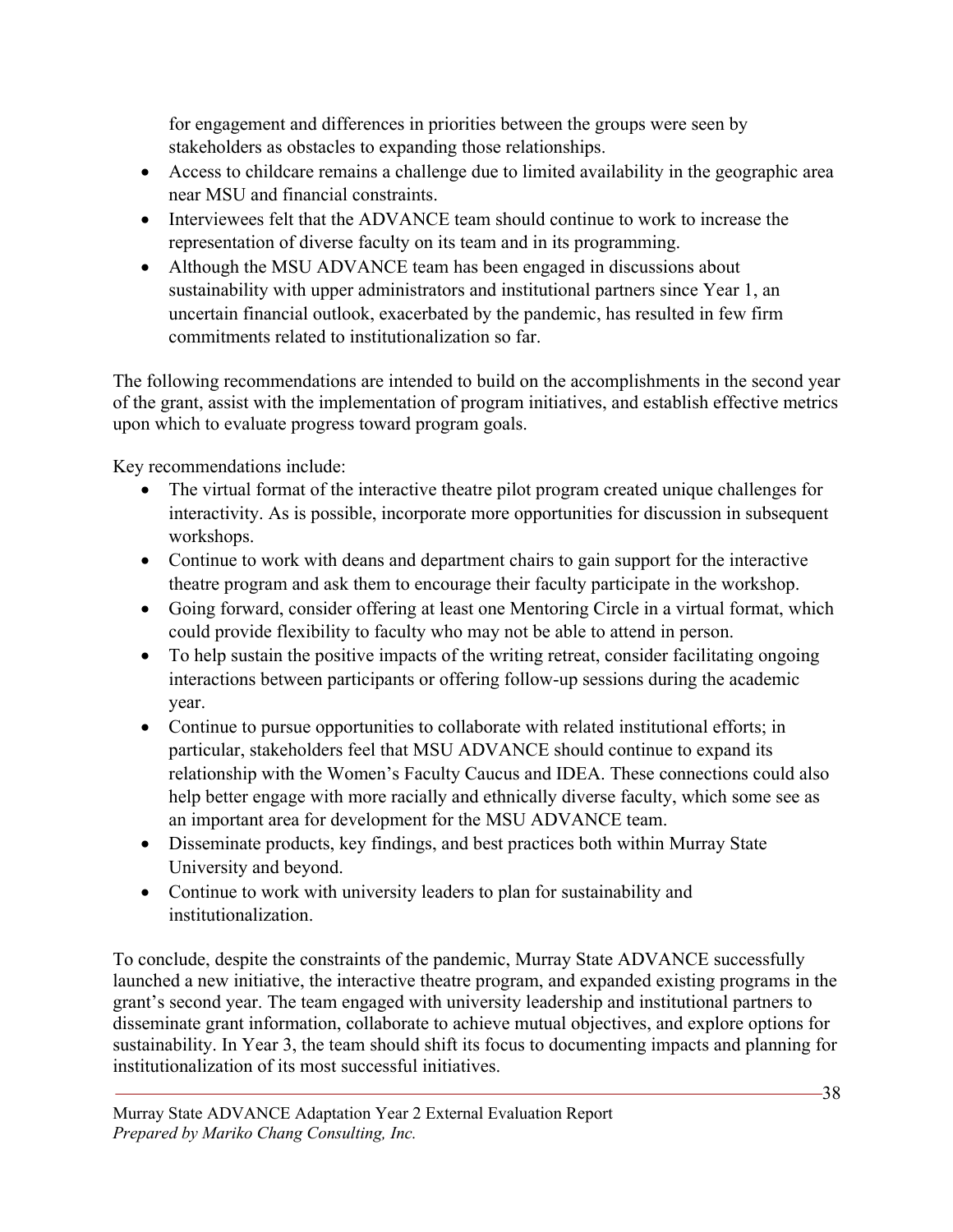## **APPENDIX: SURVEY INSTRUMENTS**

## **Writing Retreat 2021 Pre-Survey**

- 1. How does the completion of your planned writing project fit in to your larger professional goals (i.e., promotion, new research direction, enhancing productivity, etc.)?
- 2. What are you hoping to gain from the sessions with Dr. Mazak and writing coaching?
- 3. How often do you experience the following challenges impacting your ability to accomplish your writing goals? (Never, Occasionally, Sometimes, Often, All the Time)
	- a. Writer's block
	- b. Difficulty communicating my ideas in writing
	- c. Getting easily distracted/lack of focus
	- d. Interruptions
	- e. Attending to other professional responsibilities (teaching, service, etc.)
	- f. Attending to personal and/or family responsibilities
	- g. Poor time management
	- h. Lack of good writing habits
	- i. Not setting objectives to help achieve broader goals
	- j. Not making writing a priority
	- k. Procrastination
	- l. Perfectionism
	- m. Feeling isolated
	- n. Other
- 4. What additional challenges, if any, do you think you may experience *during the retreat* when trying to accomplish your writing goals? [Please describe]
- 5. Please indicate the extent to which you agree or disagree with the following statements: (Strongly Agree, Agree, Neutral, Disagree, Strongly Disagree)
	- a. I make writing a priority.
	- b. I know the times(s) of day when I write most productively.
	- c. I know the type of setting or environment that enables me to write most productively.
	- d. I have good writing habits.
	- e. I enjoy writing.
- 6. How confident are you in your ability to…? (To a great extent, To a good extent, Somewhat, Not much, Not at all)
	- a. Set aside regular blocks of time for writing during the academic year.
	- b. Establish writing goals with realistic and measurable outcomes.
	- c. Address the challenges that affect my ability to write productively.
	- d. Maintain positivity in the experience of writing.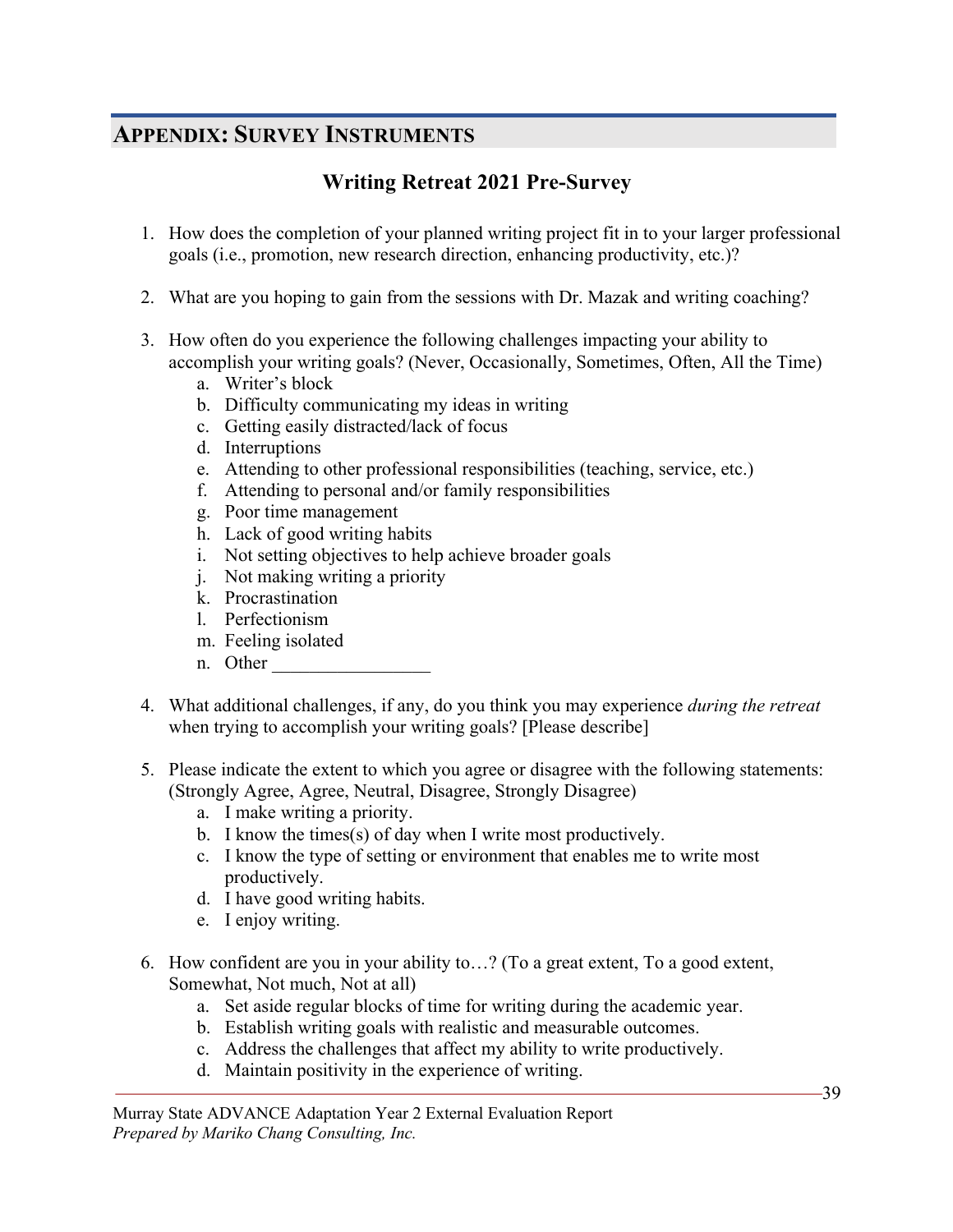- e. Accomplish my writing goals.
- 7. Other than making progress towards your writing project, what else are you hoping to gain by participating in this retreat?
- 8. Do you have any concerns about attending the retreat in person? If yes, are there ways your concerns can be addressed?
- 9. We welcome any additional comments:
- 10. What is your department?
- 11. At the end of fall semester, what is your anticipated rank?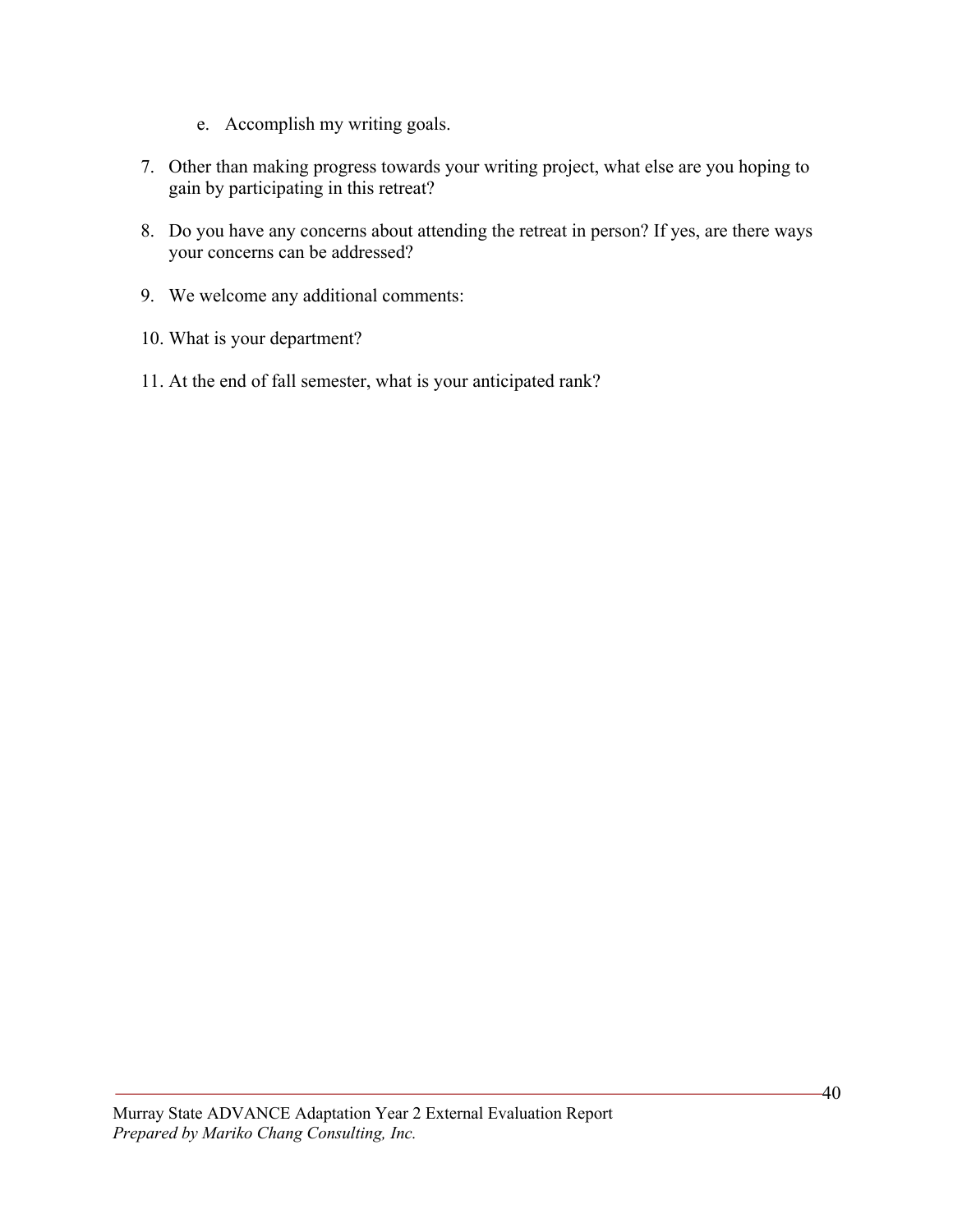## **Writing Retreat 2021 Post-Survey**

- 1. During the writing retreat, how often did you experience the following challenges impacting your ability to accomplish your writing goals? (Never, Occasionally, Sometimes, Often, All the Time)
	- a. Writer's block
	- b. Difficulty communicating my ideas in writing
	- c. Getting easily distracted/lack of focus
	- d. Interruptions
	- e. Attending to other professional responsibilities (teaching, service, etc.)
	- f. Attending to personal and/or family responsibilities
	- g. Poor time management
	- h. Lack of good writing habits
	- i. Not setting objectives to help achieve broader goals
	- j. Not making writing a priority
	- k. Procrastination
	- l. Perfectionism
	- m. Feeling isolated
	- n. Other
- 2. During the retreat, what additional challenges, if any, did you experience when trying to accomplish your writing goals? [Please describe]
- 3. During the retreat, what insights did you gain into how to address challenges you experience when trying to accomplish your writing goals?
- 4. How could the retreat have better prepared you to address any challenges you experienced when trying to accomplish your writing goals?
- 5. Please indicate the extent to which you agree or disagree with the following statements: (Strongly Agree, Agree, Neutral, Disagree, Strongly Disagree)
	- a. I make writing a priority.
	- b. I know the times(s) of day when I write most productively.
	- c. I know the type of setting or environment that enables me to write most productively.
	- d. I have good writing habits.
	- e. I enjoy writing.
- 6. How confident are you in your ability to…? (To a great extent, To a good extent, Somewhat, Not much, Not at all)
	- a. Set aside regular blocks of time for writing during the academic year.
	- b. Establish writing goals with realistic and measurable outcomes.
	- c. Address the challenges that affect my ability to write productively.
	- d. Maintain positivity in the experience of writing.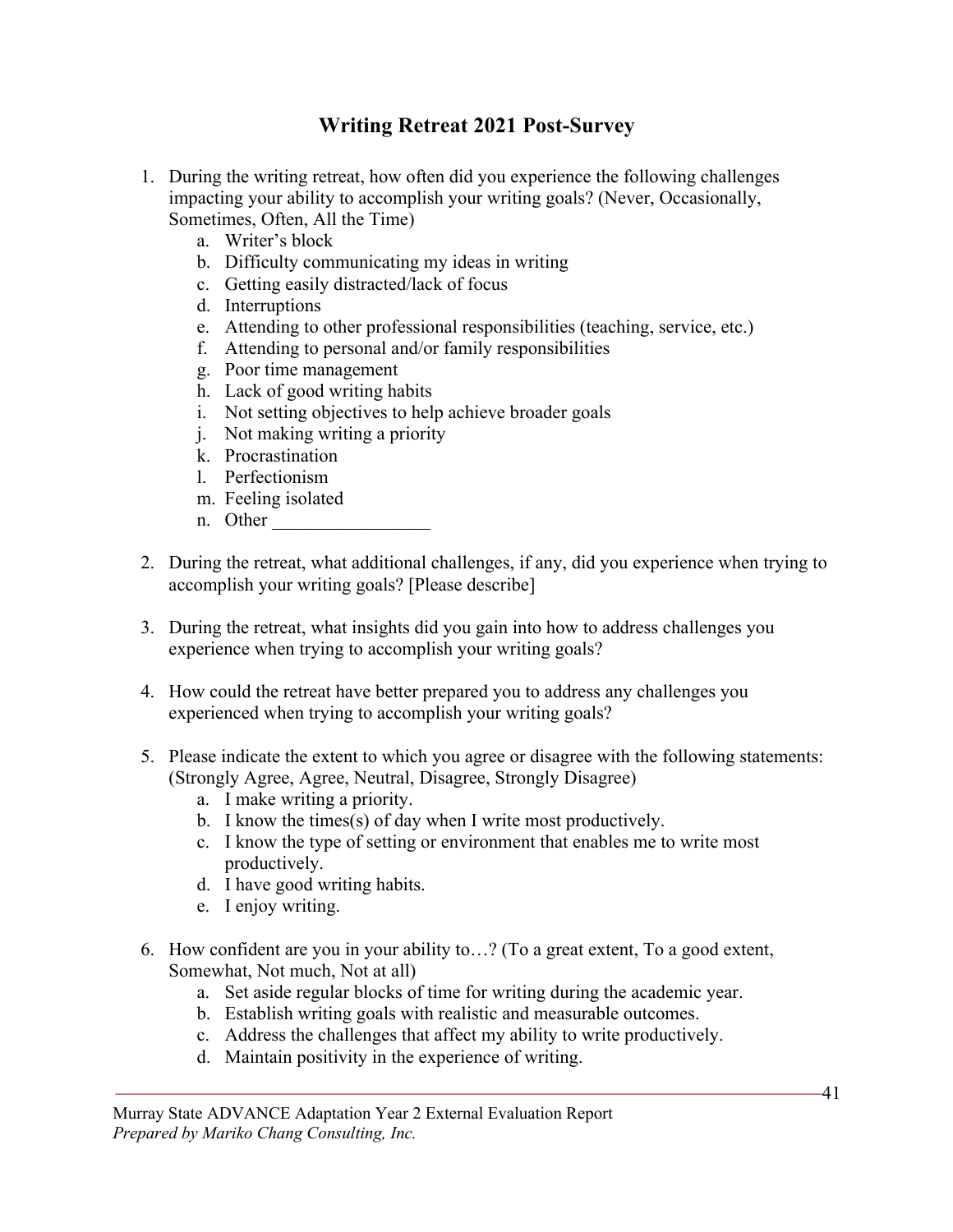- e. Accomplish my writing goals.
- 7. Please indicate the extent to which you agree or disagree with the following statements about the writing retreat (Strongly Agree, Agree, Neutral, Disagree, Strongly Disagree and a N/A option for the item about the Canvas materials):
	- a. The retreat helped expand my professional network.
	- b. During the retreat, I benefitted from a sense of community to support my writing goals.
	- c. I learned new strategies for writing more productively.
	- d. The retreat has supported my professional career development.
	- e. The workshop on the "Write Goals Method" with Dr. Mazak was beneficial to me.
	- f. The writing coach breakout room session was beneficial to me.
	- g. I accomplished the goals I had set for the retreat.
	- h. I found the materials on Canvas useful.
	- i. I would recommend the retreat to my colleagues.
- 8. What did you gain by participating in this retreat?
- 9. What are your writing goals for the next six months?
- 10. What did you learn from the writing retreat that you will carry forward as you work to accomplish your goals?
- 11. Please provide any comments about the retreat space, location, or logistics.
- 12. How can the retreat be improved?
- 13. We welcome any additional comments: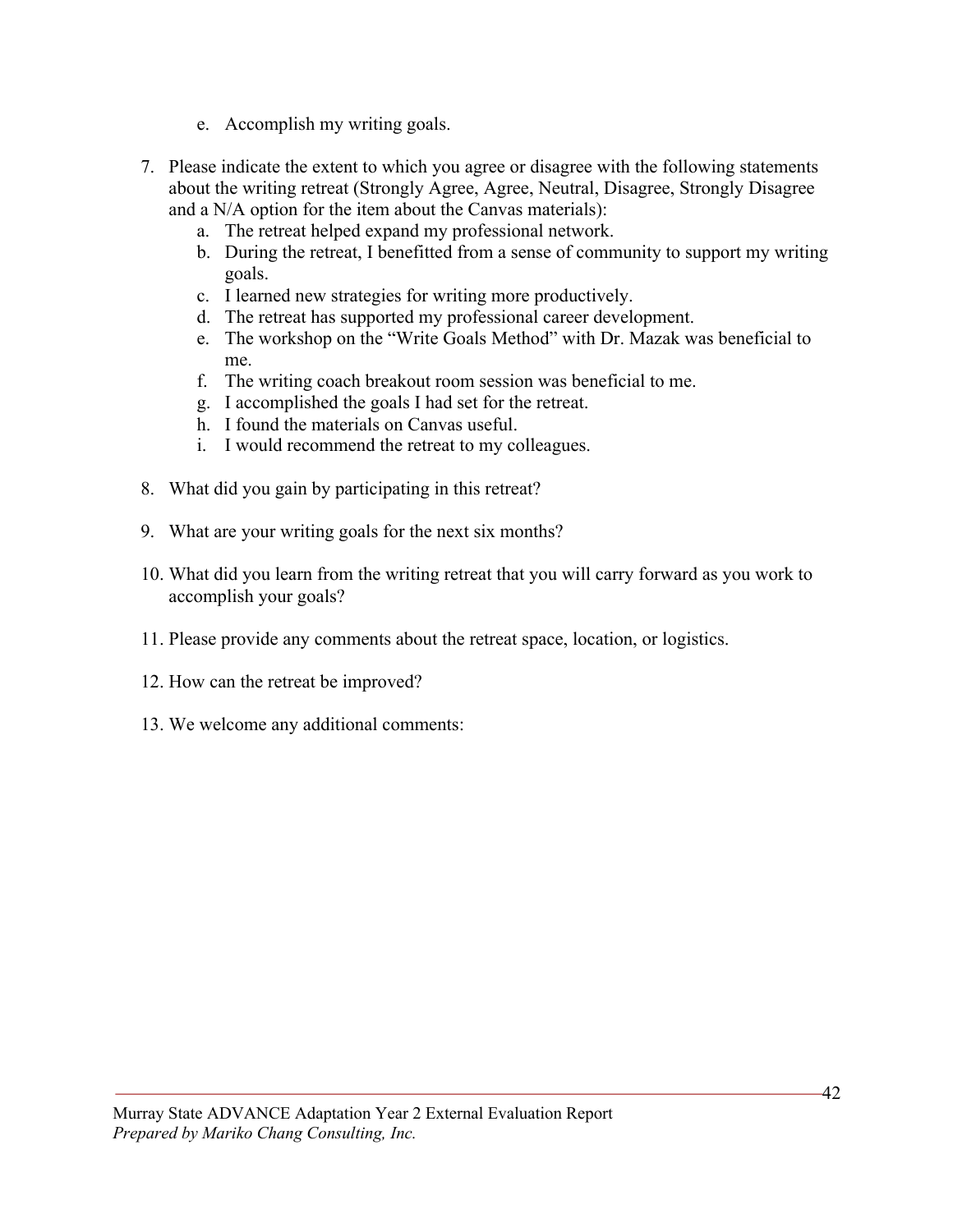## **Writing Retreat 2021 2-Month Post-Survey**

- 1. Since participating in the writing retreat, how often did you experience the following challenges impacting your ability to accomplish your writing goals? (Never, Occasionally, Sometimes, Often, All the Time)
	- a. Writer's block
	- b. Difficulty communicating my ideas in writing
	- c. Getting easily distracted/lack of focus
	- d. Interruptions
	- e. Attending to other professional responsibilities (teaching, service, etc.)
	- f. Attending to personal and/or family responsibilities
	- g. Poor time management
	- h. Lack of good writing habits
	- i. Not setting objectives to help achieve broader goals
	- j. Not making writing a priority
	- k. Procrastination
	- l. Perfectionism
	- m. Feeling isolated
	- n. Other
- 2. Since participating in the retreat, what additional challenges, if any, did you experience when trying to accomplish your writing goals? [Please describe]
- 3. Since participating in the retreat, what insights did you gain into how to address challenges you experience when trying to accomplish your writing goals?
- 4. Please indicate the extent to which you agree or disagree with the following statements: (Strongly Agree, Agree, Neutral, Disagree, Strongly Disagree)
	- a. I make writing a priority.
	- b. I know the times(s) of day when I write most productively.
	- c. I know the type of setting or environment that enables me to write most productively.
	- d. I have good writing habits.
	- e. I enjoy writing.
- 5. How confident are you in your ability to…? (To a great extent, To a good extent, Somewhat, Not much, Not at all)
	- a. Set aside regular blocks of time for writing during the academic year.
	- b. Establish writing goals with realistic and measurable outcomes.
	- c. Address the challenges that affect my ability to write productively.
	- d. Maintain positivity in the experience of writing.
	- e. Accomplish my writing goals.